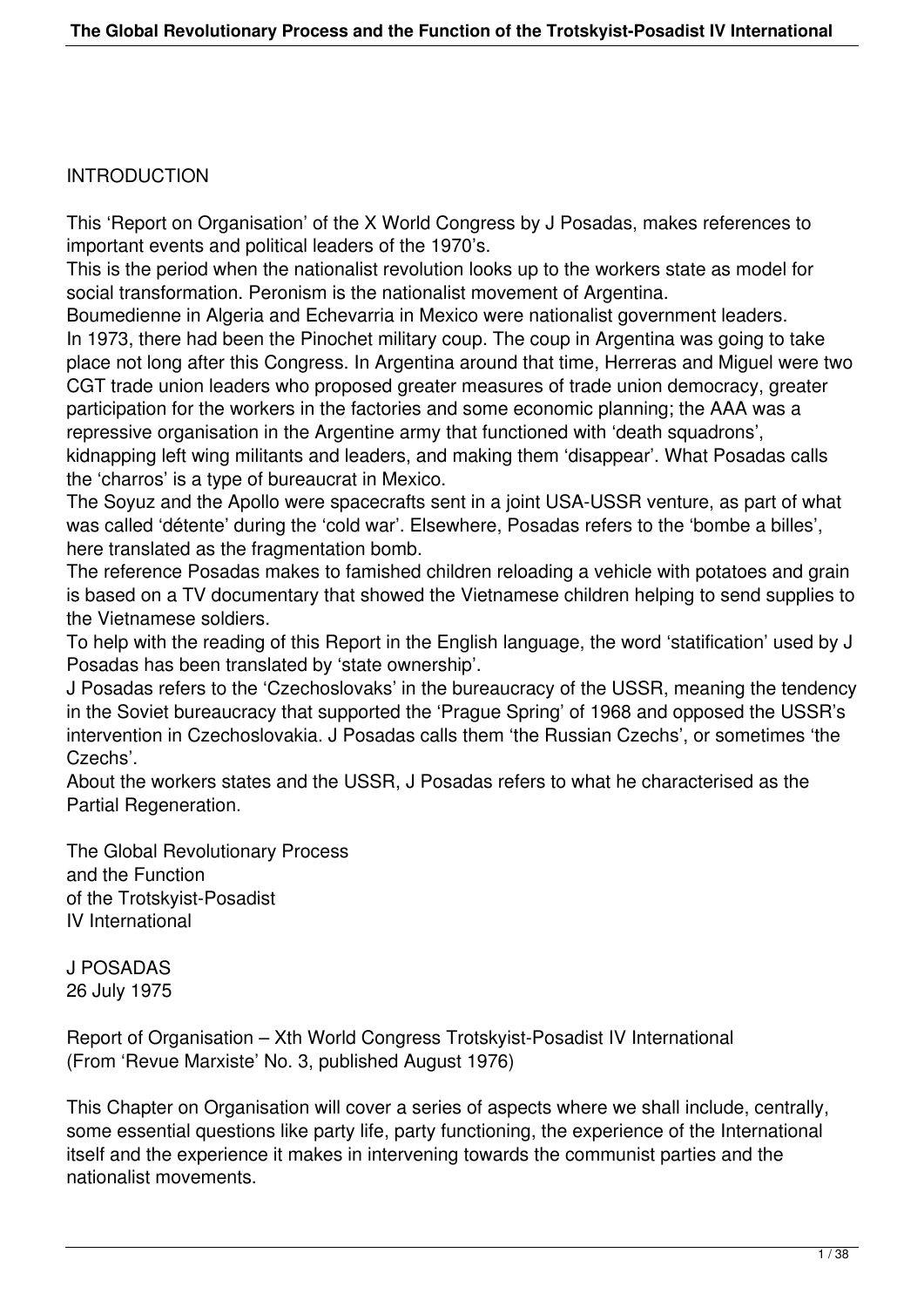We will consider aspects of the process in Argentina, Mexico, Peru, Bolivia, Brazil and Uruguay. We will do this also for some European countries: Italy and France mainly because this is where the sharpest process of class struggle is happening.

We consider that the organisms of party functioning must aim to prepare the cadres. It must brief them, in such a way that they should be adequate for the task at hand. For them, this means their own political preparation through meetings, discussions, writing resolutions and taking initiatives. The other thing to establish is: what are the aims of the party? For, at every turn, our party must have an objective. This is the way the International has been able to develop on a world scale. Had it not done so, we would not be here today and there would be an immense political confusion in the International.

Our movement is transparent. Even though comrades come from very different backgrounds, they all have the same horizon. It is not the horizon of landscapes, you know, nor is it the one the physicians talk about. It is the horizon formed by the ideas. In physics, they demonstrate that the closer you get to the horizon and the farther away it gets! Our horizon is here, in our heads. Our perspective is to prepare the Party for the tasks at hand. Whilst it goes on preparing, the Party must be able to contribute ideas. It must contribute on Argentina, France, Chile, Peru, Italy, Britain or Spain. The Party must feed and nourish what happens in the process with ideas, advice and experiences. It will have to know how to do this and develop itself, all at the same time.

We are the only organisation with the historic and concrete joy of focusing preoccupation and functioning to examine, observe, draw conclusions. We must organise thought and experiences to be discussed in the world communist movement and in the world workers and revolutionary movement. Here, we will draw conclusions with a view to applying them to the dynamic, though empirical, process of the revolution. It is indeed a dynamic process. Take Portugal. It was one of the most backward countries and yet the Portuguese Revolution arose from some dispute between a general and a soldier. When this can happen, it is because a favourable world process is at its root. There is also the crisis of capitalism, of a kind that it cannot resolve any problem; all it does is keep Portugal tied-down and motionless. Capitalism is not short of economic expedients; it is just that it cannot produce the ideas to satisfy the human needs of today; and this, in turn, is because in Portugal or anywhere, what is wanted is not economic devices and measures, but social change. The spirit of humanity, its experience, has developed intelligence. Humanity is getting ready to resolve all the problems presented by the economy even whilst still inside the capitalist system. Humanity finds solutions via programmes, orientations and conclusions that do not increase the solidity of capitalist structures, even when still inside those structures. This weakens capitalism and removes the ladder from under its foot, rung by rung. To develop, capitalism has nothing to get hold of. It is constantly retreating.

### THE MASSES OF ARGENTINA HAVE ADOPTED POINTS OF THE PROGRAMME OF THE WORKING CLASS MOVEMENT

Measures for the progress of history are required. This is what the spirit and experience of humanity have demonstrated. Humanity has created organs that enable it to lay foundations for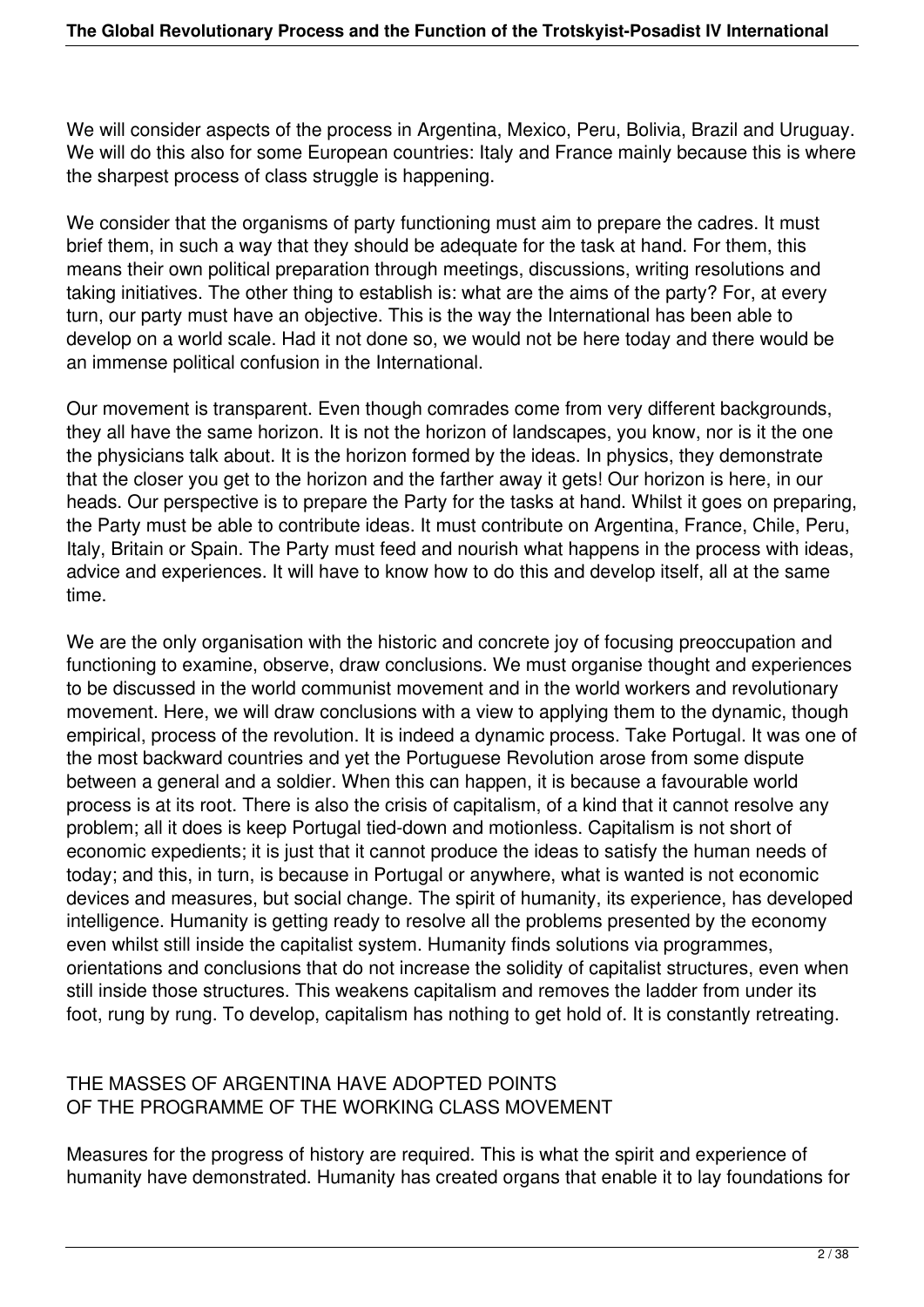further development. In Argentina there is no important communist party. Indeed, it is very small. There aren't any important workers organisations but the masses have recently adopted aspects of a programme that emanate from the world workers movement. In France, the socialists are discussing the alternatives facing them; they ask: what is our historic goal? What must we do? Should we go on with the Common Programme? Whilst in France, the socialists are still wondering, the masses of Argentina have managed to get socialist aspects of the working class programme adopted in the workers movement. Yet the socialist movement in France has better conditions than the Argentine workers movement. Argentina is farther behind compared to the class struggle in France. All this taken into account rather diminishes the French Common Programme. On the whole, the Common Programme is infinitely superior, but it is like a mantle thrown over two movements: one socialist - the other one bourgeois.

Capitalism does not find the social support it needs for the measures it would like to take. Its inevitable preparation for war stems from these economic, social, and political conditions. Capitalism has not the means to sustain its power. The experience of humanity is led by the proletariat; the proletariat calls the tune and imposes measures of proletarian power. Anti-capitalist measures have their core in the workers states, in the revolutionary countries and in the struggles of the masses of France, Italy and similar countries. The proletariat in Argentina observes this and gathers it up. The proletariat in the Latin American countries follows the events in Europe as much as the other way round. The proletariat everywhere receives the events of the world and assimilates the experiences made in other places. One can verify this because the implicit message sent to the world by The Whistles in Bologna and The Avalanche of Votes in Italy (1) has been recognised in Argentina. In Argentina, the events of Italy have helped to shape the programme just proposed by Miguel and Herreras.

The proletarian vanguard assimilates the experiences made in the world, and carries them inside the working class. Herreras has not arisen in history by chance. Since the conscious elements and conscious representatives of history are still missing, history invents them. It never happens that history invents what is outside the remit of its necessity. The example of Argentina that we have given above is only a beginning and the rest of the process will tell whether the CGT programme becomes accepted. Either it will be given legitimacy, or it will die away. It is important to appreciate that this programme has arisen in a trade union. It is important to see also its limitations because in its rather indeterminate form, it still runs the danger of being recuperated by the bourgeois camp. The point of this Argentine CGT programme is that it retakes a series of principles from the French Common Programme. So far, so good; now the correct observations it makes need to be acted upon. For example, it says that in order to go forward economically, the state needs to take hold of all the commanding heights of the economy. Elsewhere it says that it is the economy that decides and that economic planning is required; but then, as if suddenly shy about planning, it proposes the most un-ambitious and limited measures. This being said, it is quite a programme, because look at what they are talking about in a 'backward' country like Argentina!

In Chile, the assassin junta hopes to develop the economy at gunpoint. What insolence against history it is for a military junta to grab the economy of Chile with nothing to offer but the empiricism of private property. This assassin band has been able to strike at the revolution because of the erroneous policy of the revolutionary leadership; but this junta wanted to give a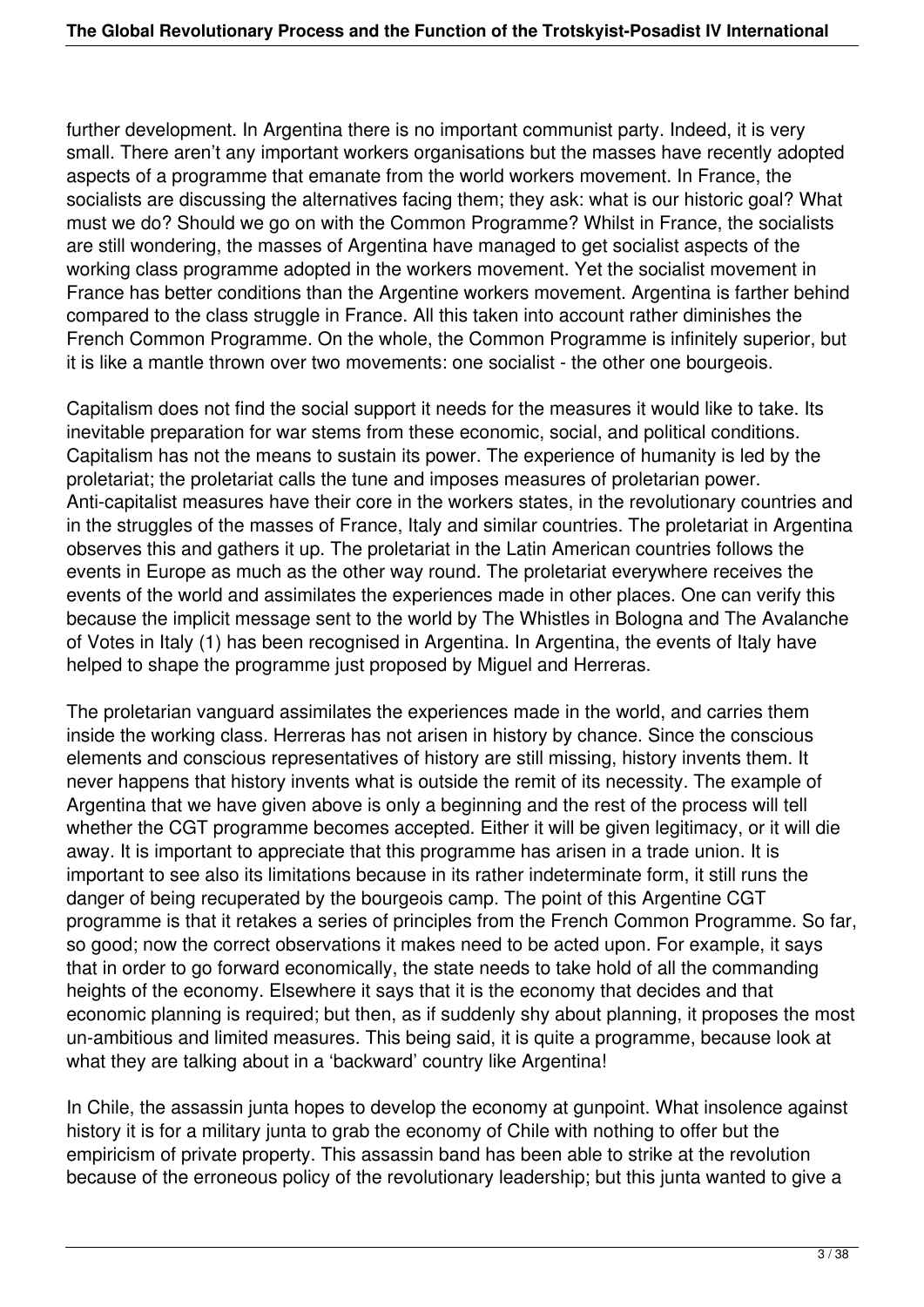blow to history. It does it by means of stimulating and exacerbating private interest, wielding it as tool for economic development. You know the results: one a one hand, in the hands of the assassin junta both the price and demand for copper collapsed; on the other, the struggle of the masses has increased in determination. They have increased their resolution to struggle and improved their programmatic consciousness. Time will show that for the junta, this is really quite an insoluble situation.

In Argentina, the repression of the AAA has the same meaning. It forms part of imperialist plans. Now the trade unions inject principles of planning into their programmes. These principles are still modest and limited, and in this sense, they can still become useful to the national bourgeoisies. But they allow the development of consciousness within the masses and inside the petty bourgeoisie. This saps the confidence of private property.

This is what our comrades of the Argentine section must learn. They must see how to increase their ability; how to intervene by supporting and defending the fundamental principles that allow the development of the economy; workers control and general planning. They must write and expand on these questions. They must call on the workers movement to take the measure of the CGT's programme, showing in what way it is good and in what way it is also very limited. Our comrades must demonstrate that some points in this programme are of greater benefit to the bourgeoisie than to the proletariat: such a limited programme prevents, detains, contains and hinders economic development, to the point when it rolls it back. Why is this? The reason is that the bourgeoisie develops the economy for its own interests, and in relation to what secures its means of accumulation. It invests, yes, if this it anticipates a profit for itself. But with planning in the general interest, on the other hand, the economy develops infinitely more. The bourgeoisie says: "you cannot remove the boss". But certainly one can! To go forward and progress at all, these measures are needed because genuine progress calls for them.

It is necessary to develop all these ideas in the workers movement, among the communists, and also in the military. It is important to realise that the rules and programmes of the Military Technologists are also some kind of invention by history. These people have free reign for the while. So, there must be additions made in the CGT programme: the fundamental principles of workers control and true workers participation, because this finishes with careerism. From the capitalist point of view, Argentina may be one of the most developed Latin American countries but it goes on being a semi colonial one. It is not the most industrially advanced, but its capitalist economic forms are of the most developed in Latin America: in the countryside as much as in towns. It is a structured country from the capitalist point of view and for that reason, it is important that the army should support the measure of workers control.

It is necessary to intervene showing the need to extend the very limited sort of workers control proposed by the bureaucrats in factories. There must be assemblies and debates where the workers decide who controls and how to control. In places where decisions emanate from workshops or from sections, these must be passed on from factory to factory. This is the way to create workers control; whilst this takes place, workers democracy must be insisted upon. It must be developed so that it presides over the correct kind of workers control and over what to do next. For example, good measures proposed by the trade unions remain under threat of being used for an alliance between union bureaucracy and national bourgeoisies. True, there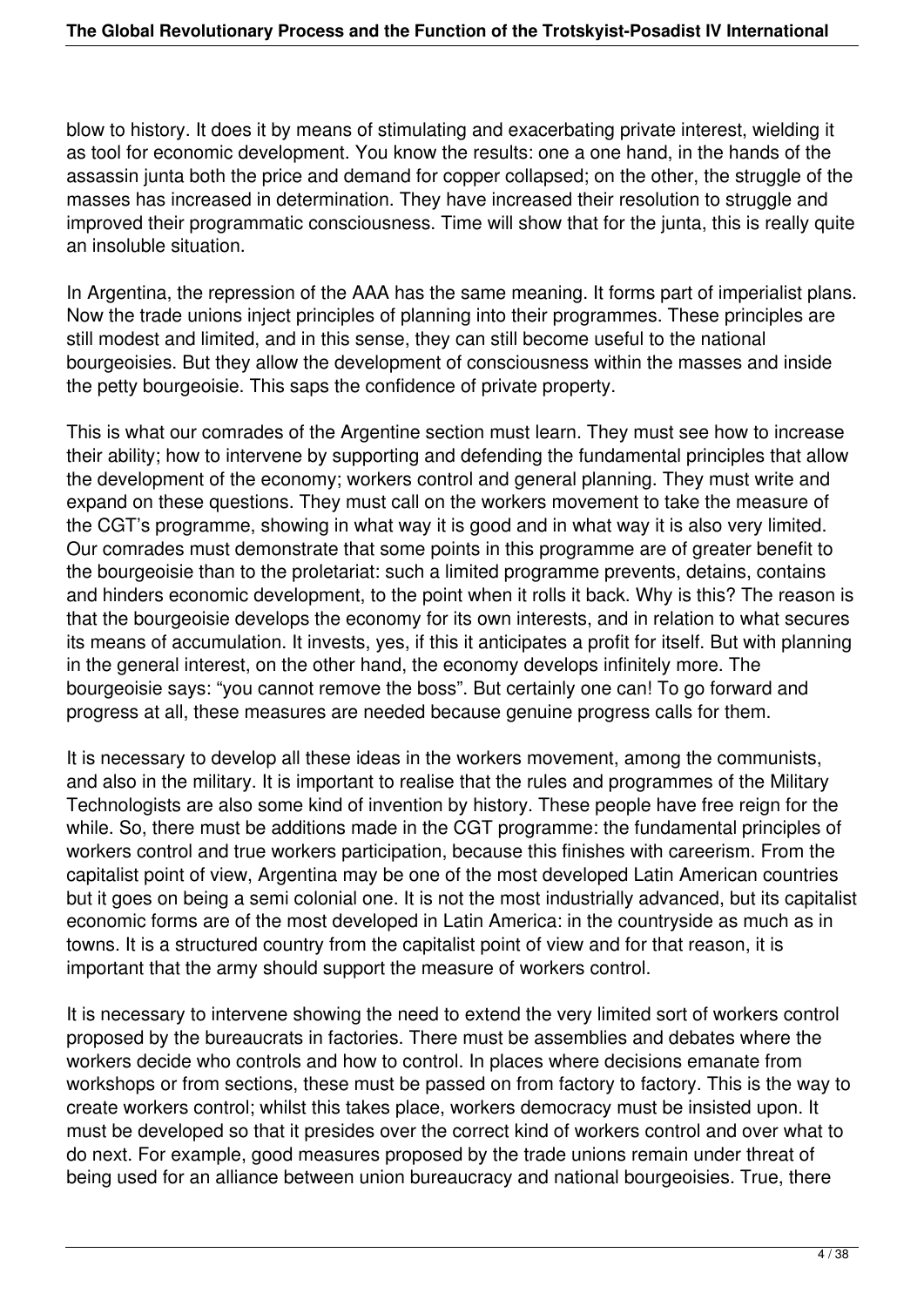are cases when such alliances do not even end up pleasing the national bourgeoisie. In 1946 for example, the trade union leaders in Argentina proposed a 'Production Road Map': the unions would control, and they did: both the workers - and the bosses! Finally, this developed a super-bureaucracy quite independent from everyone. First the bosses did not like this and refused. But when the bureaucrats made the commitment that the said 'workers control' would be exercised by them only, the bosses agreed.

In Mexico, the same phenomenon: the bureaucracy has managed to acquire a certain notion of the function it can be allowed play, not missing out on the possibilities for itself. It has appetite enough for the cake, and the eating of it – that cake Engels talked about. The comrades must intervene to prevent this happening; for, from an idea of control not altogether objectionable, there can emanate a measure of control determined by those at the tops and nothing at all to do with workers control. So, one must insist that the workers intervene. The workers must discuss in the factories and in the trade unions; and indeed, in the whole country. The workers must intervene to determine the course of production, and when they have done this, to spread out the scope of their resolution. It is not enough to worry about how much to produce, and how much the profits. It is a matter of the entire planning of the production. True workers control must lead to the workers deciding on the question of the content of the production.

What activity for the coming stage? What activity is wanted following this congress? The activity of the International and of each of its sections consists in deepening the programme; and in getting oneself prepared, in organising oneself politically with these objectives in mind.

Algeria is a country quite different from Argentina, France, Mexico or Italy. Granted; but these countries do not differ from each other when it comes to their general experience of what it is necessary to do. The gains made in our sections are communicated to the world workers and communist movements, improving the ability of the latter to intervene on their own account. Each section must give itself a plan and objectives: like what do we want in the coming period, what do we aim for?

Generally speaking and without entering quite into the analysis of each country, our aim in the next stage is to develop our party so that it should function organically, with an aim; it should have progress forecasts in the activity of influencing the world communist movement, for example, or in gaining members to the International. There are countries with small socialist, communist or nationalist predominance where we must aim at winning a current that prepares itself consciously. Ours is not an activity we have plucked out of thin air and about which we propose to go out and see how it fares. In our activity, we must use the means of forecast and prepare ourselves according to it. We are going to develop cadres to the capacity of each, and the individual preoccupation of each. This makes a selection; not a selection arising from what one or another says in a meeting, but according to methodical behaviour.

One of the greatest gains from regular functioning is that it lends method to the cadres. Method is the indispensable tool. One must prepare for action without improvisation. One must learn from the errors committed and the blows that will come. We do not fear the blows for we have the necessary consciousness to keep going. This Congress is of the most logical expressions of the progresses we have made: now, let us get ready – not to receive blows, but to go forth!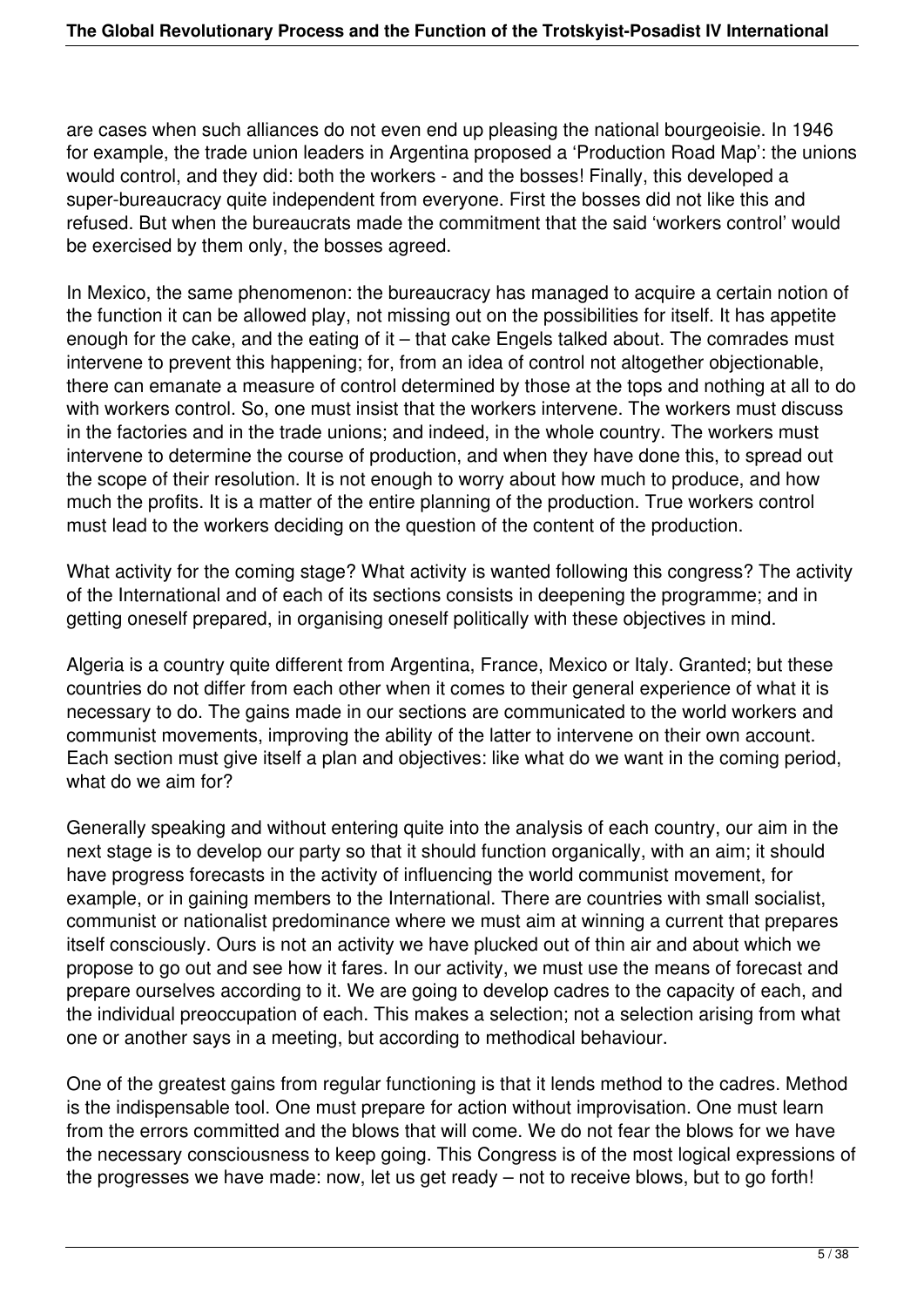We must get ready for inexhaustible openings to come. The whole workers movement offers possibilities for our development. Argentina is a case in point. In Argentina, imperialism had figured that with the AAA and the Isabel Peron's government, it could land a pretty discouraging kick on the workers movement. The reaction of the masses through the trade unions shows that this did not work. They have not been cowed; they have gone on following national politics and feeling part of the world. Had there not been the recent struggles in Italy that led to the Bologna Whistles, and The Landslide of Votes, had there not been the Popular Union in France, there would not have been such a reaction in Argentina. We are not saying that what happened in Italy and France determined what happened in Argentina! It does not mean that the one movement was pre-requisite to the other! It means that such movements nourish each other, creating a given level of determination in the world proletarian vanguard. In turn, the vanguard finds the ways and means to communicate with the rest of the population. This is not done verbally but via propositions, resolutions, combats and organisms.

Our attention must focus on fundamental events; priority must be given to such in our discussions. Our ideas must develop around the experiences and around the tasks at hand. This is simple in principle; but it gets complicated by the way events present themselves and by our lack of sufficient forces. For example, when intervening in a movement where the leadership is nationalist and the base is working class, one requires the programme as set out in our document "From Nationalism to the Workers State". Essentially, this type of movement is nationalist because of its economic and social objectives. If the workers are supporting it, it is because they hope to push it forward. We must apply ourselves to see how we can accompany the experience such a movement makes, because it is in that experience that the workers are maturing and fighting. This is what we must do now in this present stage of Peronism in Argentina. It demands from us that we present persuasively the necessity for the best programme. To do this, we must dedicate ourselves to the consistent study of this process and really understand it.

# THE DIALECTICAL AND MARXIST METHOD OF ANALYSIS IS REQUIRED IN BUILDING THE WORLD REVOLUTIONARY LEADERSHIP

The hybrid nature of the world process generates hybrid consequences: meaning that, the world revolutionary movement goes on swelling with programme, confidence and optimism, even though the leaderships still remain bourgeois. The bourgeoisie can neither shake off the working class, nor can it really remain itself strictly on its own bourgeois terrain. This demands from us that we should learn how to operate without either being sectarian on the one hand, or without being 'suivist' on the other - meaning following behind. We have to be judicious in the choice of slogans. Certainly, this is rather complicated, but one must learn this. Aren't we doing other things equally as complicated? And another thing: we are talking about a historic process that is not going to be led by ourselves! But then, when did history need to be led? By 'history', we mean that the economy, by its very nature, must needs to unify itself, and this, on a world scale. Its very nature is the cause of this; it is a world necessity. The idea represents it, foresees it and organises the natural channels in which it will flow. The idea is not the force of the process of history. It is its representation. The economy tends to unify and it needs to become centralised. This cannot happen all of itself: the party must be there. Where the party does not produce the timely slogan, if the lead is not ready in time, it cancels its role; it regresses or it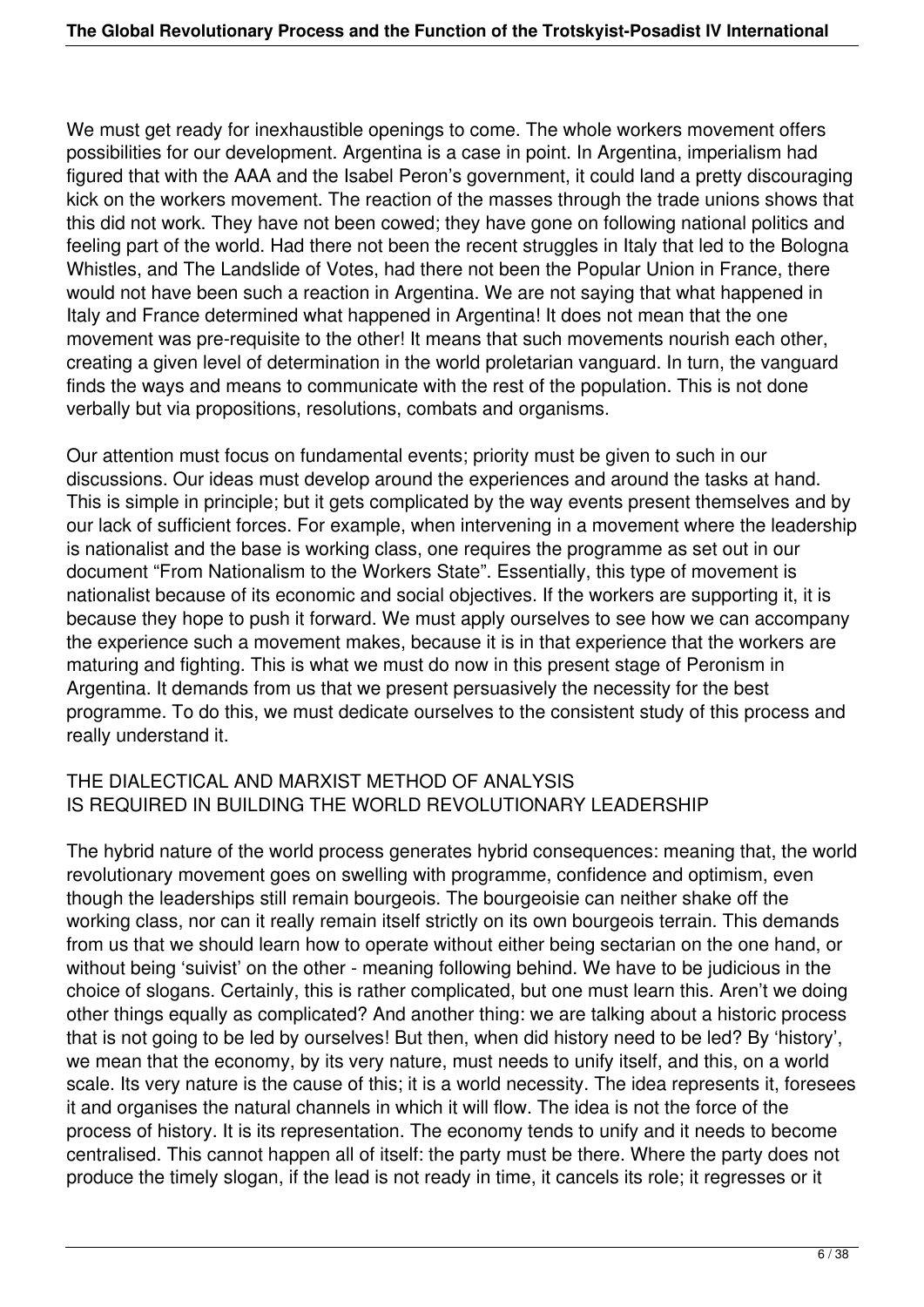#### dies.

In 1917, had Lenin not been there, the Russian Revolution would not have happened. Trotsky cites ten reasons for the triumph of the Russian Revolution. Point nine is Lenin; this is not a number that positions Lenin; it means to show where Trotsky placed political leadership in chronological order of importance. Without Lenin, the Revolution could not have triumphed. In Latin America and Africa, the leaderships are made of tendencies that come from the nationalist bourgeois or bourgeois camp. Our intervention must be timely, with ideas and slogans, with programmes and agitation. Inside the nationalist leaders, we must help develop their capacity to generalise from experience. This capacity will permit them to keep going forward. They must be shown how to be confident and certain that the way ahead of them can only be revolutionary. Without us doing this, there will be no success from those leaderships in Latin America, Asia and Africa. This is so because, coming as they do from the bourgeois or the nationalist camp, they have no perspective of their own. They have no perspective because the intermediate economy they seek between the bourgeois one and that of the workers state - does not exist. History has not found the way to render this possible. Indeed, there are only two ways for economic development: the bourgeois way, or the workers state way. Thus, there are only two ways of thinking this, two ways of thought about it, and only two definitions.

One must intervene in this process however, and learn. The communist leaderships do not interpret the revolutionary process. To the extent that they originate from previous bureaucratic stages, they are not the standard bearers of the revolutionary struggle for socialism. And so it happens that the workers state is a contradictory thing. Its structure, foundations and roots are in socialism but its political leadership is bureaucratic: distribution in the workers state of the USSR remains bourgeois - namely to each according to ability. What are then the prospects for advance in this conflict that takes the form of a contradiction rather than that of an antagonism? What is the bureaucracy? One thing is certain: it is not the genuine and conscious representative of the process; it does not represent the ideas, programme or policies necessary for the progress of the workers state. To the extent to which this is so, how is it that bureaucracy keeps going? It does, because it is obliged to. Any step forward it may take is imposed upon it by the needs of the economy, of science and of the masses. Thus bureaucracy does not represent, or even reflect, the formidable process below. Quite the reverse, it contains it. It tries its best to throttle it. When, as happens now, the Soviet bureaucracy appeals for help and for the preservation of some proletarian ideology, it is because it knows imperialism prepares for war and can launch it any moment. Besides this, the bureaucracy feels the constant danger represented to its survival by the existence within it of the 'Prague Spring' types, the Russian 'Czechs', who come from a previous stage. Faced with this, the bureaucracy appeals for some measures – but the latter are no longer appropriate. Meanwhile, the 'Czechs' take all dispositions necessary to foil the advent of a new 'Lenin'. As a result, the bureaucracy proceeds uncertainly, torn between its determination not to give in to the masses, and its concern to save itself from its opponents. To the extent to which it can still identify with this stage in the development of the workers state, it is forced to associate with one revolution or two in the world. Whilst in the corridors, there lurk types like Solzhenitsyn.

The communists do not understand this process. It is not that they lack intelligence, but that they come from a movement and a process where the methodology is neither dialectical nor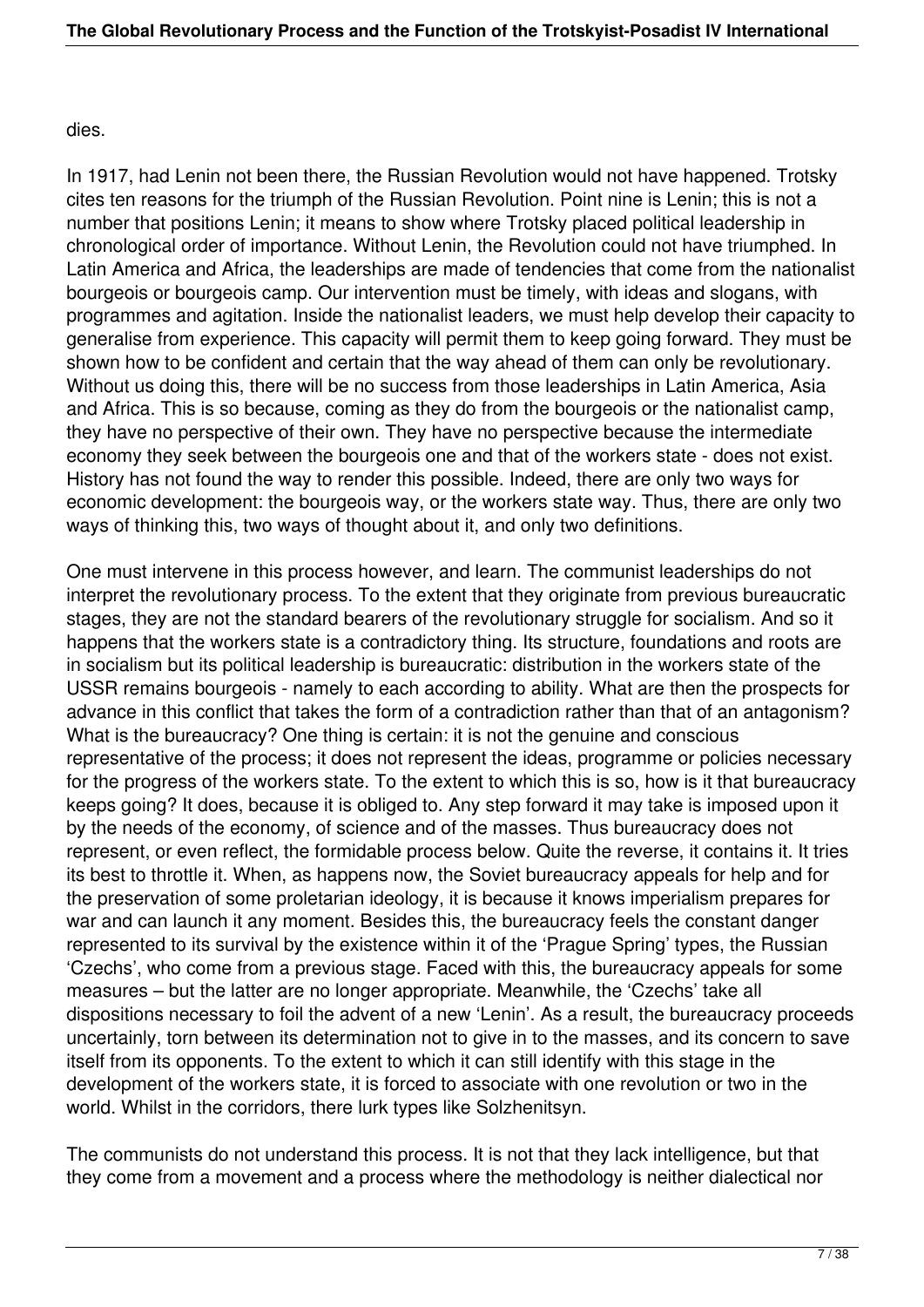Marxist. Indeed, bureaucratic interest has governed their way of looking at reality for so long that they can only see part of it. Now, the necessity of history marches on, and forces them to look again. For our part we must not wait, but intervene to help the formation of communist tendencies, supporting those that go forward and preparing for the day when some will come and start weighing importantly in the world communist movement.

If we try to develop ourselves outside the communist movement in the nationalist, catholic or military ones, it is still with the idea of becoming able to weigh in the communist movement. Impulsions can come from anywhere but the decisions are made in Moscow. This is not because Moscow is more venerable or strong. It is because Moscow saw the most complete revolution, the one with the most complete historic base, the most necessary base; and the most complete proletariat in history.

To all those who mock the soviet proletariat by asking: "but where is this soviet proletariat?" we reply: "do not go after the soviet proletariat, go after Stalin and Nazi imperialism". This is the way to tackle the question and the reply comes direct from the mouth of the soviet proletariat. If the soviet proletariat is not standing out more towards the front where it can be seen clearly, it is because its leadership is not letting it. But even far from view, one can tell it is not keeping quiet. The proletariat intervenes and weighs in soviet society, defending in the most wholehearted and concentrated way the economic, scientific and centralised advances of the Soviet Union. Had this not been the case, Solzhenitsyn would have become chief of the Moscow 'Czechs' by now.

Though having to improve ourselves every day, we already trust in our ability because we represent a progress for history. Of course, we represent only a part of it; the whole of progress means the masses: the Soviet, the German, French, Czechoslovak, etc - not to forget the North American masses, in a historic sense. For, if the North American proletariat had been doing nothing but sit and admire Yankee imperialism filling its pockets, the war would have been launched long ago. One of the reasons, though perhaps not the most important, why Yankee imperialism has not yet launched the war, is because it looks over its shoulder at the reaction of the North American proletariat: 'Will it clap, eh?' - But no. Yankee imperialism sees that the proletariat is much more ready to smash it than to clap and support. By nature and inclination, the proletariat cannot be disposed to be the constant and conscious instrument of imperialism. This is why the meetings of the AFL/CIO are exercises for hierarchies with not a worker in sight. This so-called trade union centre doesn't at all represent the workers movement.

About the topic of 'workers participation' emanating from the USA, we hear of a slogan calling for the "participation of the workers in employers' and state panels". The working class must counter this by upholding a workers' programme in every workplace. For, even when a firm is state owned, it does not mean that it operates in the interests of the population! In those companies, planning and administration are not applied with objectivity. As for what happens in smaller enterprises, one must demand salary rises, improvements in work conditions and pose that production must be at the service of the population; such an enterprise must hear clearly what the workers want and it must explain why it refuses. In North America, the leaders of the workers organisations are used by the bosses like puppets; the workers must not accept this. This is also what 'class struggle' means. Yankee enterprises often talk of associating the workforce, but this is to corrupt a top trade union layer and keep the workers movement out.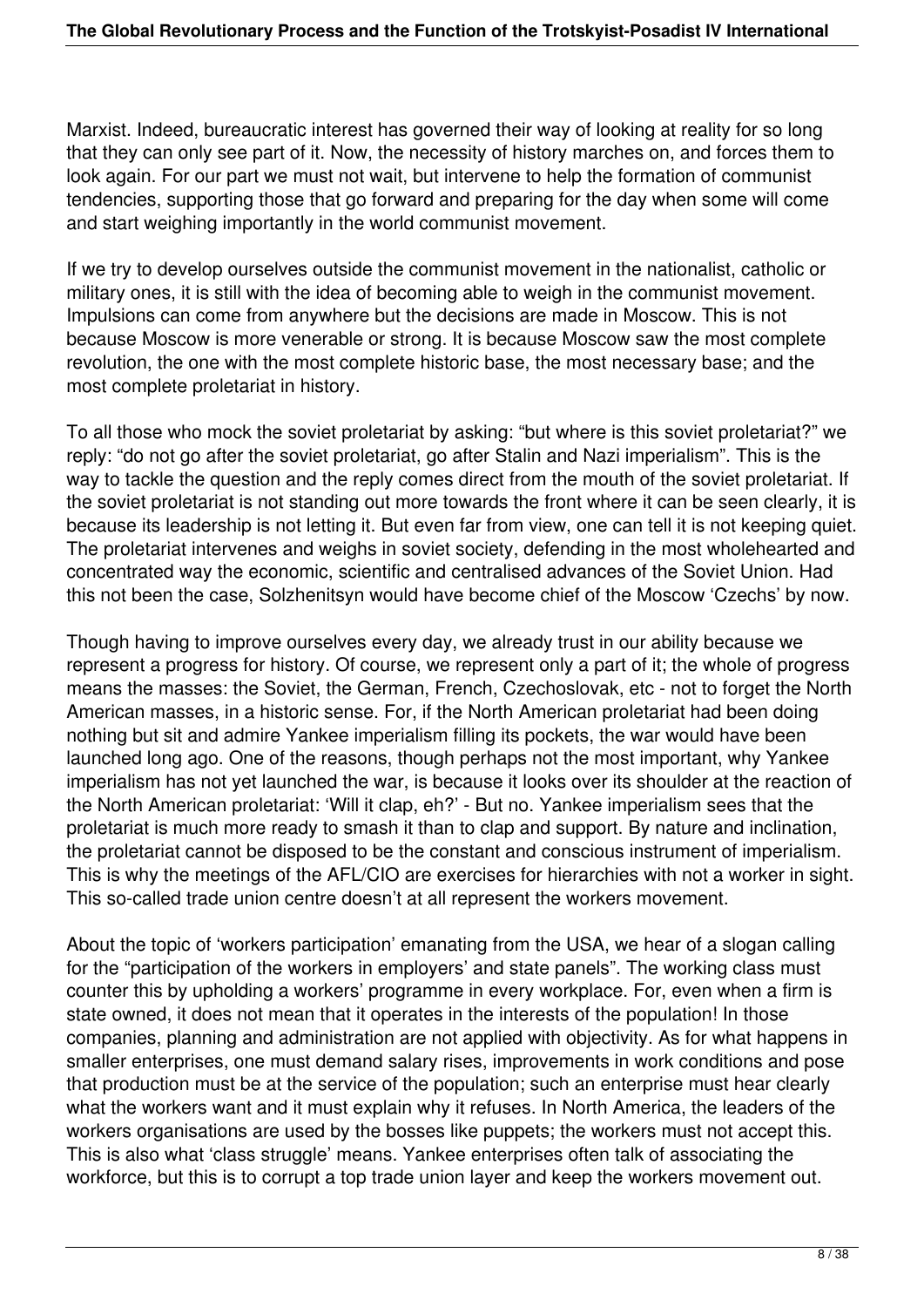Today, revolution is worldwide and it can be made to flow in many channels. This is one such channel and we must remember it. The workers movement must be independent and denounce the collusion between the trade union leaderships and the bosses. The programme in this situation must stress the need for economic development to be at the service of the whole population. One must show how things would be so much improved for the North American population, if only the economy was in the hands of the workers movement, properly state owned and under workers control.

We keep returning to the Stalin question because it will soon be relevant. It is necessary to study the texts about this matter; not to show that we have been right all along, but to show that Trotsky's struggle was justified; as ours' is justified; to reason with the workers' vanguard and give it the arguments needed. There is a crying need for arguments, analyses, to educate the workers vanguard in the method of analysis, to educate intermediate communist sectors, the socialists, the nationalists, the Catholics and the military. We gave once a course to a nationalist military sector, a course that is still applicable to soldiers who start thinking. We examined the reasons for their fear of Marxism. We inspected the following antagonistic contradiction: pragmatic rigidity of military nature, versus the dialectical method of Marxism. In the two parts of the contradiction, objectives and methods differ - granted! But in this stage of history, the military feels that their uniform must be the signifier of something charged with human meaning, concerned with improvements, disposed to make a difference in history. Because this is not rare today, it shows that the conditions exist for the military to hear courses on Marxism, and to hear about the economy. The courses may not be always exhaustive, but explanations can be given about struggles, about the economy, society, human relations and social relations. Much can be said on music and song – with arguments and reasoning. We do not mean the sort of arguments the mystics give, but those worthy of the revolutionary organiser who seeks to be explicit and to organise: showing the why and the how. This endeavour, helped by the present favourable world process, can only find a welcome in the military.

The other fundamental aspect for which the comrades must get ready is this: our task towards the communist party. Let us not forget that we are in a rising curve of the revolution. From Italy to Argentina, there is no great difference. The workers vanguard establishes communication between the two. In Argentina, there is hardly any communist party at all. The socialist party is insignificant. However, even then, the proletariat of that country adopts points of programme and policies that have nothing to do with Argentine nationalism; nothing to do with god, religion or warmongering. What it adopts springs from the proletarian programme and from the general class struggle tending to incline towards the workers state. It is neither Miguel nor Herreras who invented this, be sure of that. These points of programme come from the experience far and wide made by the masses – in Italy, France, even Britain. Had there been a retreat in the world process of the revolution, you would not have witnessed such an animation in Argentina! In turn, the Argentine masses send a feedback to the masses of Italy, France, etc. It is the unequal and combined process of history, where what is unequal is slight whilst what is combined characterises the process almost entirely. What is most advanced in the world often finds its representation through lesser means, as in Argentina, where the means are less. This must be a rock of confidence for our comrades to trust in the necessity for them to plan their activity in each section, aiming at programmatic advances. This applies anywhere, Algeria, Spain, anywhere. The internal life of the party and its activity must be planned: political life, theoretical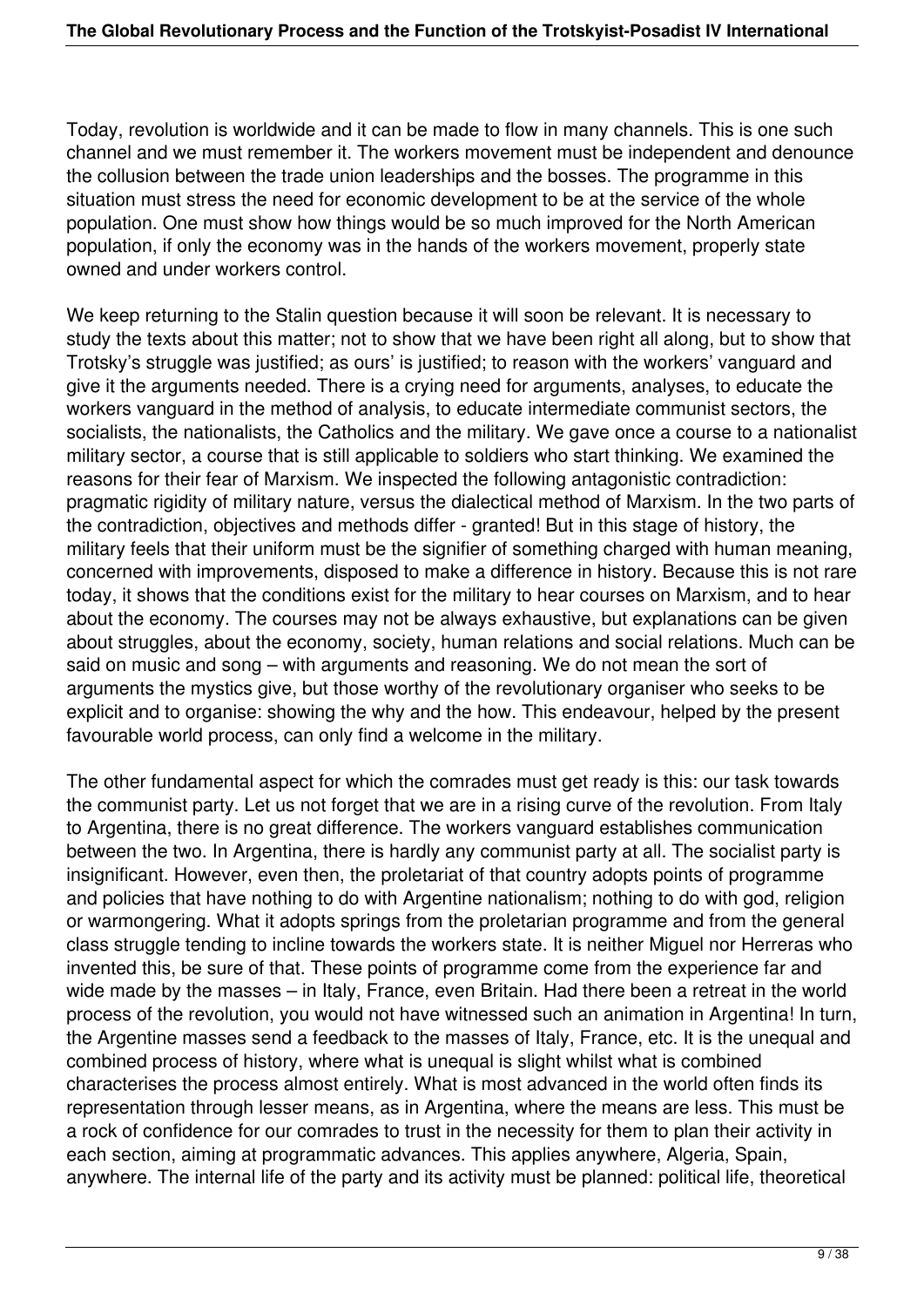study, the development of cadres, the ability to intervene, the number of members, etc. All this must be done in order to weigh every time more.

It seems that in the official State Summits to be held soon, like the one that took place at the initiative of Boumedienne or of Echevarria, Argentina is going to play a very important part. Our sections must plan their campaigns. This is the conclusion of this meeting. The development of the revolution expresses itself in the form of the Partial Regeneration. It also expresses itself through the advance of the socialist parties and the struggle of the masses in the world: from Africa and Asia, to Latin America. The triumph of the revolution in Vietnam is emphatic; the same goes for Cambodia and Laos. The current that seeks unification between those three countries is a beginning, and a necessity at all levels: the economy, culture and science. If not this, 'self determination' does not mean anything.

There is such a thing as 'self determination' but there is also another like: 'self revolution'. Problems are not solved today as in Lenin's time. Ethiopia shows how to do it now, and it is as we have proposed. Nationalities and 'self determination' are no longer sought after solely to stimulate the individual interest of a country, a region or a particular sector. Such questions are now solved by means of unification, with the question of the economy placed squarely in the centre of it. And what is there at the centre of the economy? There is the organised intervention of the masses, through their organisms whose aim is to discuss and lead. This is the way the masses are going about learning how to direct the economy, how to organise it and how to distribute its gains. This is a generous fountain of historic and social confidence, a confidence that will eventually be transcended and communicated to all other fields, like those of culture, of science and of revolution.

### THE REVOLUTIONARY PROGRAMME FOR THE CONSTRUCTION OF THE WORKERS STATE

Another matter arises clearly as a consequence of the exhaustion of capitalism: it is the general world crisis of the socialists, the communists and the Catholics; crisis too of the military, and in the nationalists like the Peronists in Argentina. This is because today's problems by-pass the programmes and policies of them all, making demands that overwhelm their leaderships. It was not like this before. In the past, regular rapports of alliances and agreements between capitalism and these leaders enabled them both to resolve the problems arising in each country through concessions, often very small.

In relation to the masses, the vanguard and other layers, these leaders had become used to contain the process of demands in this way: concede a little, a very little if possible; partial concession is the thing: a privilege here, a little economic or social improvement there. These leaderships were masters at gaining time. But today, the game is up. Capitalism has no longer the means to allow this to go on. It is exhausted and its possibilities to go on with this are at zero. The trade union bureaucracies, the union leaders and the political parties no longer find the margin of manoeuvre they need for their policy of conciliation with capitalism. For their part, the masses are not disposed to stop demanding their rights. Sure of themselves, they keep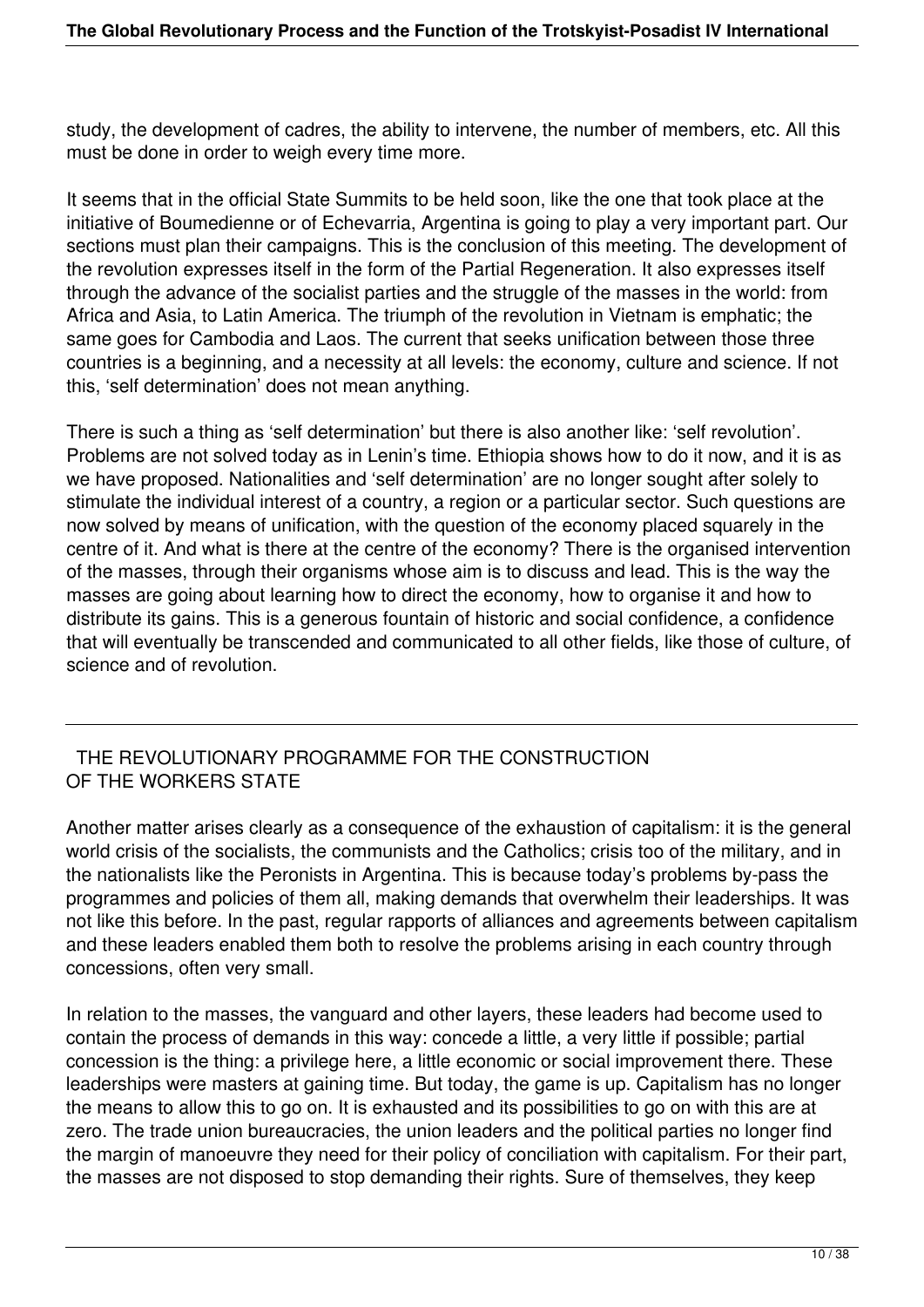marching on; and in this, there lies the real cause for the crisis of capitalism. It is the main reason for the crisis of capitalist policy. We are not talking about a simple economic crisis.

There are other factors of crisis, like the economy, inter-capitalist competition and the workers states; but the crisis of capitalism is historically determined by the development of the revolution. It is due to the fact that the masses keep marching on. Far from giving up, they give support to the rise and development of class and revolutionary tendencies. As neither capitalism nor bureaucracy can yield concessions, anyone attempting to find new intermediate terrains of class conciliation is frustrated. Moreover, the reason for the crisis of capitalism is also the reason for the crisis in the communists. The communists are forced to give up on the idea of bourgeois democracy as the way forward.

Communist leaders like Carrillo in Spain want to keep the bourgeois democratic pillow. Portugal has shown clearly what to make of it, but Carrillo has chosen to close his eyes and pronounce: "No. In Spain, it is different; we shall be prudent". The Spanish masses laugh because they do not give a fig for this prudence. They keep intact their decision to combat now that there is no longer room for class conciliation. This is the reason for the crisis they all experience. That same reason has other effects: it is the same reason why Herreras in Argentina stands up and says: "The bourgeoisie will not go away before having used every means at its disposal to stay in power". We do read in this declaration more than needful because it may have been made to attract attention. Nonetheless, it shows that one can go further: in proposing the immediate application of the points of the CGT programme like the participation of the workers, the right of the masses to intervene and greater trade union democracy; and in adding, for instance, the sliding scale of salaries with weekly adjustments.

It is in 1938 that Trotsky detailed these points of programme; many sniggered behind their hand, telling him: "These things are old hat. The Trotsky (of 1917) died long ago". Not so. Trotsky's theoretical thought and his capacity of foresight have not died. The sliding scale of wages and the sliding scale of working hours are still very much on the order of the day. More still: any enterprise to be closed pretending that it cannot pay its way, must pass into the hands of the state. No more talking, the state must expropriate it and put it under workers control. Factory committees must be set up to raise this discussion. They must be allowed to take immediately the kind of measures needed to solve the crisis.

Our party must discuss all these things; and whilst it does it, it must focus on the crisis of the nationalists, the military, the communists and the socialists. It must have a plan of intervention uniting activities in the following way: whilst our party must take a close interest in trade union matters, it must concentrate on the programmatic demands and political solutions we propose against the crisis of capitalism. This is what we must do the world over, in Europe, Asia, Africa and Latin America. The party must take the initiative in this way and fix itself clear objectives.

The communists and partly the socialists make proposals but these remain limited. In France, the Common Programme is good but it lacks in dynamism and immediate goals. Should we dare to say that it is more 'common' in irresponsiveness than in programme? There are hundreds of failed factories occupied by the workers and what does the Common Programme say? It does not occur to them to pose state ownership, planning and workers control. So, our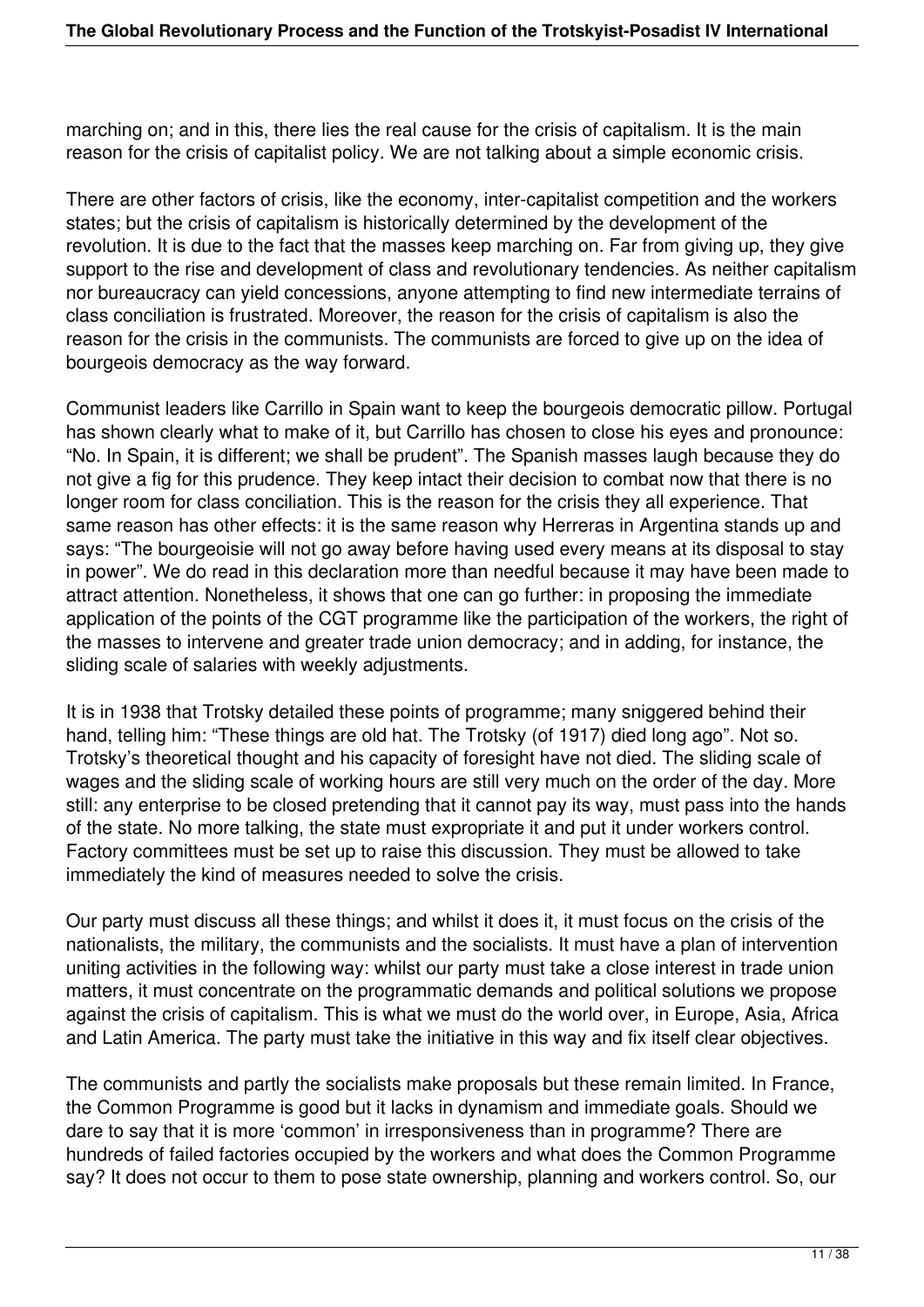comrades of the French, Italian and British sections must do it; they must take the initiative of raising these ideas. They must do this less by denouncing than by arguing. In the face of unemployment, the lack of jobs for the young, it is not enough to say: "we want work". Work must come accompanied by other kind of relations, human relations. As capitalism is incapable of this, one must show the way and add: state planning, workers committees for control, workers councils – in Italy, Spain, everywhere. Even though the communists turn away and try to avoid it, we propose to discuss this with them.

Boumedienne thinks he cannot find a solid point of support for his socialist programme. But this is because he needs straighten up the Algerian workers movement first; at present he does not allow the workers to intervene in the factories; they have not the full democratic right to do so. It is not exact to say that the workers, if allowed, would come up with unacceptable demands. Far from it, the example of every revolution shows that the workers have never put difficulties in the way of it, be it about salaries, work or life conditions. The Vietnamese workers are the example that illustrates very well how they starved whilst carrying supplies, not touching a single grain of unguarded corn. It is documented that in Vietnam, people helped reload overturned containers without taking anything at all. This sort of thing happened in Vietnam but also in Laos and Cambodia. It happened in Italy and France too.

If the workers do not act like this today in capitalism, it is because the present relations are capitalist. The rising tide that leads people into the taking of anti-capitalist measures is full of education and a source of inexhaustible inspiration. This is why we must propose to Boumedienne that he should call on the Algerian workers to intervene through workers control and workers councils - the latter acting through the means of trade union democracy. This way, all the problems get discussed. It would be false to believe that this being the case, the workers are going to start making exaggerated or disproportionate salary demands. There are those who are capable of this, and they are the managers, the administrators and the bureaucrats. For they busy themselves with 'capital gain assessments' and other such things, certain that the worth of their important selves has a figure on their salary slips. For their part, the workers will want a salary to live on, in correspondence with their feeling of responsibility in history. In this matter, no one is Algerian, French or Brazilian. The working class acts in this way because of its historic condition. Certainly, you can find one worker or two who want to be one of the boys. But as a class, the working class does not do this. This is because the progress of history is calling for the workers in power and not for one or two powerful workers. Vietnam is an example.

The experts in psychology were aghast when they observed the following event in Vietnam: potatoes had fallen off a military supply lorry and a group of famished Vietnamese children went to pick them up, not thinking of keeping them to eat. Enough for the experts to throw all their books in the sea, don't you think? Psychologists are in the habit of measuring and cataloguing human actions, but they do it according to the pattern of human relations already established in the capitalist world; this makes them blind to class conduct. For our part, we declare with complete confidence and with a sense of historic joy that the working class will never put difficulties in the way of revolution. Some people have declared that, in Chile, the masses brought the revolution down themselves! How stupid one can get! The masses did not make the Chilean revolution fail! Far from it, they were desperate for the proper means by which to forward it, namely factory expropriations, out with the bureaucrats and the administrators, etc. It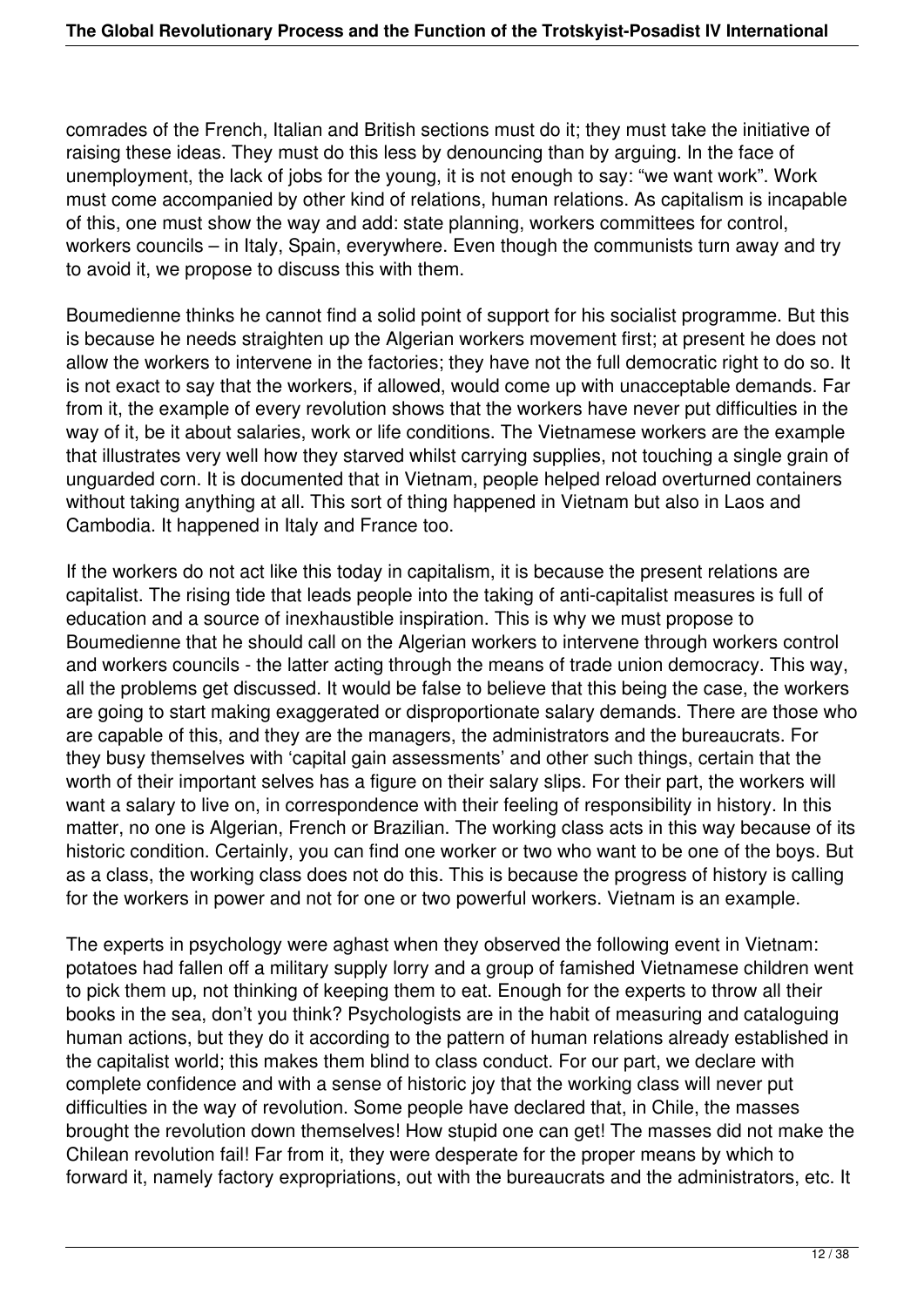was precisely the working class who rose against all those types.

To operate as a class, the working class needs to unify its behaviour. For this to happen, the vanguard at the head of it must have access to the rest. This is best achieved in trade union democracy because the vanguard can address the political life of the whole class. It can speak to it and communicate with it. Take Algeria or France: what is the political life of the class? It is just about zero. Do they allow this in France, and if so, where? We are not talking about whether Marx, Engels and Trotsky are available for reading or not; we refer to an open political life and a working life where debate is normal. But deep inside itself, the working class does discuss: if unimpeded, it naturally inclines towards Trotsky - the latter pointing back to Marx. Intelligent and engaged, the working class goes to Marx. We need to intervene and enter polemics around those aspects in the working class movement.

Communist Party, communist base and communist leadership are not to be confused; neither confused, nor opposed to each other. For the degrees of maturation are different between party and leadership. In previous stages of history and up until when classes disappear, the working class will remain more sensitive to the progress of history than its leadership. Certainly, we do not expect the working class to become expert in Soyouz' mechanics. The working class is impressed by its ability to go so high up in the sky; but it wonders how it is that floods and droughts are not prevented yet; why is it that scientific knowledge is not used so that people stop dying of hunger? How come that knowledge is not directed towards the eradication of the cause of all calamities, namely capitalism itself? If asked, this will be the practical conclusion of the workers. It is already the conclusion of the communist and of the socialist vanguard.

It is a fact that theoretical and political comprehension is lesser amongst the socialists. This is to be seen in what their leaders write in France, Italy and Germany, a marker of the fact that they are closer to the capitalist camp. For all they are strong on intellectual pride, their discourse remains no less outside class objectives. They are mostly managers of political parties – parties with a recent past and doubtful future. This is because the future belongs to the socialist masses and to those of the socialist leaders who seek the progress of history. It is important to value at its worth the reasoning there is in the workers vanguard, its capacity for comprehension; and also its capacity for action, because its conclusions are of the practical kind, materialist and dialectical. Certainly, it lacks in actual knowledge. It has a deficit in scientific briefing, scientific practice and corresponding scientific certainty. But it makes up for this in the practice of its life. Its experience as a class makes of it a dialectical materialist. Not necessarily well versed in matters of physics or of chemistry, it is an authority in the field of social relations. As it intervenes in social relations, it prepares the conditions by which to become an expert tomorrow in physics and chemistry.

The Soyouz/Apollo space flight paints a view of the world that does not exist, akin to two smiling figures cavorting before the useless backdrop of conciliation. The working class is not fooled and this is very obvious because some bourgeois papers report: "many people say the meeting in space of Soyouz and Apollo is a comedy." In fact, the bourgeois are warning each other: "don't be taken in, don't fall asleep under the Soyouz' kisses". Of course, there have not been any debates about Apollo or Soyouz in the factories. This does not stop the fact that it is precisely there that occupations are taking place at the moment, occupations with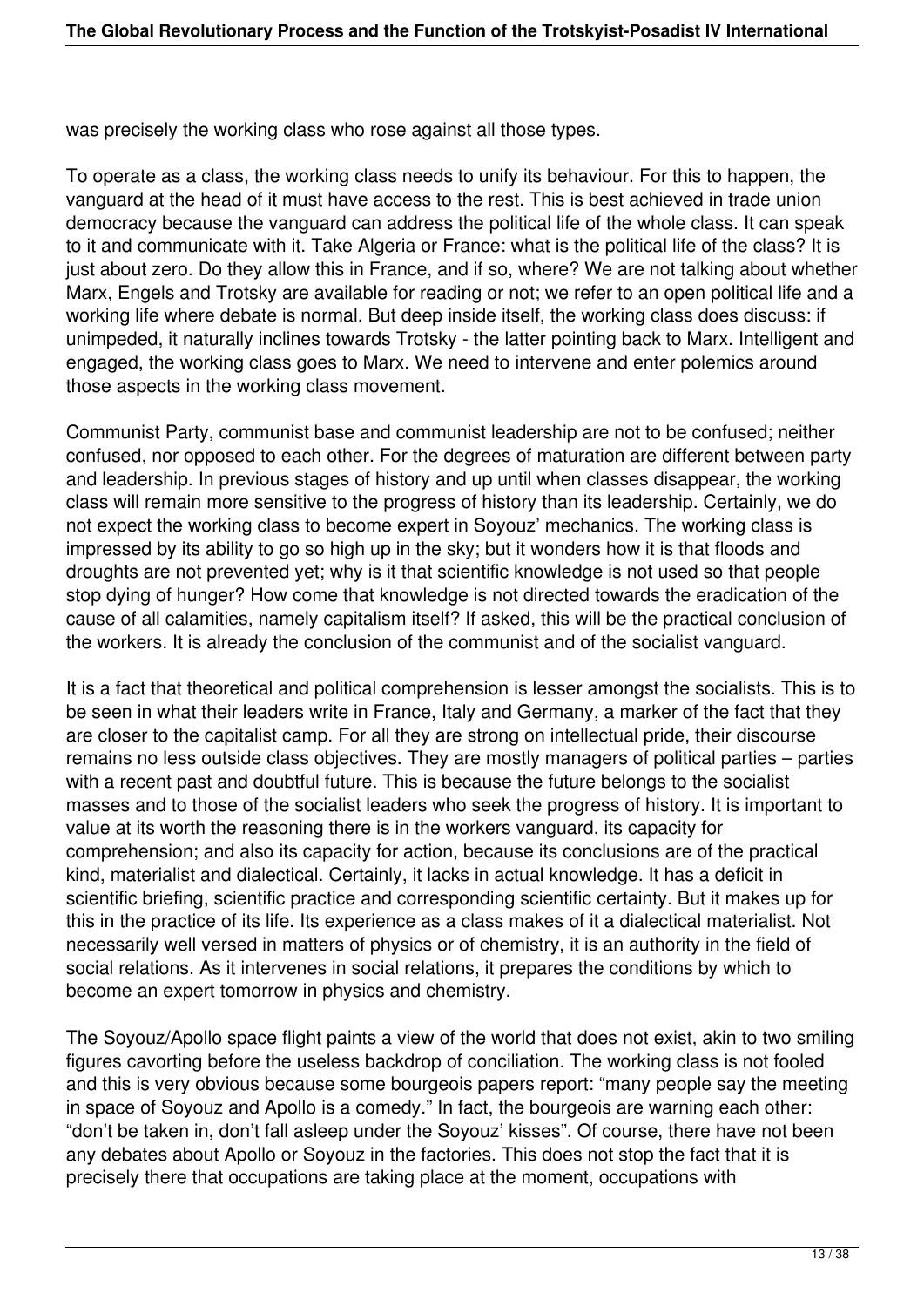un-interrupted, continuous production. The workers go on producing and better than before, with lower production costs and greater sales, enough for the workers to live better. The workers see quite well that the bosses are redundant and play no role. In their practical experience, the workers verify every day that they can manage without the boss. In corners, you can hear the groans of a foreman or that of a communist, a socialist or trade union leader, at a loss about the serious matters of capital flow, investments, returns and balances. Full of gravitas about the various aspects of these quite simple matters, they hope to intimidate the workers. But these are only functions! Besides, they are quite easy to sort out: expropriation - of everything. In this, the workers are 'for'; those 'against' are the bureaucrats, fearing consequences, conflicts, civil war or whatever; in one word, they let themselves be intimidated.

Nothing like this would weigh much if only the communist parties and the socialists had a political life. Civil war, really? And if so, would it be such a catastrophe? And if so, for whom? They always avoid discussing this, but it must be discussed; and this, everywhere. Even if in Algeria, for instance, this debate is not on the order of the day right away, one must discuss it all the same, to raise the level of comprehension in people and for them to get used to the idea of dominating all the events of history; and mostly, to allow the worker, peasant and petty bourgeois vanguard to trust in its own self, and to increase its self-confidence. None of this may be of immediate concern in Algeria today, but it forms part of the learning of how to combine confidence and logical reasoning with the capacity for intervention. Generally speaking, Boumedienne needs all this; but in particular, he needs this kind of organised force behind him to enable him to go forward. That he is looking for support shows in the way he goes to seek that of Echevarria in Mexico. Even though this is not unreasonable, it is likely to yield secondary results compared with the support he could find in Algeria.

When we get involved it must be to apply these experiences, to develop our persuasive critical capacity and to increase our own means of intervention. The vanguard is way over the level of the leaderships and it has authority itself over the rest of the masses. The problems of this stage of history need resolving: there is the economic crisis, the rise in the cost of living, unemployment. In previous times, the struggles around these things were met with unmitigated repression: In the US, Germany, France, Italy or Britain. Today, however, capitalism fears resorting to this, regardless of whether it would like to do it. Certainly it would like to resort to fascism in France and Italy, if only it could. But instead, the historic conditions are favourable to the progress and action of the masses. Capitalism is isolated, without means or real strength. Indeed, it has atomic weapons and quite a military arsenal for intervention, but that does not change the fact that it is at a loss about what to do apart from using those. Deep down, it does not even believe it can co-ordinate all its forces for an outcome favourable to itself in general war. On the other hand, the one who has all the right conditions to intervene is the proletariat. To the crises, it has the solutions.

The proletariat has the conditions to intervene. The Soyouz/Apollo mission gives the false impression that an alliance is needed with the capitalist system, that it can be done, and that one should forge ahead in like fashion. This is deceiving for the petty bourgeoisie, the technicians, the administrators and others who are increasingly attracted by the proletariat. This suggests to them that there is a possibility for historic conciliation between the workers state and capitalism. They are invited to believe falsely that it is all fair play: as if one could count on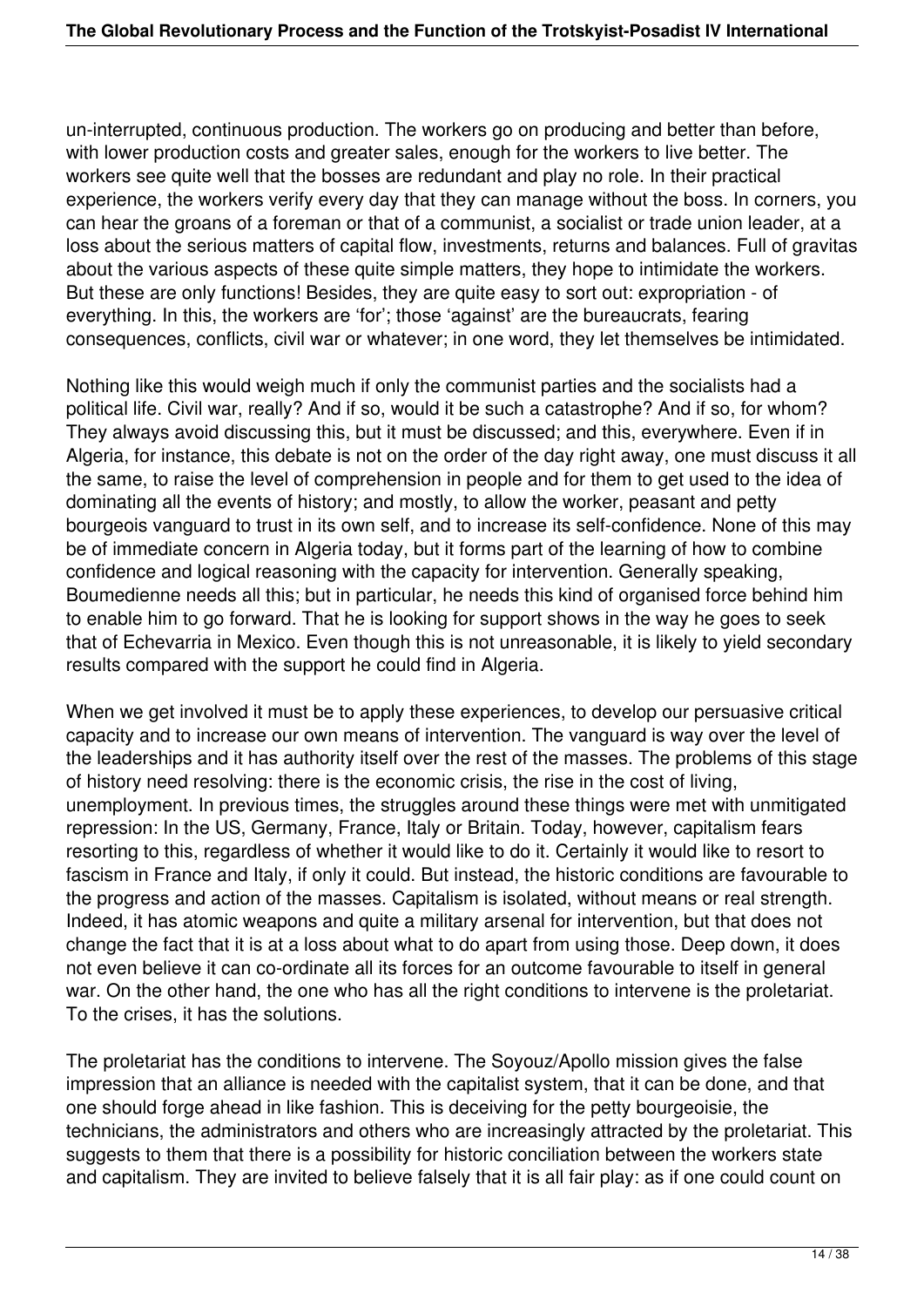imperialism to surrender to the side that will eventually be shown to be the most able and resourceful. This is what this space embrace is saying. We stop short of calling it a historic farce, because the Soviet side really means to try and win the capitalist system over. But this is no good, of course. And it lends capitalism an image that is an illusion, as if one should believe that capitalism can be made to reason; as if capitalism could think and adjust its movements, economic and social measures, its politics and its military, along the lines dictated by reason! Not so. Capitalism decides according to its own interests and it avails itself of every historic opportunity.

It is fundamental to show how capitalism is the one that acts in a centralised manner as far as its historic interests and class possibilities are concerned. If capitalism makes this space 'rendez vous', it is because its interests are obliging it to do so. It realises that an enormous layer of the US population looks up to the Soviet Union. This is logical because one only has to look at the USSR, and then at the US, and compare.

There is a stir of discussion about these events in the communist, socialist, proletarian, Peronist, catholic and military movements. But as a whole, these movements lack greatly in self-confidence, policies, programmes and objectives. Pressed forward by the masses, they grope about without seeing, hoping that they may find a way of commanding some attention in the top notches and perhaps be allowed to consort with them a little longer.

In spite of the limited aspects of what Herreras and Miguel pose, we must support what is valid and try to spread it to the rest. For example, they propose workers' participation in the factories. In this case, we must raise very simple arguments, such as: In the name of whom are the workers going to participate in running the factory? Indeed, the workers must participate, but surely, they must do so in the name of the workers; if not, what are the workers called upon to do? Who are they going to represent? This debate is an opportunity to make proposals that show how to uphold the interests of the workers movement and population; one can show that any production or planning must be made to serve interests wider than those of the capitalists; otherwise capitalism adapts workers participation and serves itself. In a process of workers participation, there will be debates about the hours of work, conditions of work, salaries and investments. This will be the time to raise the necessity for workers control; for example, if the workers' delegates are left to face the employers alone, they are drawn into becoming the tool of the bosses. If the delegates are subject to recall by the workers, they will have to be the representatives of the workers' side among the bosses - and it will soon transpire that management need not be there and that it must not be capitalist! If this control is not imposed on the workers' delegate, an adaptation takes place that enables the bosses' interests to grow their tentacles inside the workers movement and the trade unions.

The party must discuss and prepare. In 1948, we already wrote in an article what we are saying here. In those days, Peron was calling for workers' delegates on the management board of the railways. It was a state enterprise, and he may have hoped to improve it to his credit; he may have calculated that a workers' delegate can easily be made to speak for management against the workers. This is why our party must discuss and be ready.

Today, you have the same situation in Mexico. The trade union of the electricians STERM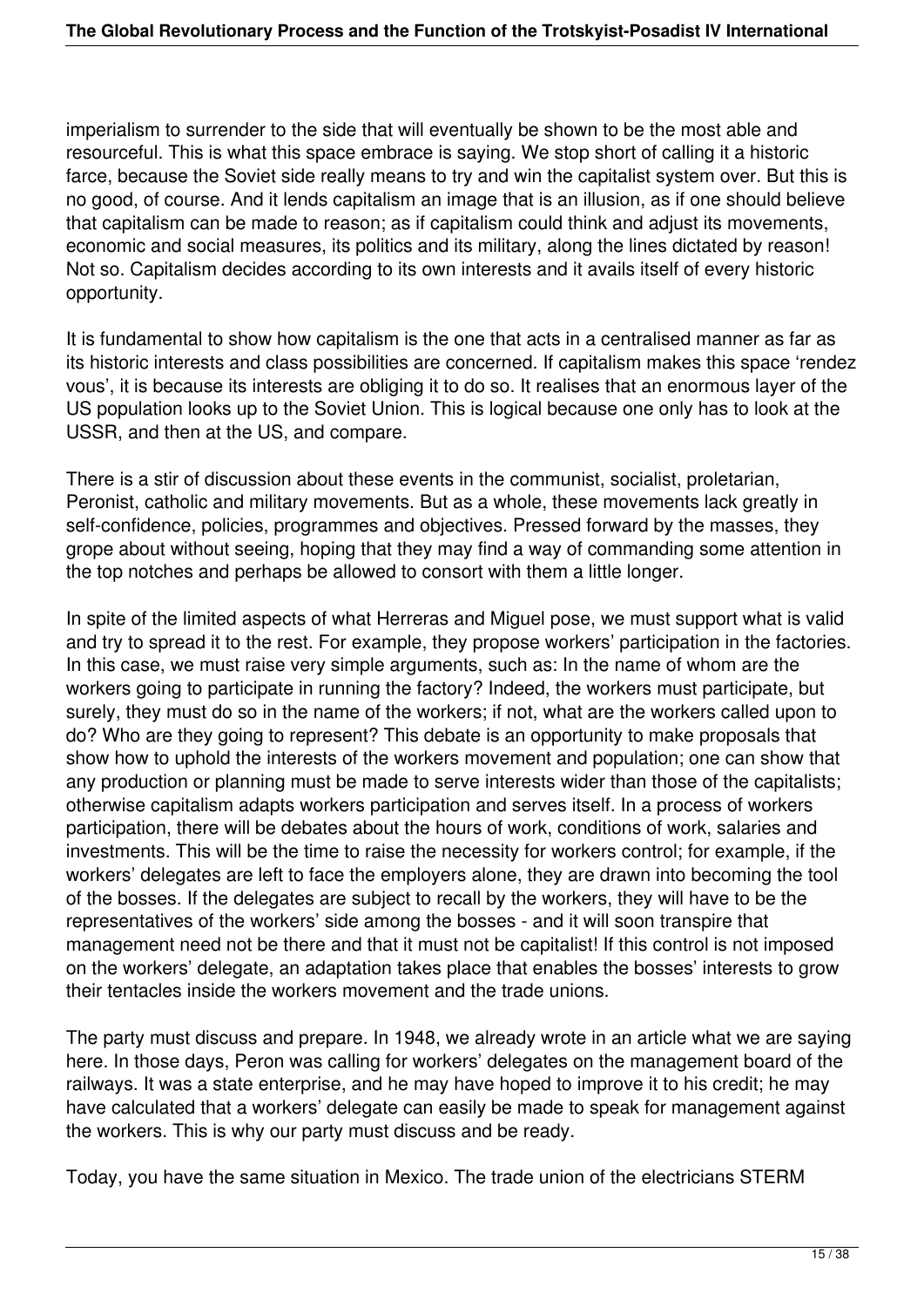threatens to stop supporting the government, and indeed to oppose it. We advise not to separate the union from the government but to raise political ideas instead, to help the Mexican revolution. True, one must not remain submitted to the state apparatus, but the aim must be to remain in a position to influence the government. Our party needs to be prepared to accomplish such tasks. This is done on one hand, by discussing, and on the other by dynamic intervention.

There have been agreements recently between Argentina and the Soviet Union. There is a very great advance in this way, but not enough; there is the need for a countrywide planning in Argentina. This is going to demand the workers movement becomes a factory of ideas, proposals, suggestions, measures and its own planning programmes. The workers movement will have to resort to educating its own ranks, as a class, and insist on vigorous discussions in the trade unions and factories. Why shouldn't the workers discuss the planning of the country? To say the workers are not interested can only be false! What the workers demonstrate is not their lack of interest; it is their lack of interest in the meetings of the bureaucrats who are all talk and no action. This is why the workers leave the meetings. When they prepare for action, far from doing this, they concentrate.

These are very important experiences that solicit our intervention. Our Greek comrades have given us illustrations. The recent confrontations in Greece between the masses and police were not the work of leftists or rebels, but that of the working class. This is soon going to have important repercussions.

## RETURN TO THE PRINCIPLES OF THE MARXIST ANALYSIS

We must prepare for intervention in the new situations, in Argentina, Brazil, Greece or Algeria. We must support all the advances in those countries, in the movements and the governments. We must encourage and nurture the formation of organisms that will ease the task of the working class. We are no longer in a stage when there was sufficient historic time to start building from scratch revolutionary parties. Now we must use the tools that exist - legacies of history. By this we mean that the moment of definition is close by. We base our tactics and prospects for intervention upon the rhythms and delays we perceive in history. And all the while, we watch closely the debates in the world communist movement.

Each of our sections must really understand, dominate and argue. It must be able to explain such matters as what Stalin did and the historic reasons for his death. It must know the experiences in history that explain the degeneration of the workers state. Each section must know the reasons why the workers state maintains itself in spite of degeneration. This is not any 'antinomy' as some say; it is a contradiction that will resolve itself in the way of every contradiction: either the degenerated workers state will return to capitalism, or it will overcome its degeneration. The paramount topic for study in our sections is, 'what is the workers state?'

About the dictatorship of the proletariat, there are hardly any references made in the world communist movement or in the workers states. We keep returning to this. We raised this matter quite a long time ago in an article on Trotsky and Lenin, who both wrote a lot about the dictatorship of the proletariat. Many things have happened since Trotsky's death that he could not have foreseen. Foremost about these is the advent of 14 workers states as we have today,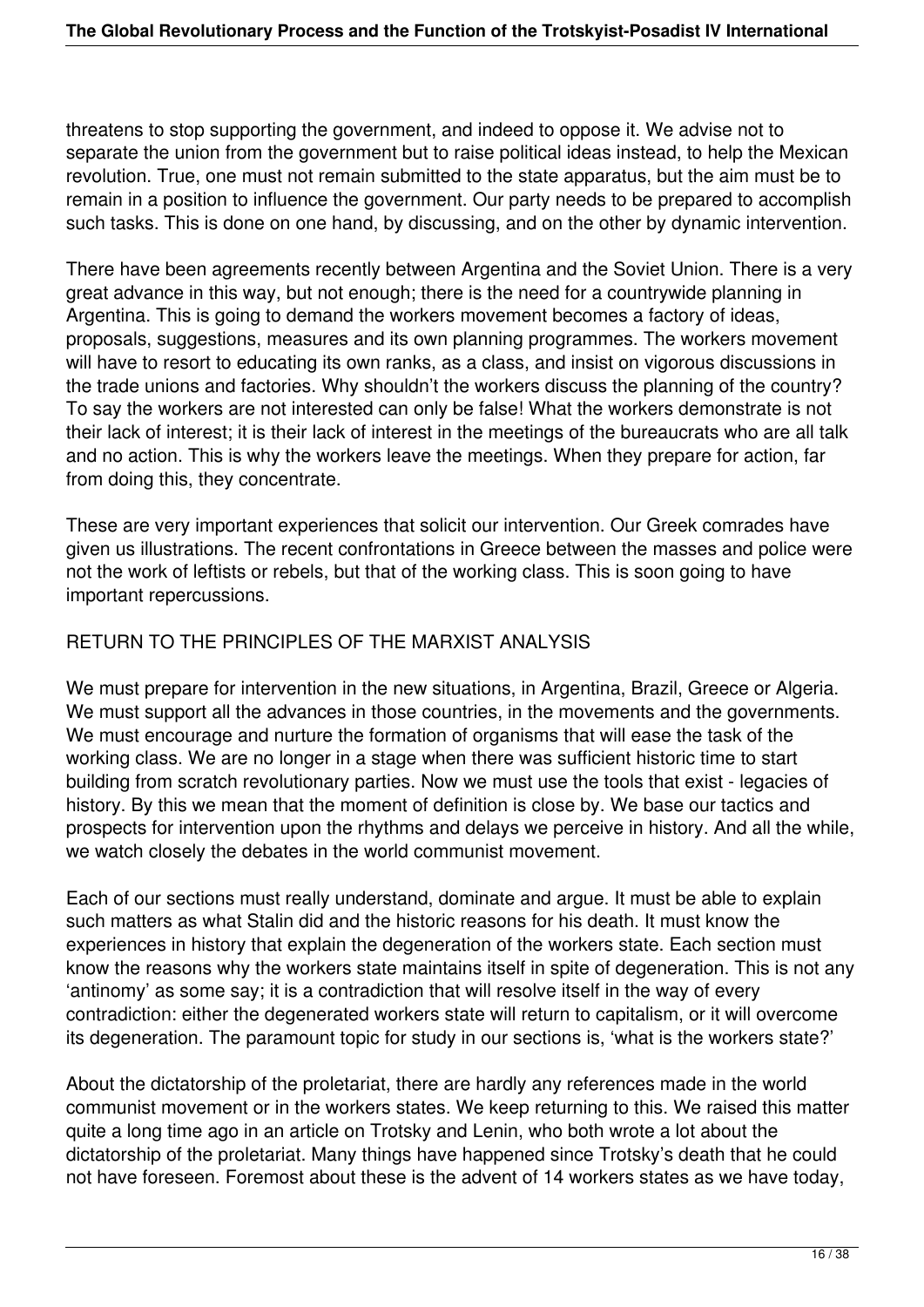workers states divided among themselves! Trotsky could not have foreseen that the Soviet Union would remain alone in the World War; and that it would not be crushed even then; and would be followed by other revolutions. He could not foretell all this in concrete terms. But he saw the general trend of history and he said in 1938: "In ten years, millions of revolutionaries will follow the programme and objectives of the IV International".

The course of history has illustrated this well. Ten years later, in 1948, there were twelve new workers states. Trotsky was not making pronouncements to become famous! He summed up the prospects. He managed to keep his ability for clear foresight in the most difficult circumstances of history: the whole Bolshevik vanguard had been assassinated around him. The workers movement was in retreat and Stalin had just made a pact with Hitler! In spite of this – we were the only ones to point this out at the time – there was still Mexico, Cardenas, and Cardenas' policy, showing that the workers movement never did let itself be entirely crushed. Retreating, and greatly hit, certainly. But it never gave up, and even less disappeared. Cardenas was the expression that such were the relation of world forces, even then.

From 1936 to 1938, Spain received 180,000 revolutionaries from all corners of the world, half of whom were workers' cadres. Therefore one cannot say simply that the workers movement was in retreat. This would be wrong. There was indeed a retreat but the vanguard was on the watch for fresh points of support. From there, it was making itself ready to launch new offensives and draw the proletariat behind itself. Had this not been the case, there would not have been such a mobilisation for Spain. Shortly after this, the same thing happened in Yugoslavia where 250,000 young people from the world came and started building railways. They laid hundreds of kilometres of track by hand in the same way as happened in the Mexican revolution under Pancho Villa.

Youth was not invented yesterday! Youth comes from long ago, before Vietnam and the present world revolutionary situation! However, it is a fact that young people have been much in the picture during and after the Second World War. In 1948, the youth rose in a general swell. It could not keep an even tempo and a durable programmatic form because the leaderships did not permit it. Had the communists taken power in 1948 in France and Italy, the Youth with the adults would have taken power in the rest of the world.

And now, it is a fact that the communist movement has no notion of what the workers states are. They are at an even greater loss about the differences between them. We characterised Cuba as a 'sui generis' workers state, and that its political revolution was also 'sui generis'. We said that this qualification applied to no other workers state. Why 'sui generis'? Because the Cuban revolution was not started by a leadership that had a workers state in mind; indeed, that leadership was bourgeois. It was a bourgeois leadership, and it had only intended to humanise Cuban capitalism. Half way through the revolution, however, and in conditions of the existence of the USSR, a workers state rose up in Cuba practically in the teeth of that leadership. This is why the Cuban leaders of that epoch kept speaking for a whole period of a 'moralised' capitalist regime. This can be checked in Castro's speeches. It is the masses that imposed the Cuban workers state.

This is the way this characterisation of 'sui generis' came up; meaning that this revolution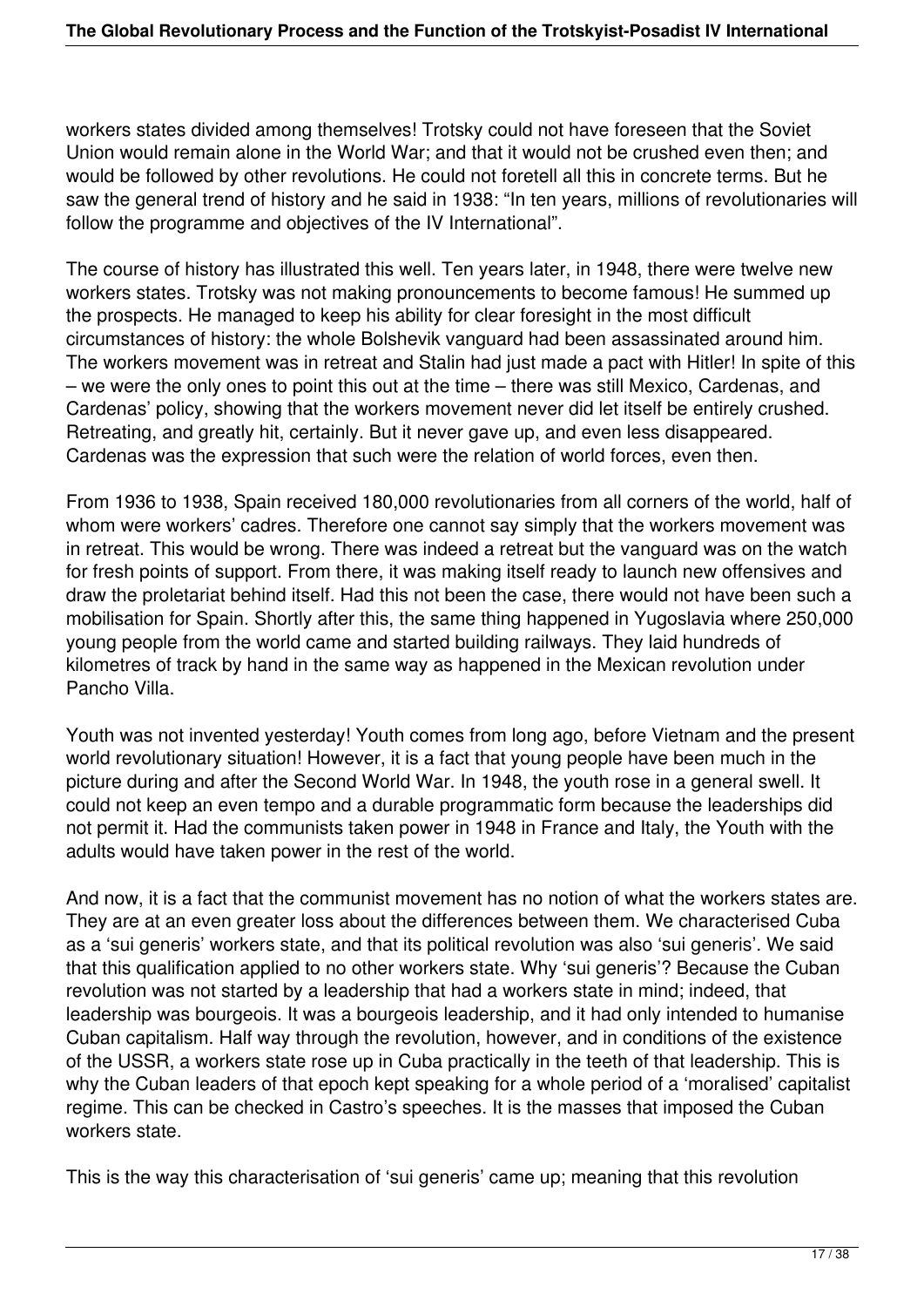conformed to no model and resembled no other. Cuba had acquired characteristics of its own, exclusive to itself and due to the fact that the historic roots of the revolution were bourgeois; its objectives long remained bourgeois too. It is only along the way that the leadership got transformed and became revolutionary. How do you qualify such an unprecedented thing? We could not say this revolution was deformed or degenerated! It was a revolution that triumphed over a leadership that was initially contrary. More than contrary: opposed, because it had only wanted capitalism with a moral face. It is on the way that it became clear the revolution was not just the result of a guerrilla struggle. The peasants and the workers had entered the ranks. It is true to say also there was no real conflict between the leadership and the masses. When the leaders tried to moralise capitalism they soon realised – and they did this on the way – that this could only be done by a workers state. Such are the superb conditions of history that are so rich in examples. Fidel Castro is a leader who said, at first, that his plan was to moralise capitalism, but who understood that the liquidation of the capitalist regime was necessary to actually do it. This is a splendid source of revolutionary teachings.

We have also said that the political revolution in Cuba was 'sui generis'. This is because the Cuban leadership had such origins that, when it came to power, it had no arrogance and no sentiment of prepotency. The latter are the characteristics of those who take power in private property. Far from this, the Cuban leaders wanted to develop the revolution. That revolution was so poor that it had to resort to means never seen in other workers states. We intervened in it. We proposed a law for the vote at 16, popular committees for each block of houses, and other things. We retook these points later for Algeria, enlarging upon them. The idea of popular committees is to enable the population to intervene, to be involved in everything that comes to pass. The inhabitants of a block lead a public life; they do not just exercise control and surveillance for the revolution because they play a political role. We proposed to these committees they should meet weekly and discuss all the events taking place in society. This is the way to nurture the cultural capacity of a people, create leaderships and set up an administration for society. There will be many other workers states of the Cuban kind in the future.

Our International must know about every one of those problems and discuss them. In our interventions, we must be able to explain the different categories of workers states: degenerated, deformed, non-deformed and 'sui generis'. We deemed this characterisation of 'sui generis' necessary because it underlines a given state in the world relations of forces. Indeed, it is the world balance of forces that lent Cuba the strength and courage. The latter was not programmatically conscious of this in the beginning, but it became aware of it afterwards. With the qualifier of 'sui generis', we make an appraisal of a historic period. It is not a catch phrase or a game in terminology, because it allows us to show that it is possible to navigate in history. With it, we have shown how to draw courage from favourable conditions when they exist, in a world rich in possibilities but short of 'road maps' with locations clearly marked.

All this must be known in the way we make known the programme of the Left Opposition proposed by Trotsky, whilst he was still in the Soviet Union. Trotsky is our example. He spelled out the measures, industrial and agricultural, to be taken according to the state of the Soviet Union and that of the world revolution at the time. Later, Stalin himself retook numerous points of the programme of the Left Opposition - unfortunately applying them in the 'stalinian' manner.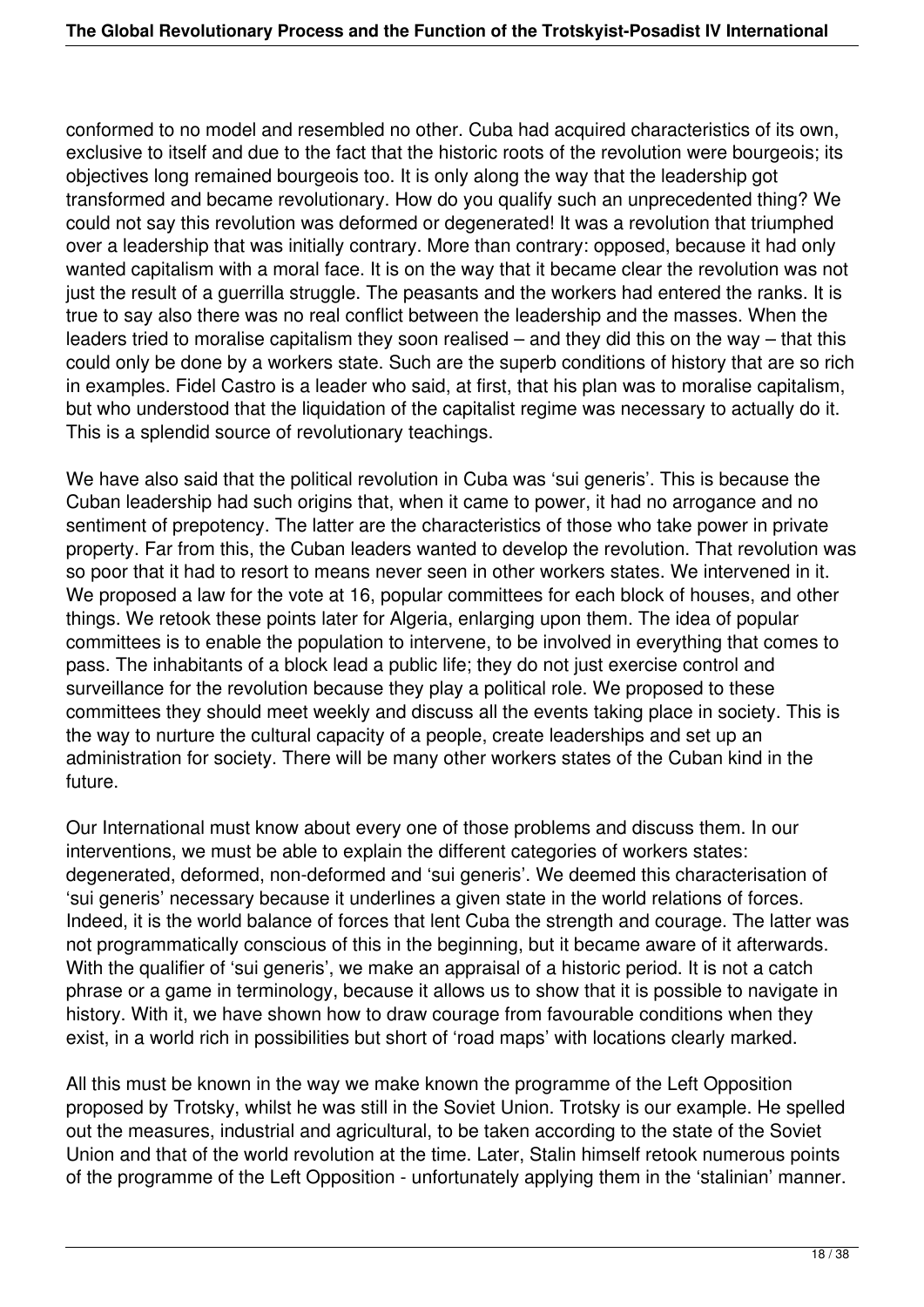For it was not enough that he should retake the programme, there remained the question of knowing how to apply it. It is around that time that Trotsky spoke of the famous 'scissors' question at the points of which he placed the towns on one side and the countryside on the other. In a mostly backward country, focus is very much on economic development. This is not the case in relatively advanced countries, but in a backward country agriculture has the largest place in the economy. An ill-handled scissors will easily set town and country against each other. This is still entirely valid today, in China for example, and it must be discussed and well understood. Stalin rejected Trotsky, but he had to apply Trotsky's policies. What happened next was that he did not apply them through the proletariat - but through the bureaucracy. Result: six million peasants killed. This was the result of Stalin's enforced collectivisation, with almost 40% of the cattle slaughtered. The comparisons Trotsky drew with the scissors, and on how exactly to handle them, are still valid today.

This kind of problem will come again in the next stages, in the Spanish revolution perhaps. Fortunately, things are easier nowadays compared with the epoch of the Russian Revolution. In the future, those handling the 'scissors' will probably do it – with buttons! Besides, there is today a greater experience in people; the peasants have matured much politically, for example. This facilitates the application of the 'scissors'. The 'scissors' question will carry on existing to the extent that it lies in the path of historic finality; but it has changed a lot in the forms under which to apply it, making the task immeasurably simpler.

It is necessary to discuss the reasons for the formation of the bureaucracy. This aspect of history is neither overcome nor surmounted. The discussion about ambition and the professional dangers of power remains on the order of the day. Mentalities, customs and all human experiences as we know them, have developed in the specific relations of private property, in the present relations of power. All this is still relevant to the extent to which the Bolsheviks were not able to develop worldwide. Their experiences of 1917 span only a few years. The subsequent historic conditions prevented them from having a longer range. The problems of power are still with us. If the Bolsheviks are no longer with us, their experience remains indispensable to us and quite irreplaceable in the fight against the professional dangers of power.

Even though there is no immediate prospect of a new Stalin or for a new historic 'stalinian' cycle, the danger remains that the progress of history may receive a serious set back. For example, there is the danger that, in its very moment of readiness for nuclear war, capitalism may still be granted a degree of space. There are signs of this: the more capitalism is given time and allowed to get ready for war, the greater damage it will inflict on humanity. True, it is not in a position to determine when, how and where to launch the war, because the war will be imposed on it by the course of the revolution; the latter will force it to launch it. Nonetheless, by postponing the historic solution of socialism, one gives capitalism time to equip itself with ever more devastating means of destruction. Imperialism has now acquired this fragmentation bomb, the like of which it will use in strikes, local struggles, revolutions and civil wars. Had humanity destroyed capitalism in 1945, there would have been no so such 'fragments' - atomic or otherwise.

The communist leaders do not inquire into those questions inasmuch as their way of thinking is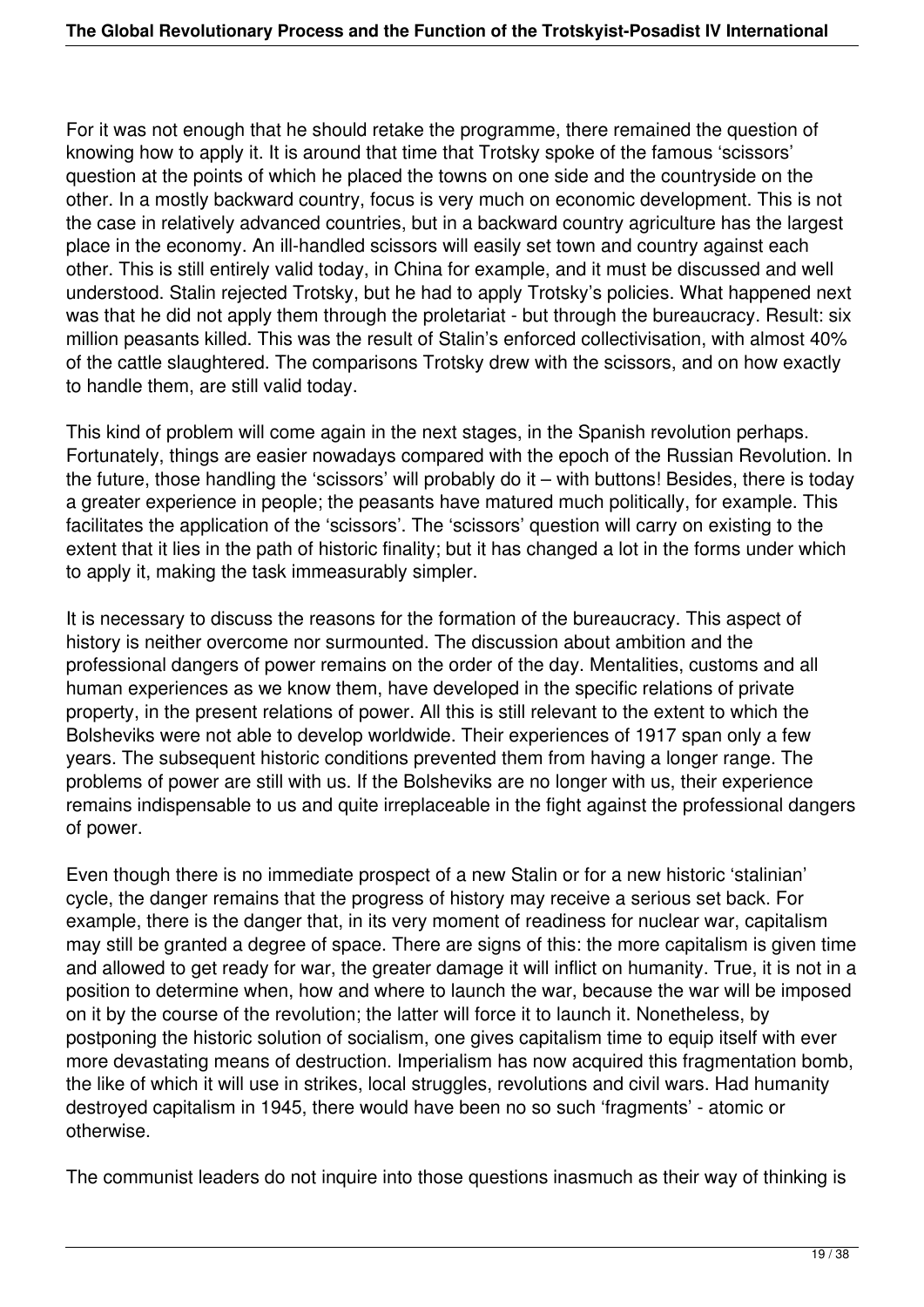a function of that prevailing in the Soviet Union: the absence of Marxist analysis. They perceive human life and events from the premise that there will be no general war. But general war there is already! For, if you add all the local wars plus their sequels, plus all those due to the existence of capitalism, doesn't this add up to general war? War is the consequence of capitalism. Put together, the casualties occasioned by the famines, draughts and the work accidents – isn't that war? Three years ago, a communist made a beautiful analysis showing that, in Italy, there had been more killed at work in five years than during the whole of the Russian Revolution! Why so much outrage about the deaths caused by civil wars and revolutions? Statistics talk louder and say: capitalism in Italy killed more workers in five years than the entire Russian Revolution!

Let us not forget either all those who died in the Middle East wars, the assassinations in Spain, in Portugal, Ethiopia, in the Far East. Just these, have left more than seven millions dead. Who can come now, and say: 'you see, there hasn't been war and general confrontation has been avoided'. This is perfect bureaucratic rubbish. If you add on top of this all the deaths capitalism has occasioned, you have the equivalent of several nuclear wars. And now, yet again on top of this, capitalism possesses weapons that can kill in one day what it could in one year before. Any prolongation in the existence of capitalism allows it to increase its concrete capacity to inflict ever more historic devastation. How can anyone say; 'we are going to stop general war'? All you get is greater delays, and all-out war is not prevented in the least.

This is to be raised with the communists, telling them how inexact it is to pretend there has not been general war - and, related to this, we must explain what the workers state really means. We must show that, yes, it has a contradictory character, and why. The roots of the contradiction must be elucidated, together with what to do about it. We must discuss the relationship there is between the workers state and the world course of the revolution: how bureaucracy is formed, the question of the professional dangers of power, how to avoid these. One simple thing: if bureaucracy rules now, it is because a category of people, a social layer, stood up as a power: in a private capacity and entirely on its own behalf as a layer, it arrogated to itself the usufruct of the state-owned property. That is all there is to it.

Bureaucracy is empirical and so, it cannot reason about production or general policy. This is so even if, since Stalin, it has somewhat increased its means for reasoning in the USSR. This is not because it has become suddenly endowed with theoretical and political qualities; it is due to the role of the worker state, the rise in the world revolution and the struggle of the masses. These are the factors that have kept capitalism at bay, and forced bureaucracy to take notice. The world balance of forces has tipped favourably towards the workers states. The spread of science and of industry in the other workers state is now a reality. It imposes itself by demanding a superior planning. In turn, the latter demands the elimination of the impediments, the hindrances and the obstacles represented by the bureaucratic way of planning. The latter, in fact, is little more than the management of interests for the local and individual bureaucrats, for groups, casts and camarillas. Today's reality produces internal alterations in the bureaucracy, forcing it to act differently. This change does not come from the force of fresh intelligence or analysis, but from reality that drags the bureaucrat along into some non-bureaucratic plan.

If bureaucracy were a logical consequence of revolution, it would demonstrate some ability. Like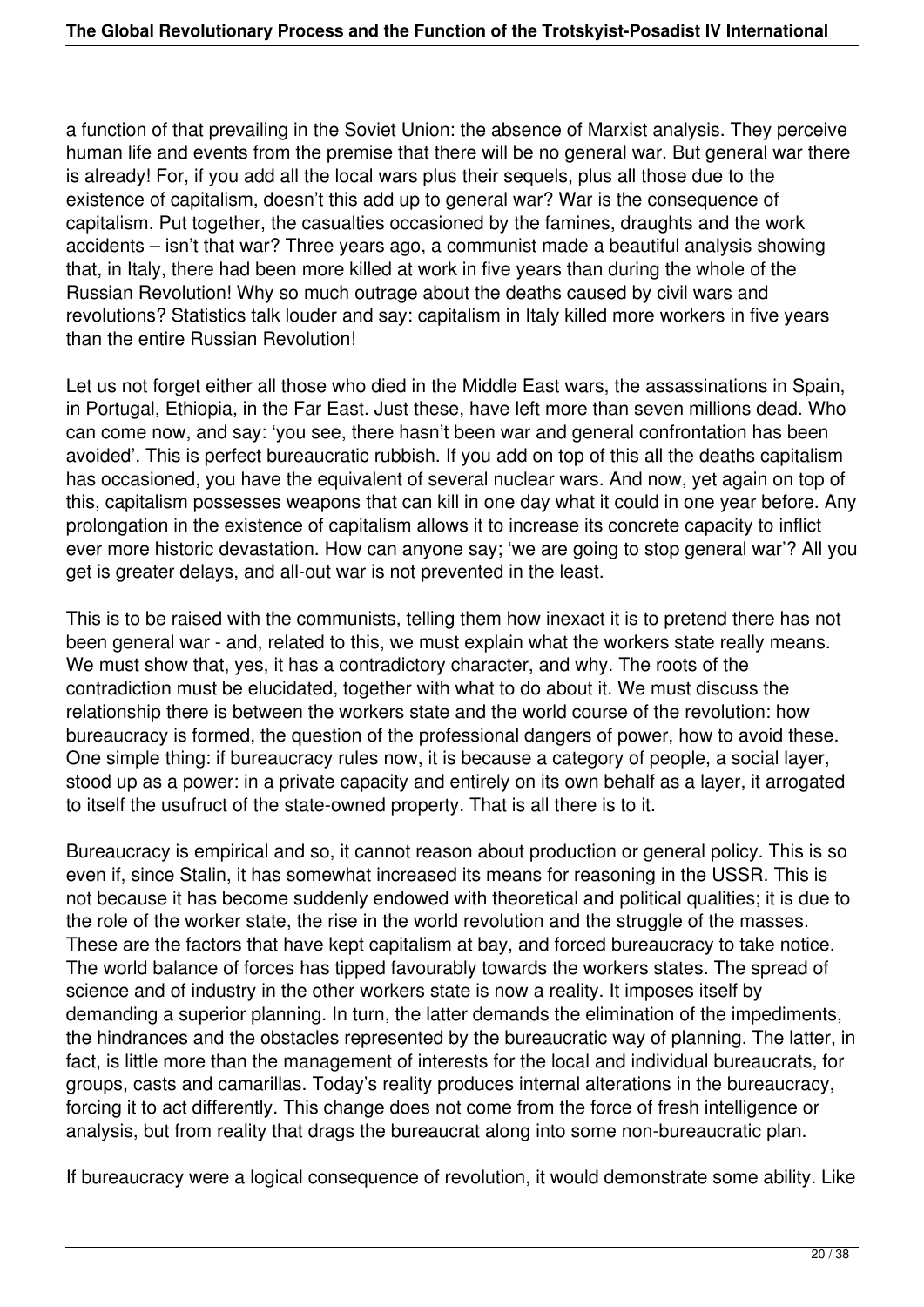Marxism does, it would foresee. But no: it is entirely incapable of this. And it is incapable, precisely because it is not the logical result of any necessity. If you observe it, you realise that it is forever taken by surprise instead. In the workers states, the confidence of the masses grows in relation to the economic advance, the progress made in science, technology and in the class struggle. The most backward layers of bureaucracy, its local layers particularly, are being eliminated. It is not excluded that ability and intelligence do enter the bureaucracy at some points. But, regardless of this, the historic uselessness of bureaucracy remains. The same goes for the useless historic role of bureaucracy - bureaucracy being the usurper. No amount of improvement in production can change what it is. The balance of forces may become as favourable to human progress as could be, but the historic role of bureaucracy remains noxious and useless.

Each of our sections must study these questions as this is going to be quite indispensable in the coming stages. Take the examples of Yugoslavia, Rumania, the USSR or China. In these workers states, the persistency of the demand for change aggravates the internal squabbles in the bureaucracy. Increases in production and improvements in its concentration provoke clarifications as well as more concentrated and centralised efforts. These come into collision with the local interests of each bureaucracy. In the past, the various bureaucratic layers managed to agree amongst themselves, albeit under the domination of the more powerful bureaucrats. As this kept them going, they respected each other's agreements even when this hurt their local interests.

Today, the increase, concentration and centralisation of production in the workers state are hurting these local interests; but this time, in a way that tends to eliminate them. The bureaucracy as a whole finds that this process boosts its overall power - military, economic and social: But political, not so. Far from it: its contradictions increase. As it loses local points of support, its historic perspectives and role go on weakening.

So, for our part, we can no longer reason as we used to. We must start from today's conditions where tendencies appear and tend towards reasoning. For reason circulates quite freely and without difficulty in the streets of any workers state, contrarily to what happens in the capitalist regime. In the workers state, the rapport and need between people are straight. They are diaphanous compared to those in the capitalist state where the interest of each is individual, and the economy depends on each individual wanting a profit. The workers state, on the other hand, is planned and centralised: the relations between people are not entirely simplified, but they are already diaphanous in comparison; human relations in the workers state do not have the tortured character they have in the capitalist system where each boss is obsessed with competition and with putting the others down. This explains the devious relations between people in capitalism, full of deceit and trickery. In the workers states, the need to centralise, of itself, is a simple and diaphanous thing. This is so, even with the bureaucracy that is not without its share of twisted interests! What there is, in the workers state, is the straightforward possibility for improvement. This is why it is necessary to intervene to help the communist movement to reason this out. As for us, we must increase our own conscious weight and gain bases of support to carry out this task.

In the nationalist movements like that of Mexico, for example, our task is slightly different. We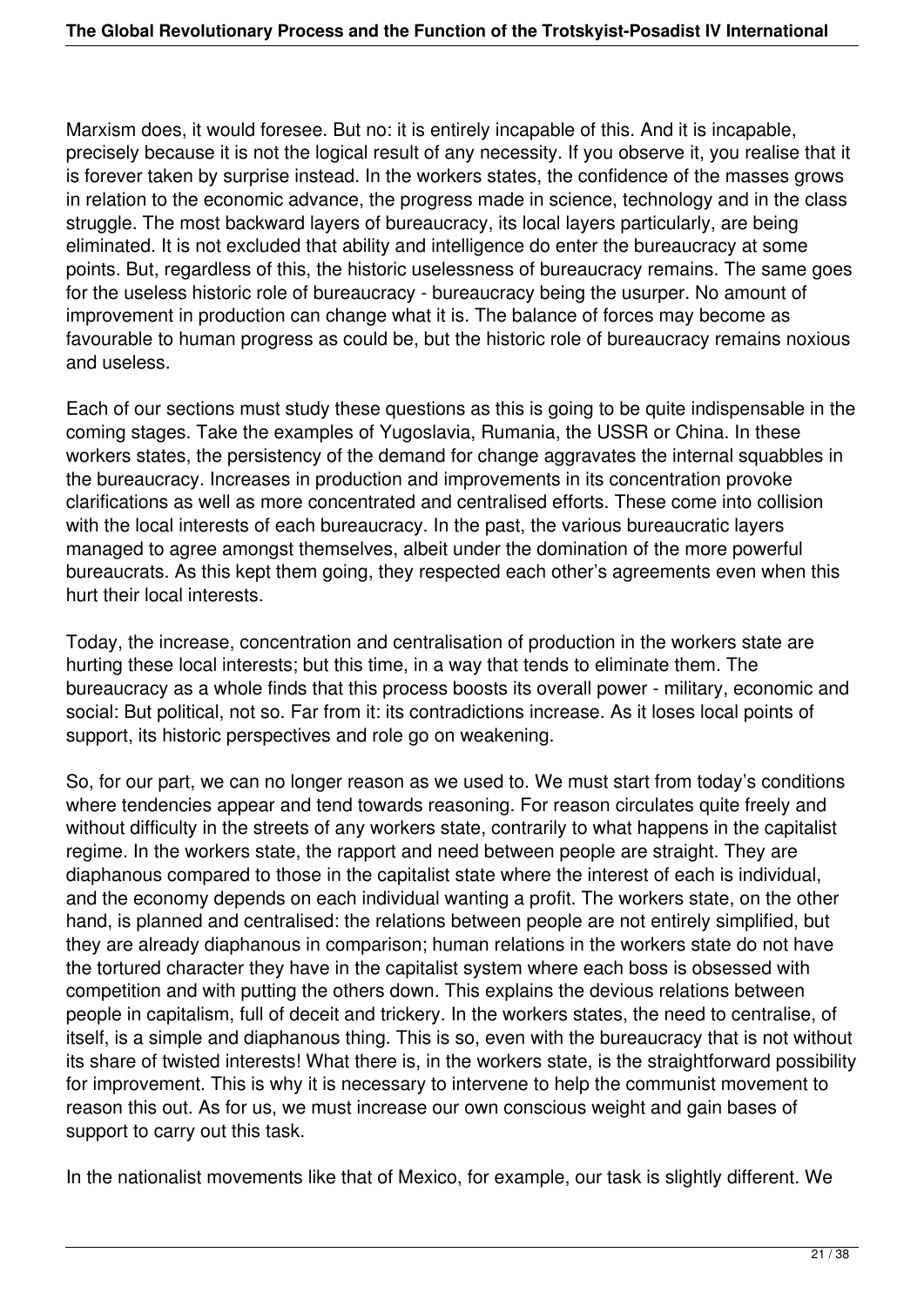must make proposals and be full of ideas. Why not propose a 'production plan' for instance, a plan that raises fundamental points of principle, leaving aside the greatest or the most ambitious plan: the most important thing in such countries is to pose the need for trade union democracy, and the intervention of the masses: democracy for the masses, mind - not bourgeois democracy. This has to mean that the masses intervene in the control of production; that they have the right to judge what they produce, to reason and decide. No plan of production that fails to mention democracy for the masses is acceptable. In the case of Mexico, the production plan is irretrievably tied to the struggle of the masses to liquidate the 'charros'. If the Mexican government wishes to help in doing this: even better. But as regards the liquidation of the bureaucracy in Mexico, do not expect this to come from decrees or laws! This is not to say either that we should oppose a helpful government. It simply means that if the masses do not have the right to exercise democracy, the bureaucrats will regroup at every turn. The masses must be in a position to intervene, and with the full right to make tendencies.

We must prepare our sections for this sort of intervention. Our Mexican comrades must arrange to have time for growth, numerical and qualitative. The preparation of their capacity must result both from study and practical application, in order to debate and draw lessons from the experiences made. In Mexico it is possible to encourage the nationalist movement. We must intervene in this sense, particularly towards the conscious wing inside the nationalists seeking the progress of Mexico. The same goes for the proletarian wing. Towards these, we must suggest ideas, taking account that Echevarria is an advanced nationalist. He has just made a declaration where he said that the unification of the USSR and China is necessary because this would give a powerful stimulus to his own ability to advance in Mexico. True, he may have said this to justify himself; but it is a thing that he would not have done if we were in the situation of only ten years ago. People like Echevarria did not exist ten years ago. Take account of what it means when a leader like him, the head of a bourgeois country and bourgeois government, says this in the face of the world and of his country! This is not the idea of someone who thinks in capitalist terms; he is rather like someone who, whilst still in the capitalist house, looks out of the window towards the house in front. This thinking is not for those in the capitalist house. Echevarria went to China, then to the USSR, and he told them: 'Unify'! Here, you can see the other effect the disintegration of the capitalist system has, leading nationalism to take new, more vivid and direct forms. Nationalism starts looking in the direction of the workers state and at the workers state's manner of economic development.

The difficulty when one intervenes in these movements is twofold: not to turn away is one, and not to drown in their limitations, is the other. This is where theoretical and political preparation is paramount, requiring an intense political life between the International and its leadership. The fundamental matters to preoccupy each of our sections are: to learn and dominate how the workers state is constructed, and how the world communist movement, the USSR and China, must unify. Imagine the USSR and China unified! What a great conquest for the progress of humanity, ten thousand times greater than the Soyouz-Apollo space encounter! The unification of USSR and China is beyond question the single most important thing that will fill humanity with the confidence it needs: lifting from its shoulders the weight of a very great anguish; making it capable of winning immense layers of petty bourgeois, peasant and army people. This unification will vastly reduce the field of action of capitalism, restricting its sphere of influence and of organisation. It will point in the direction of a world on a par with China and the USSR.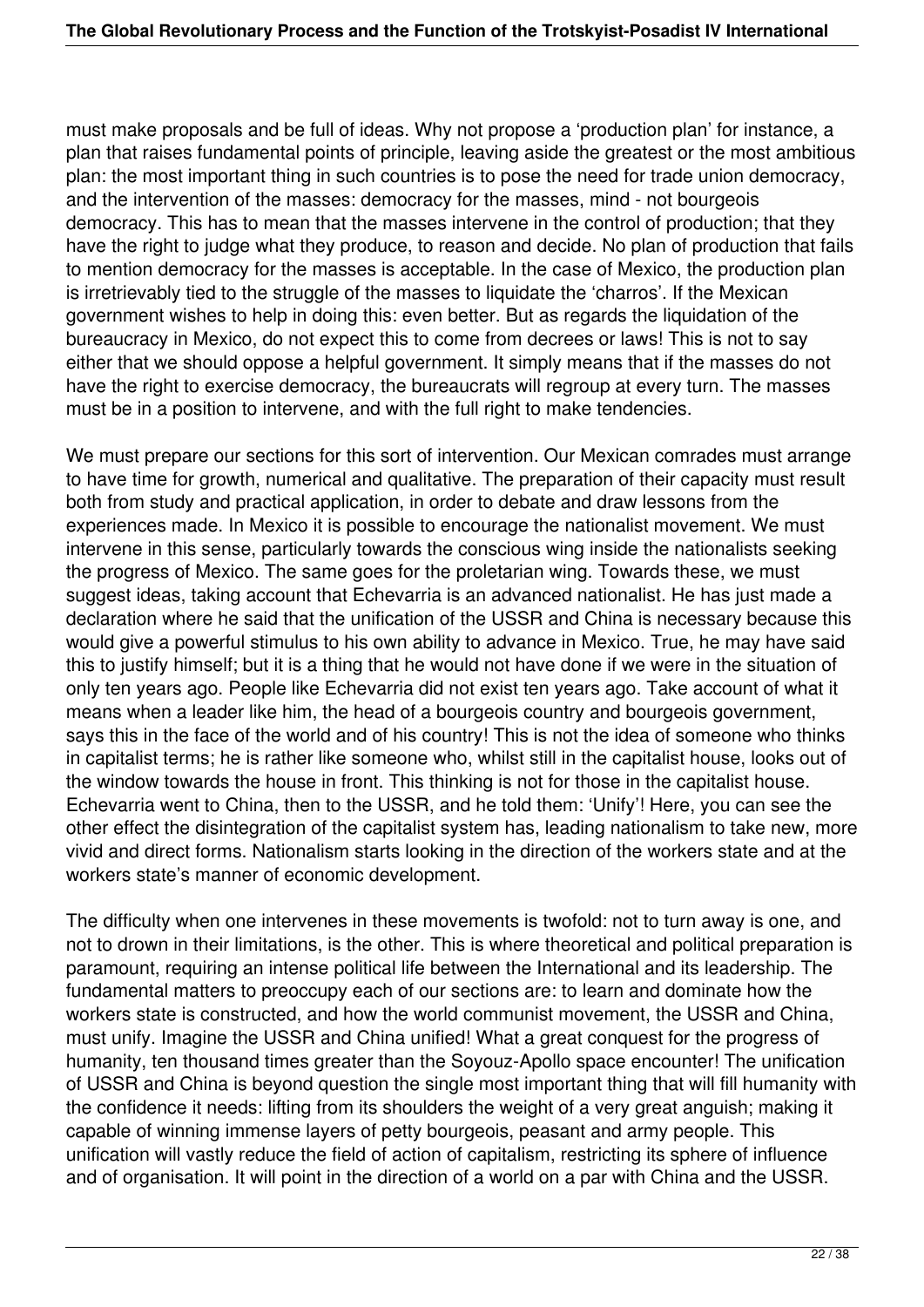And most importantly, it will show the masses of North America how to gain the upper hand in building their own class party.

We must dominate these questions and raise them with the communists. We must use persuasion, avoiding polemics and confrontations. In the world communist movement, we are already known. One of our aims when we held our IX world congress was to become the Trotskyist-Posadist wing of the world communist movement and we have achieved this. Now, we plan to be recognised as a thinking part of the world communist movement. This is not for now or may be next year. We may even remain some time on the ground floor. But our aim is to get to the higher storeys; for this, the capacity for reasoning is requisite.

The existence of a gigantic process of dual power and of permanent revolution in the world determines the course of the political revolution. Trotsky was looking out for it in the USSR. Today, we too work in the same perspective, but on the scale of the world process of the permanent revolution. This is because the latter enormously facilitates the political revolution today.

We have other tasks in the meantime: our sections, our parties, must prepare consciously, theoretically and politically to intervene in the nationalist movements, as in Argentina, to support their progress and to encourage them to adopt a Marxist understanding.

Marxism is no longer at the stage of twenty, or twenty-five years ago. Then, it still had to knock and ask permission to enter. Thanks to human intelligence, it is now in demand among the military, and in the various Churches. Everyone needs Marxism, even those who still try to reconcile it with God. Marxism need not reconcile itself with anything. As tool of progress and understanding, it cannot be given rules to follow. Either it is a method for the dialectical interpretation of history, or it is a broken tool.

One must increase the Marxist capacity of our sections, plan our activities and improve our cadres. We have to tackle the process as required by its unfolding. We must give impulses and gain authority, taking positions in the public and immense world polemic that leads to socialism. We must improve on previous experiences and on the actual ones; above all, we must answer to the needs of the world communist movement.

Soviet bureaucracy is not a class; it is the representation of social interests that exist in a layer of soviet society. Even if it has some attributes of a class, it is not one. What it has, and in no small measure, is the pretension and the thirst for being a class. We must insist that it is not a class. It has no class function because it represents neither the functioning of the economy nor that of the future of the economy. Bureaucracy is not a proprietor of the economy: it derives a usufruct from it. It does not represent the economic or social structure of the workers state. It is not a class because there is no private property. Bureaucracy is in contradiction with the workers state. As it goes on defending itself in order to exist, bureaucracy is led to defend the state-owned character of the state and of property. At the same time, and equally in order to preserve itself, it must stop the workers state from going forward.

This is the manner in which bureaucracy is drawn behind the development of the workers state,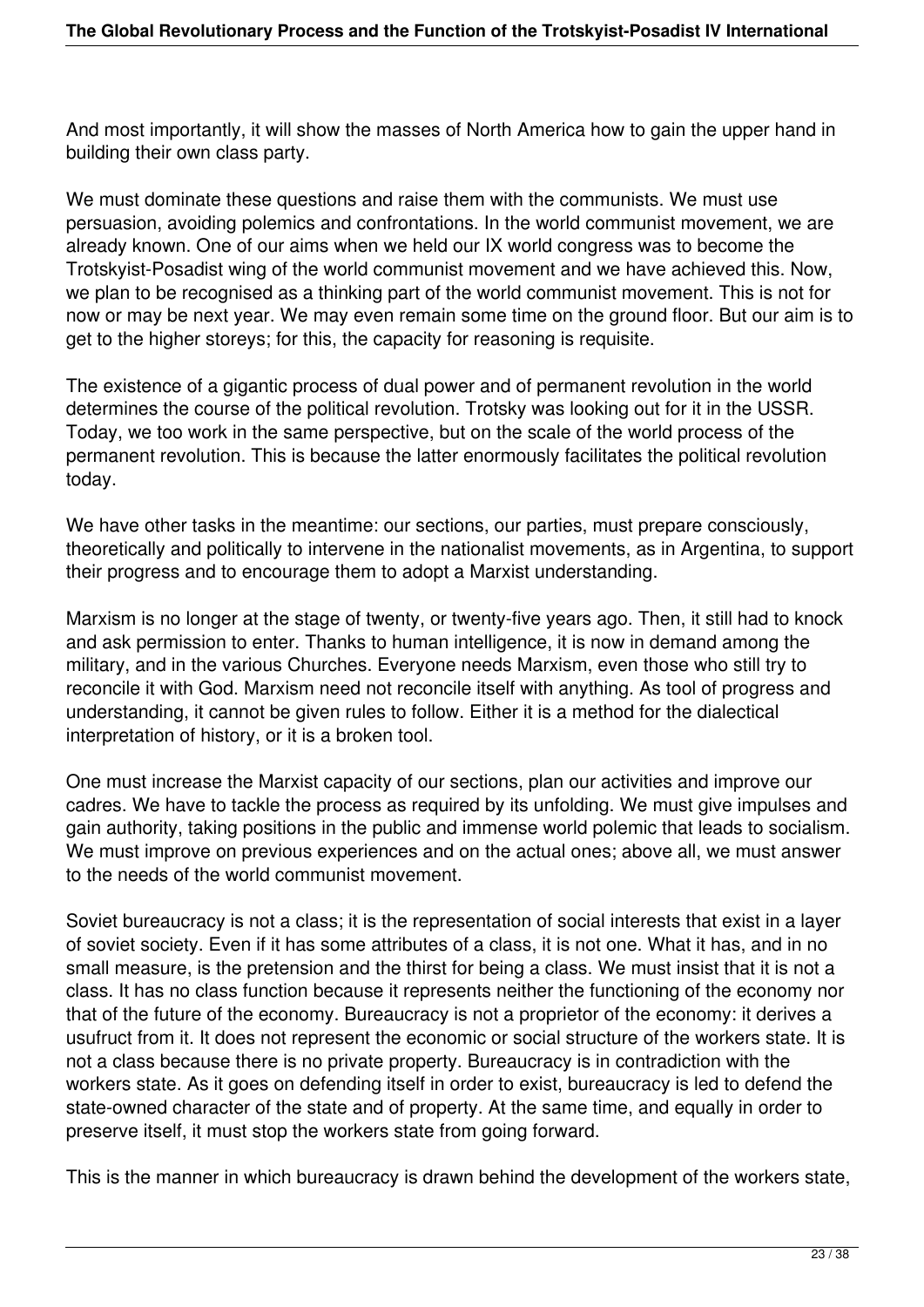having to produce the means and conditions for its own liquidation. Let us be clear in this: it does not mean that bureaucracy will go away. It means that the advances of history generate organisms that are pushing it aside. These advances are: various proletarian organisms, proletarian struggles, higher levels of class struggle – and our own intervention as the public good of history.

We have to prepare and discuss. There is a particular preparation to be made, a preparation called for by the very reasons and conditions in which the capitalist system must be destroyed. For example, the fact that one may reach office via elections is far from being the same as having eliminated the capitalist system! At the moment of coming to office, and more than ever, previous preparation must have been made in order to know how to liquidate and replace capitalism. To get to office via the parliamentary road is conceivable today, but it will not be possible to keep using parliament and govern onwards to socialism. The fact that one can be elected to some government, results from a given world balance of forces which did not exist in Marx's or in Trotsky's time.

No revolution has ever turned its back on the advances made by history, whatever the forms these advances may have taken. Far from it, revolution picks up the various forms of those advances, gives them the right shape and incorporates them into its natural flow. So, to return to our example concerning elections, it has indeed become possible to get to government through elections. But then, after having been elected, it is not possible to stay there, because the situation changes at this point. It immediately demands that one musters all the means available in readiness for the revolutionary situation that appears straight away. One has to be ready for the suppression of the capitalist state and face the army.

The army can be won fractionally as we can see in Portugal. We can see this also to a certain extent in Peru or in Argentina. One must not pause to wait and see which side the army is going to take. One must have created beforehand a dynamic movement sufficiently attractive and convincing to be able to have influence in the army. One must be capable of making it more aware that its role can be modified. One can make a difference inside the army. It can be raised culturally and intellectually above what it is now. It can be influenced to feel more useful than before. Its uniform can be made to evoke something the soldier can identify with progress. Then, the army stops being in awe of its uniform (2). It stops looking for medals and rewards; it starts wanting to give ideas. The day the military enters the field of ideas and thought, the gun ceases to be the deadly antagonist of society it is now. To be any good, the gun must be held by intelligence in consideration of the need for human progress. A French song says: "Drop the guitar and take the gun". Indeed. But remember too that the gun is a transitory instrument, whilst the guitar is not.

## THE ROLE OF THE IV INTERNATIONAL AND THE PARTICIPATION OF ITS PARTIES

We must have a domination of the experiences that we make. We must plan the progress of our sections, generalise editions and world meetings. We have to do this particularly regarding what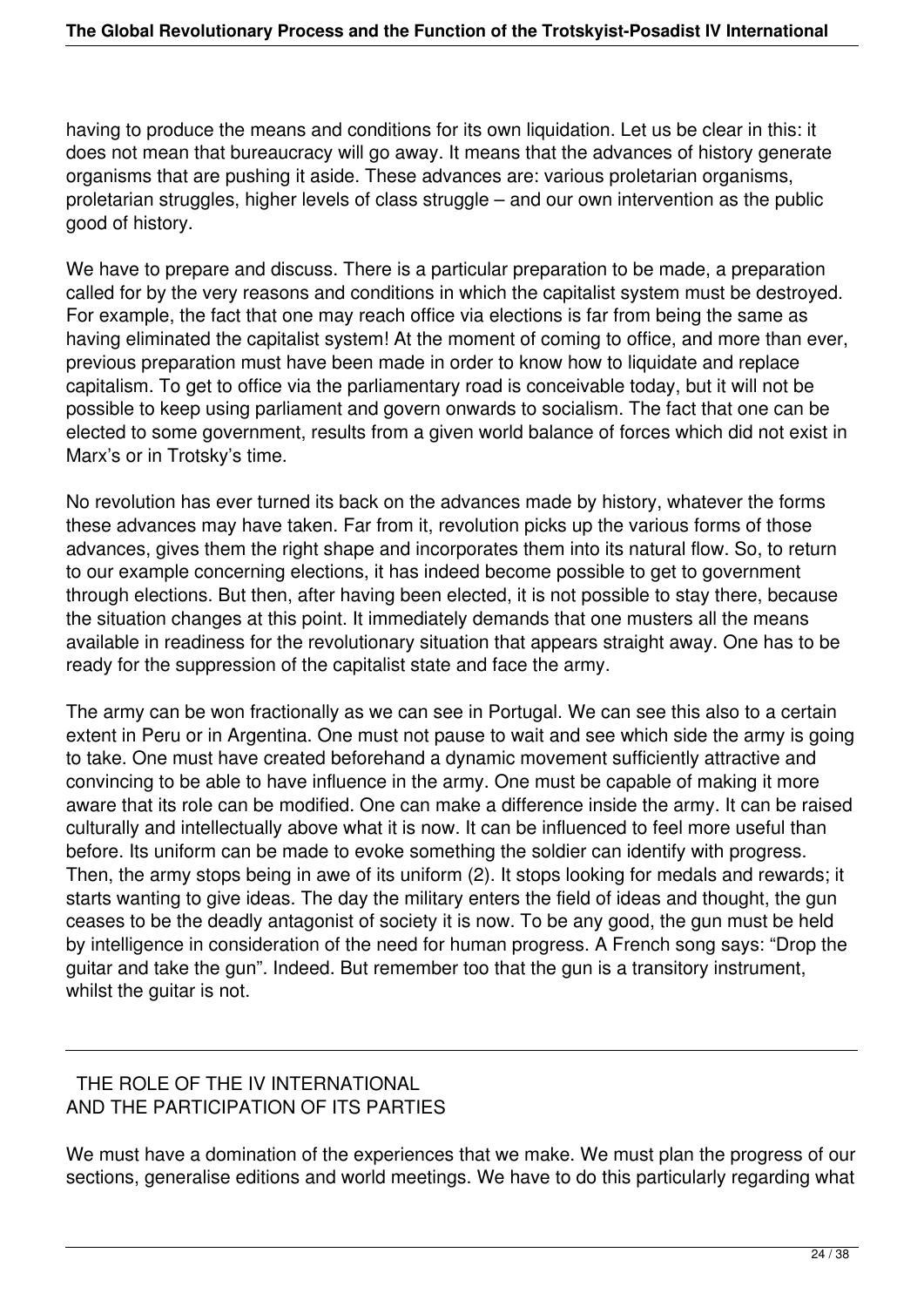transpires after our interventions towards the communist parties, the nationalist movements and the nationalist governments, without forgetting that the revolutionary movements amongst the poorest people have a tremendous longing for progress - as in Ethiopia. We can develop ourselves. We can progress in these movements and in many parts of the revolutionary movement. We can do this not only as a public good of history that relays ideas to them, but as a leadership ourselves.

This requires an increasing political life in the sections. Plans of growth and programmes are needed. Each section must discuss how best to edit its weekly paper, how to publish the texts of the International, how to develop teams of good translators, whilst bringing out brochure after brochure.

We return to the question of the judgement we make of our role as organiser in history by the publication of texts, papers and reviews. No organism can replace this because the papers show our centralised capacity to reason, to think and give ideas. The paper is what transmits the authority of an organism, a thing very superior to the action of one or other of our comrades even when speaking in the name of the party. For the latter remains an individual. On the other hand, what exerts an immense authority is the action of the organ, the voice of the organ, the voice of the fraction or of the cell, when supported by publications. This makes a unity between the thinking organ and the individual militant.

All the sections, the French, the Greek or the Mexican, for instance, must aim at regularising their publications. They must write good texts, increase their political ability, organise and educate new leaders. To be a leader means to have the capacity to think in order to generalise the application of the policy. This applies not only to immediate tasks but essentially to the capacity to think; to think objectively for what is best, to increase the capacity for reasoning, to increase yet more the capacity to think, decide, publish and apply. This is the task that we can take forward, and must take forward.

The presence of the Greek section here is an immense joy. This will have very important effects; already it puts us in contact with the conscious origins of human civilisation. The historic principles have not changed. The Ancient Greeks laid the foundation for Marxism, and with Marx, we are taken back to Ancient Greece - albeit enabled to go beyond Socrates and Plato.

We draw conclusions from all experiences. We do this in the most centralised way possible. It is evident that the process requires the generalisation of ideas. It is imperative that one should analyse objectively, for scientific advances keep coming and must be incorporated. Science is already becoming universalised in all fields of human activity both on land and in space.

It is false to say that Soyouz or Apollo exemplify human progress. Sure, they are great, particularly on the Soviet side. But the progress evoked in them is better expressed in the Portuguese grandmother who raises her combative fist even though her son has been tortured to death in prison and she is 80 years old (3). She carries more meaning than all the Apollos and Soyouzes, because she represents the unity of the progress of humanity, progress ultimately determined by the existence of the workers states. The communist parties must be seen as a branch of this unity. This is so even when they do not contribute much to its advance.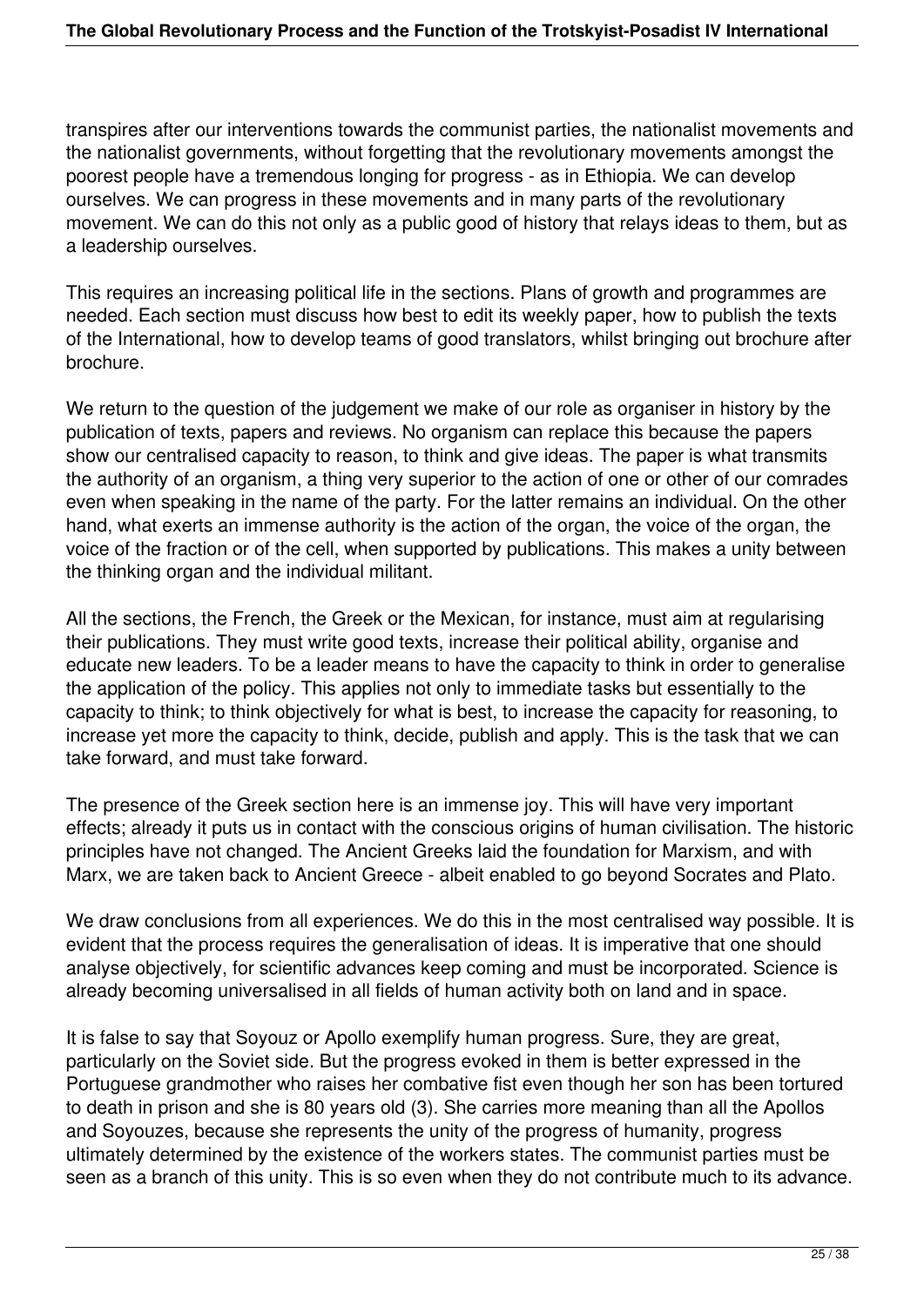Even these parties will be pushed forward by history. At present, in their immense majority, the communist parties, like the socialist ones, appear disconcerted.

We must intervene with publications, showing the activity of our organisms whilst trying to gain more authority among the communists. Our parties must prepare themselves for this. This is not the simplest of tasks, admittedly, but it not so difficult either. There are imperatives and norms, because we have to acquit ourselves of our task scientifically and with great regularity. This endeavour develops the capacity to observe, analyse, draw conclusions; one learns how to generalise from every experience and how to retain from each what can be applied elsewhere. The small kernel of people we are has immense possibilities.

Had we strictly gone on repeating one or other of Trotsky's teachings, we may have grown in numbers and gained a certain mass following. And then, we would have been one more 'left wing group'. We did not choose to do this. But even then, it is worth considering that apart from the communists and the socialists, there are hardly any new large movements forming now. There are the nationalists, but they tend to be either socialist or communist. And the reason why they have appeared as nationalists is because of the deficits of history. On the whole, none of these three formations represents the progress of humanity with its thirst for programme. Had there been no nationalists, all the movements would have been communist or socialist. The rise of nationalism, to be seen even in the military, highlights the trajectory of the process of history, seeking the logical progress of the economy, of science and of the human relation. Nationalism arises because progress has not found a logical and centralised leadership elsewhere. This explains the great empiricism of the actual process.

But however empirical it may be, this process fluctuates around a norm: the norm of intelligent progress. This explains countries like Ethiopia, or Portugal. It explains what happens in Argentina, or the fact that the masses of Italy have managed to make great revolutionary gains without shattering their own leadership. Mind you, if the latter does not take power, the masses may not put up with it much longer.

To accomplish our task we must focus on theoretical and political dominion. We have to bring fresh material to the continuity of the historic experience we have inherited from history. This can only be done through the instrument that permits it. The dialectical materialism from which Marxism emanates, is the sole means of dependable interpretation.

We contribute to the historic task of building a concrete organisation capable of lending to the communist parties, the workers states and the revolutionary movements a greater level of determination. Without a tangible effect from our organisation, the deficit for history would be enormous and the world communist movement very much set back.

We are not a mass movement. When we say this, is not for pride or to make up for the forces we lack. Instead, we feel full of force considering the role we play, and considering the tasks we know to be as necessary today as yesterday. Trotsky did not make a mass movement either. He could easily have done so, but such a movement would have degenerated in the way movements do when their motive is a career, or the satisfaction of the ambition for might and power. Such movements usually concentrate on a single issue and they use it as a ladder up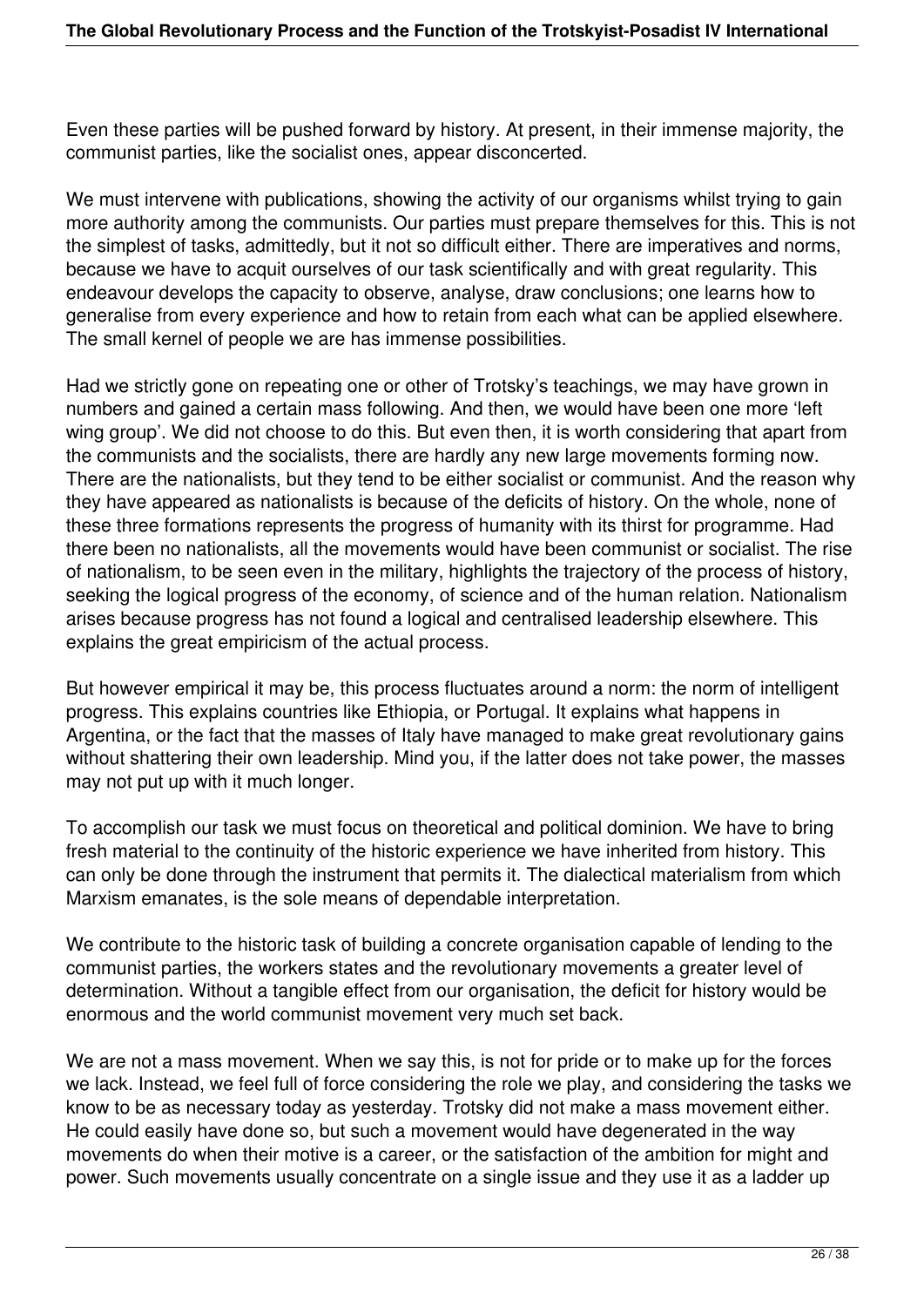which for them to climb. Not for them to lead history.

In our work we verify that, beyond the problem of each and every individual, the objective and collective plea of all humanity is at stake. Our task makes us the public servant of history. We are profoundly sorry for the errors committed by the communist movement and the reverses it has suffered. From both errors and reverses, we aim at putting the finger on what should restore to them their capacity to think and to act. Inside ourselves we concentrate our will to see to it that history progresses, and we do so with equal vigour whether it happens through the communists, the socialists, the nationalists – or through ourselves.

So, if we are small, it is not due to some impotence; it is not from a failing or a lack. Our role is like this and it hardly allows for our growth. It is nonetheless possible to combine what we do with some growth in places, in Africa, Asia and Latin America; or in some communist parties. This is all we have to say about our growth.

We salute with our communist love the decision that the Latin American sections have taken via the Latin American Bureau, to publish the Marxist Review. We propose that the same resolution be extended to the sections of the other countries. If three Marxist Review issues were appearing in France, Italy and Britain, it should bring back enough means to fulfil our present plans for Europe. The dialectical appraisal of the process makes us think that the solution to our actual deficiencies lies in more regular duplicated or printed texts. I propose this as a resolution to be voted on. This is the plan, and we call on the sections to do the same. We understand the difficulties created by the lack of finances and cadres. But we have been so much poorer in the past and still we got where we are now. Real wealth does not strictly lie in a lot of money or means, but in the capacity to think and to reason. For, in the wake of the capacity to think and reason, the other means are bound to come.

Conclusions like this must be drawn. We must grow by increasing the political life of the sections. Cell life, like that of the other organs, must focus on programming the tasks, on growth targets, interventions and activities to gain authority. We must at the same time concentrate on publishing and distributing, whilst increasing the theoretical and political ability of the party organs. We must create leaders who learn how to be audacious, but not blindly so. We have the capacity to organise, to educate cadres, and this is why we can adopt these objectives. These are not pious wishes because we are already doing it. The key is to read, discuss and publish.

We are not many but the potential for our intervention is immense. We have no comrade with a smallness complex, or a chip on the shoulder for having been outdone by a 'left group'; what we have is the consciousness necessary to play our role in history. This gives us the ability to find the solution to the problems as they come. Scarcity in material means gives us most of our problems. However, our scientific capacity for the organisation of ideas is inexhaustible. It is the latter that we use, and it guides our sentiments. If it were not so, the problems would be too much.

We are glad to see here all our Latin American delegations; so happy to see the comrades surgeons who come to contribute to history. They come to operate – so to say – not with the tools of medicine but with those of revolution and Marxism. What better? After the operation by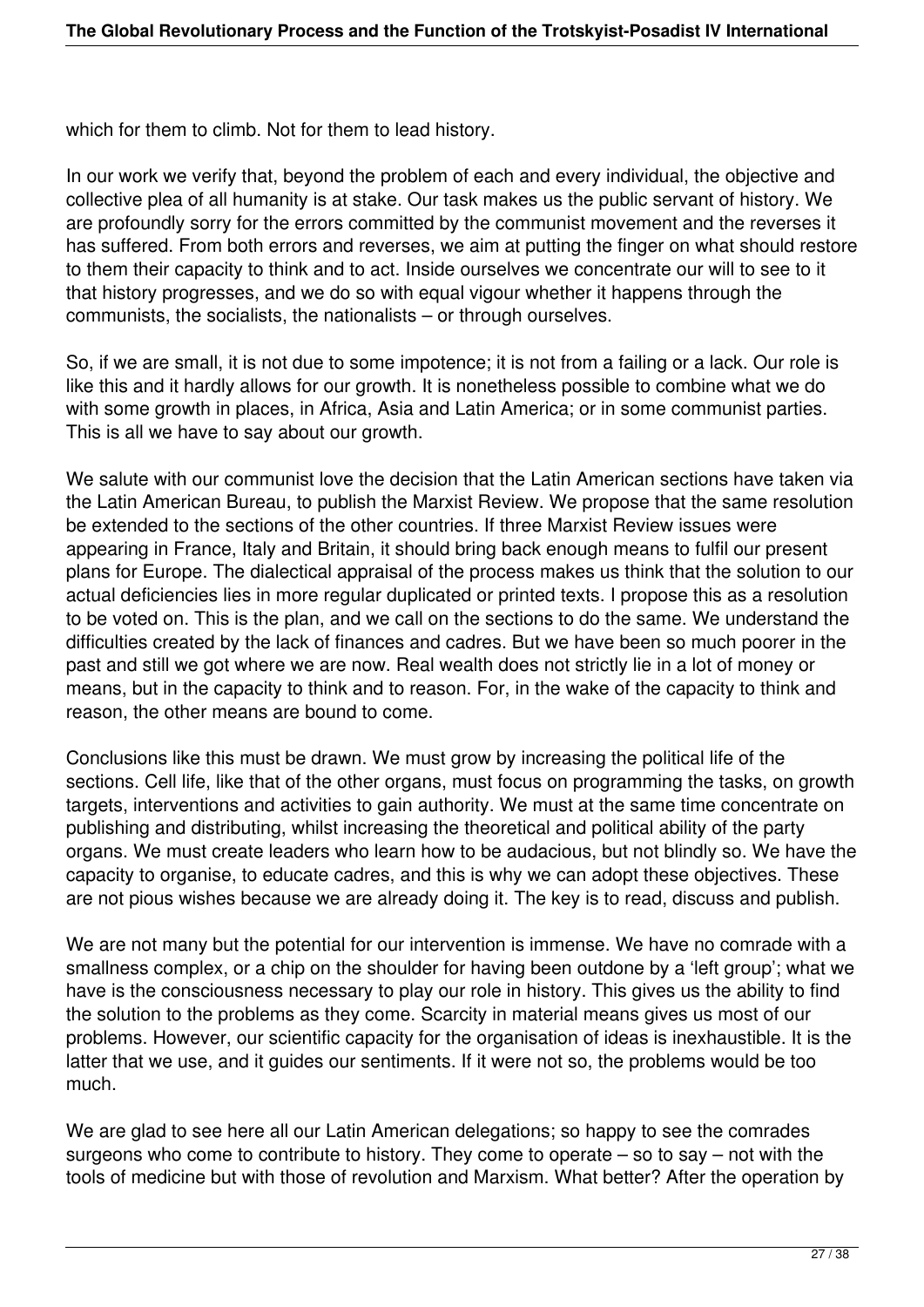these most complete instruments, the surgeons of the future will have complete success in surgery - unlike now. To the extent to which humanity progresses, the need for surgeons and doctors lessens because the rise in human love acts as a medicine in itself. It can often be a veritable substitute to medicine. The structure of the nervous system, central guide to our movements, is craving after human love. Under the reign of a greater amount of human love, there corresponds a greater fitness of the heart, of the head and of the body. Then, there is little need for the doctor. See how after revolution in Portugal and Ethiopia, a kind of historic healing descended and what a superior sense of wellbeing it gave! At present, we use medicine and operations ordinarily, but intervention is necessary at a much deeper level. This is why the great doctors and the great artists join the revolution. It is only when they are included in this way in history that they really feel completely useful.

In the name of the International Secretariat, I end this report, having summed up the essential things. We believe that it has been good, and has laid the foundation for reasoning, thought and experience to help to develop further. I conclude with the greatest and clearest confidence that what we have said forms part of the most elevated scientific experience since Trotsky. And yet, this was done in the simplest and most homogeneous manner - that of communism. We have gone into quite sensitive matters, and it was all very simple. Leaderships often confuse means and ends: either they make their party an end in itself, or they make politics an end in itself: nothing better designed to make simple problems very complicated!

We are identified with history through our goal. It is not an abstract kind of identification, but the sort that reaches down where progress is most concentrated and decisive: in the progress of the human mentality. In a given state of human mentality, all the other aspects of human achievement in the economy, in society and in science, are pressed together. They combine to eventually flourish into a greater level of human love. In private property or in the bureaucracy, human love is stunted. And yet, it is human love that drives the locomotive of human relations, unfailingly - even when there are many stops. Humanity has the ability to assimilate the experiences of history made under the leadership of the proletariat, and the proletariat derives this capacity from its historic role and social function in the economy.

We have been able to assemble here people from very different social backgrounds, and yet they all adhere to this task of giving ideas in this empirical process. After the Russian Revolution, the progress of history continued to be empirical. Now, economic, social and military power, have become concentrated in either capitalist states or in workers states. In none of those states, however, can you find the ideas, the programme and the capacity for generalisation at the level required to bring down the capitalist system. Each side has developed an immense economic, social and military power, but neither has managed to concentrate the capacity for thought. We have this capacity.

We have this capacity evidently limited, but in sufficient measure to enable us to accomplish our task and play our role in history. When Trotsky died, he said: "Viva the IV International. I believe in the objective role of the IV International in the defence of the workers state". It is the same with us; our role is justified and even recognised. The proof of this can be seen in our rising organic influence in mass movements where we find approval. History marches on, taking us where important decisions are being made, converging and concentrating around the economic,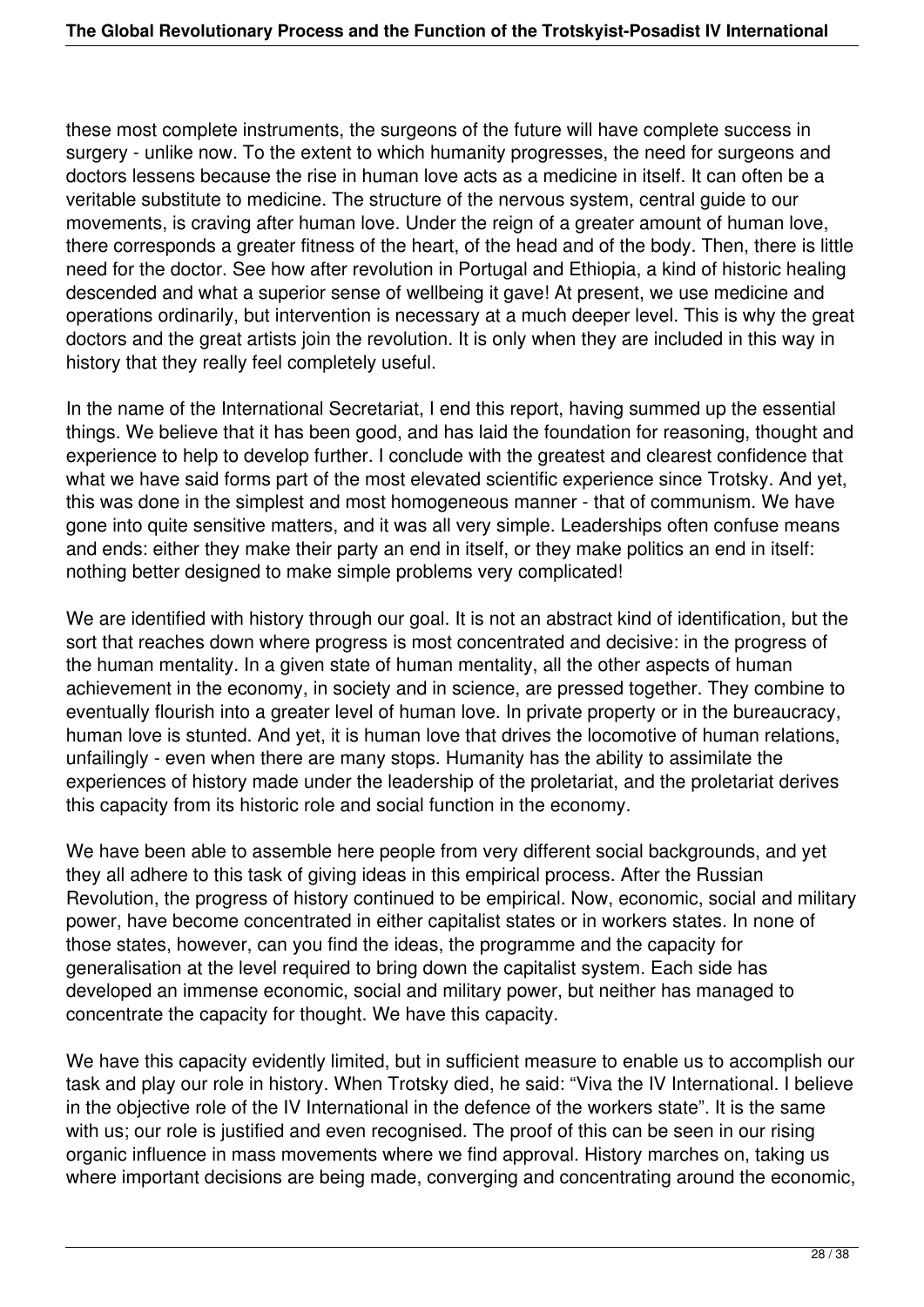social, political and military centres of the workers states. What is needed is ideas - ideas to feed the currents, the tendencies and the groups that are going to need them, and who do not appear ready to produce them. Between them and us there is an identity. This is why, as we come closer to them, we find no rejection. Far from it, an attraction draws us into an increasingly concentrated historical vortex that concentrates the progressive strands of history, of which we are one.

Next month is the anniversary of Trotsky's assassination. At the root of our confidence and development there is the political confidence Trotsky gave us: confidence in the programme, in the need for experience and for scientific application. We continue Trotsky's task. We feel ourselves capable of doing it, knowing it to be irreplaceable. We must study all of Trotsky's works without ceasing to be active, finding time for both political preparation and organisation.

This Congress of the Trotskyist-Posadist IV International has done what it set out to do. It is a necessary instrument of history for the conscious progress towards socialism. We feel ourselves to be part of that progress. The various experiences we have made or spoken about must be assimilated. We must puzzle out of them what can be concretely applied in the best possible way, and generalise it to the whole International. In turn, this will make the International better able to influence the workers and revolutionary movement.

There are difficulties to the extent that we lack the means corresponding to our scientific ability. We need means in the measure of our consciousness and high level of intelligence. We have the audacity to intervene as much towards the Soviet Union as China – calling on them to unify. We do the same regarding the revolutionary nationalists, as in Mexico, Argentina or Algeria; and we do this regardless of the fact that they are each at a different level and in need of different historic solutions. We have enough capacity and determination to cope with these differences. We already assume the responsibility of studying them, and we contribute to the process in which history finds its different solutions.

We salute the masses of the workers states. We salute the workers states themselves. There is the urgent historic need for the unification of the USSR and China. We are not of those who sail through history, or give it a coin as we pass by. Our project is to intervene in this process, directly - and at the head. It is with this in mind that we shape our capacity for intervention. The Brazilian section gives an example in how this is done: though under government persecution and repression, it publishes the Marxist Review and develops its influence in the nationalist movement.

I reiterate my joy in having met the new comrades. I end this Report with a fraternal embrace to all the comrades in all the sections.

· Viva the X Congress of the Trotskyist-Posadist IV International!

· Viva the immense increase in our contribution to the fusion of the USSR and China and ll the workers states, for the greater advance of history and of all of humanity!

· Viva to our dear comrades in all countries who have not been able to come but who are by our side in pressing forward for the world development of the revolution, and of the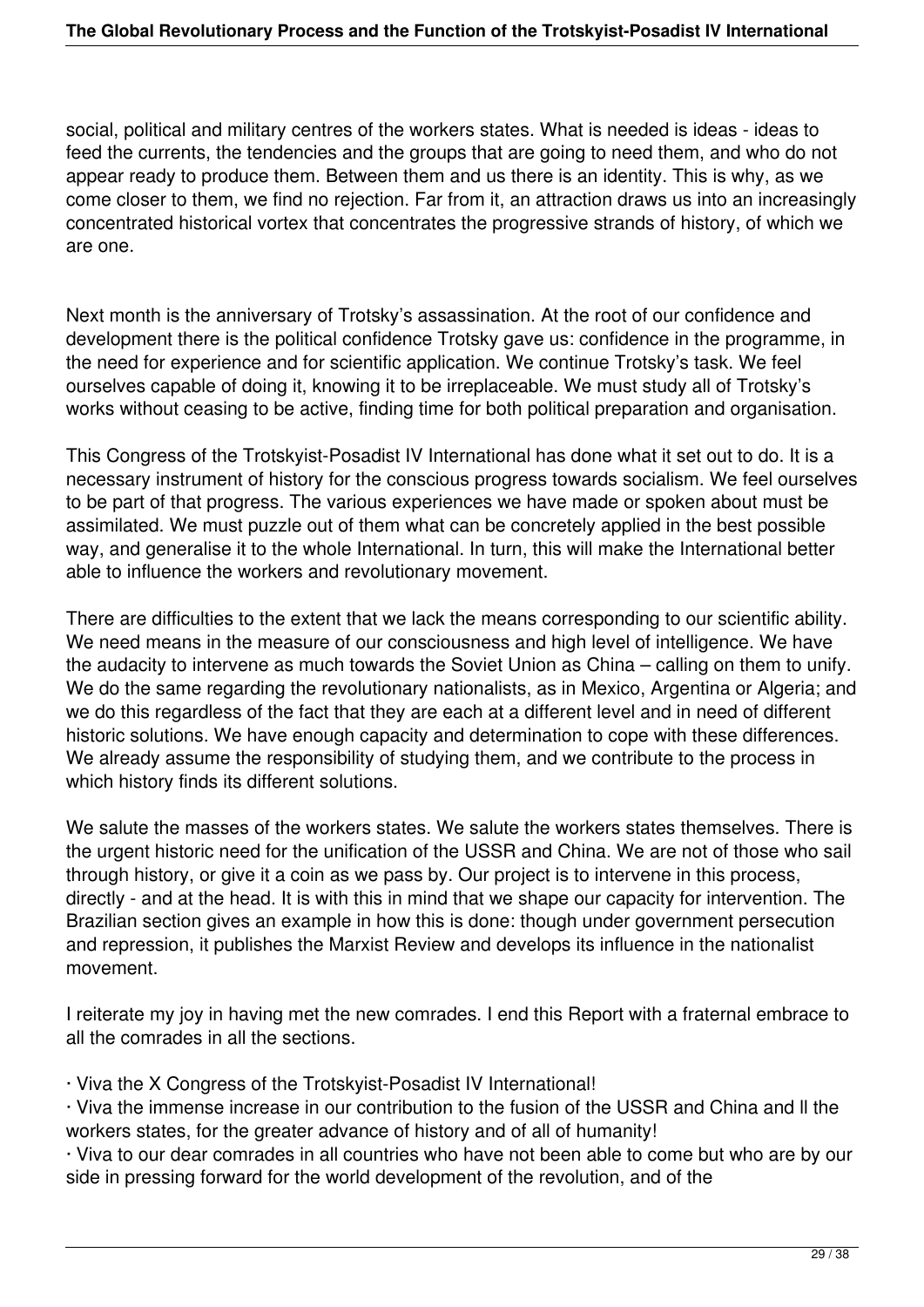Trotskyist-Posadist IV International!

· Viva the application of all the resolutions and all the conclusions – with the least delay! J Posadas – 26th July 1975

Notes:

1. The Bologna Whistles and the Need for a Government of the Left in Italy – J Posadas, 12th August 1974. See Red Flag No. 230.

2. The Avalanche of Votes for the Communist Party and the Left Government in Italy – J Posadas, 15th June 1975. See Red Flag No. 246.

3. The Military, the Progress of History and Marxism – J Posadas, 11th June 1973.

4. The Revolution in Portugal Elevates the Role of the Old People – J Posadas, 20th September 1974. See Red Flag 232.

In the Red Flag Button of this site, you should find the following text: (Red Flag No. 241 - 2nd May 1975): "The Bureaucracy of the Workers States and the World Process of the Permanent Revolution" - J Posadas, 15th February 1975.

Finally, still among the papers we intend to place on the Red Flag button, you will eventually find relevant texts, as follows:

· Red Flag No. 230 – 29th October 1974 – The Whistling in Bologna and the Need for the Left Government in Italy, J Posadas, 12th August 1974.

· Red Flag No. 246 – 11th July 1975 – The Avalanche of Votes for the Communist Party and the Left government in Italy, J Posadas, 15th June 1975.

· Red Flag No. 232 – 26th November 1974 – The Revolution in Portugal Elevates the Function of the Old People, J Posadas, 20th July 1974.

· Red Flag No. 254 – 28th November 1975 – The Rebellion in the Barracks and the Revolution in Portugal, J Posadas, 16th October 1975.

· Red Flag No. 234 – 14th January 1975 – The Soldiers and the Permanent Revolution in Ethiopia, J Posadas, 26th November 1974.

· Red Flag No. 240 – 15th April 1975 – The Closing Speech of the V Cadre School of the Posadist IV International, J Posadas, 31st December 1974.

· Red Flag No. 252 – Press Communique on the X World Congress of the Trotskyist Posadist IV International, International Secretariat, August 1975.

· Red Flag No. 255 – 12th December 1975 – The X World Congress of the Trotskyist Posadist IV International, Opening Speech, J Posadas, 19th July 1975

REPLY TO THE INTERVENTIONS ON THE ORGANISATIONAL REPORT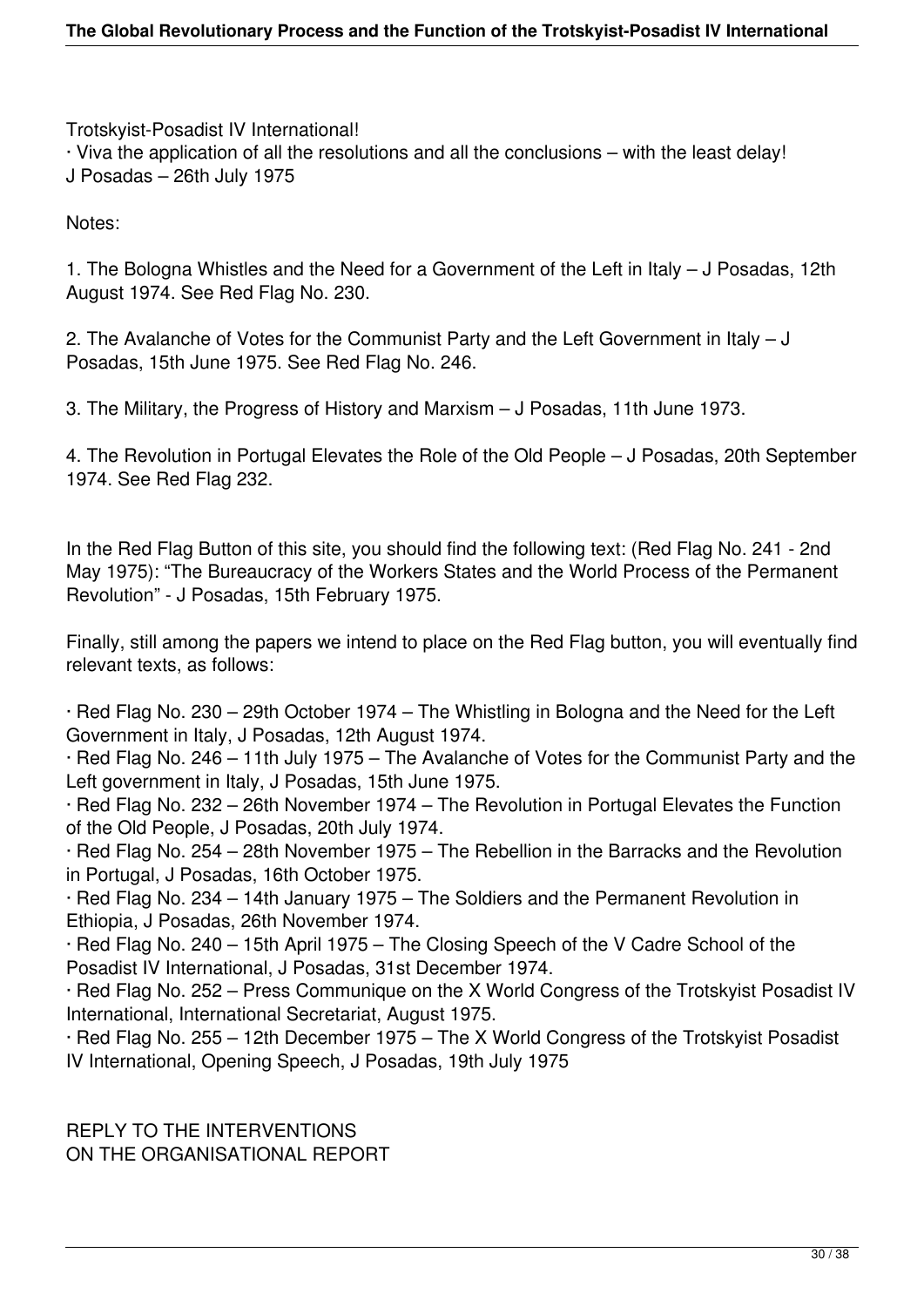J POSADAS 28 July 1975

With immense joy, we make this reply to close the debates and affirm the Congress resolutions. Our joy comes from duty accomplished. It is made possible by the fact that we prepared consciously beforehand to respond to this need of history. Our joy is in seeing human thought treasured, made victorious and chosen as the standard bearer at every stage of the progress of humanity. The problems we have talked about are not difficult in themselves, since Marxism gives us the simple tool by which means to interpret. The difficulty lies in the need to acquire, at the same time, more material means and more preparation. We need ever more theoretical and political preparation to generate policy, experience, organisation and discipline. In having to do this in a world fairly torn apart by economic competition and amid the appalling disorder of the human relation, the difficulty is increased. Against this, we make use of Marxism, the most elevated, the most complete and the most centralised form of discipline – monolithic even.

There are those who bristle at the evocation of centralisation and of monolithism; but they are not without being themselves most centralised - in their fear of history. What we do, is to centralise ourselves on the plane of ideas and in the field where these ideas are used. Marx was the most complete human being, the most centralised, and indeed monolithic, person! He had an aim, and to that aim, he gave everything. To the bristling ones, he said after Dante: "Walk your way, let others bray". Today, in the name of the same thing we say: "Walk your way but listen carefully".

See what happens in Portugal where a popular tribunal recently set up has acquitted a farm hand. The accused was an agricultural worker who killed, justifiably, his feudal boss. This instance illustrates well the principle of what is a popular tribunal. In popular justice, we do not stop at the superficial aspects of a case; we start from these aspects but we inspect what other matters stand behind them. In this case, we look for the form and the content of the production the worker was involved in; we appraise the official justice system that prevailed at the time. Indeed, aren't we still in a stage of the existence of 'justice'? In socialism we shall do away with 'justice' because everything will be just. What we call justice and liberty, arise from specific conditions. It is interesting to note that when the peasants of Portugal decided to direct popular tribunals, the socialist leader Soarès had almost a heart attack.

We take part in this Congress closure work with the great joy of feeling united both amongst ourselves and to history's progress; we have achieved this through ideas, programme and policy. Of course, it is not us who decide the course of the process. We know very well that it exists independently from ourselves. But by 'grasping' it, we can give it order and we can set out, to an extent, to lead it. As the process goes on centralising and concentrating in on itself, it tends to become a single entity. Then, it rejects fragmentation, division and exclusion. It is clear that there is still much more room for us to intervene in it.

When we intervene in the nationalist and catholic movements, we cannot be everywhere. Our calculations, like our organisational intervention and our programmes, must take careful account of both our forces and our scope. The movements we intervene in are short in ideas, programmes, tactics and experience. But they have the numbers; and within them, there is a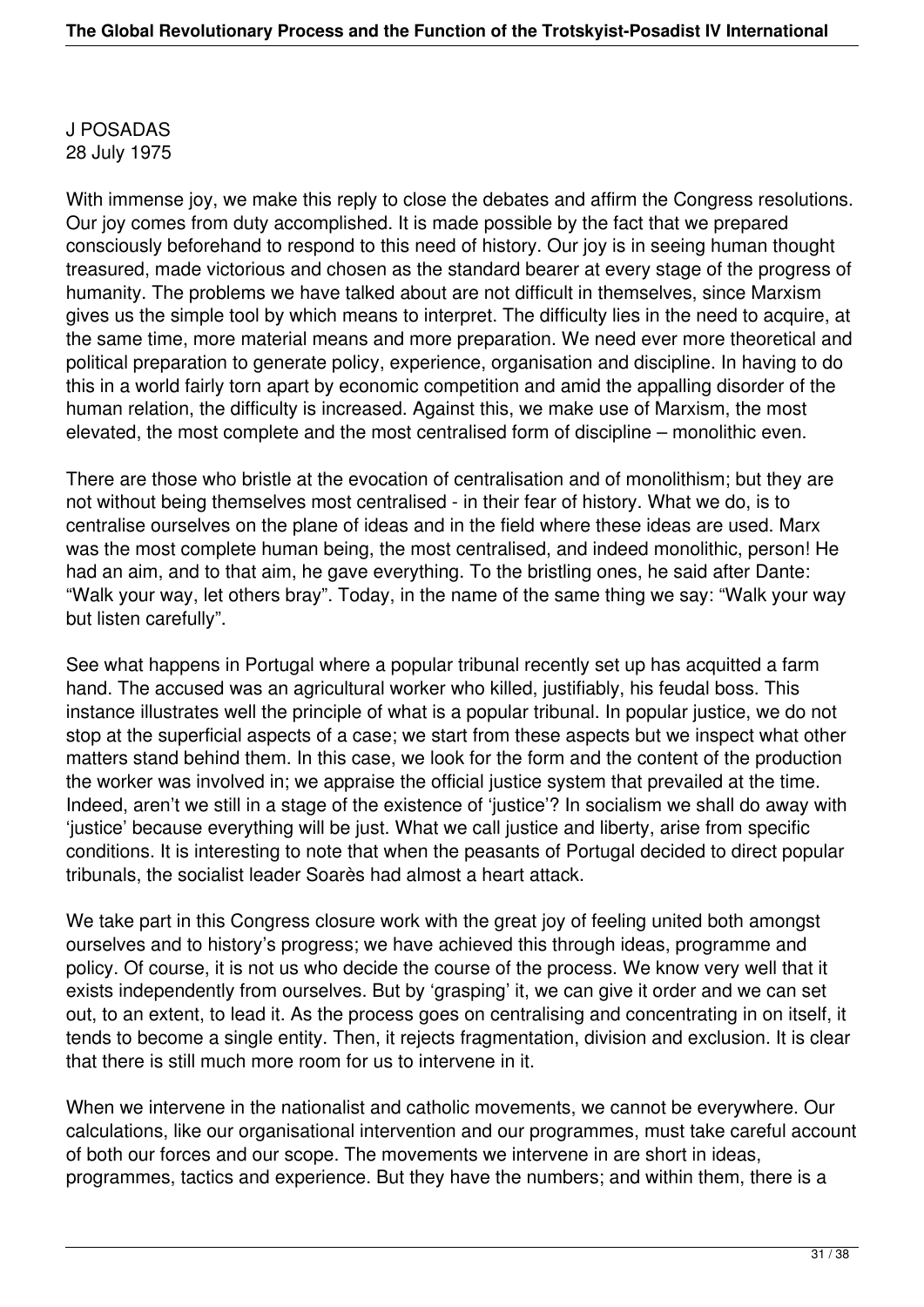ripening and learning. The Montoneros in Argentina are a case in point, but this applies also to the nationalists, the left catholics etc. It is particularly so with the socialists and the communists.

History proceeds firmly and resolutely. It is in Marx's thinking that history finds its most elevated expression. Given the actual economic relations, this is going to remain the case for quite some time. Economic relations still determine the manner in which people think today but not all the people, and not all of humanity. Someone like Marx rose and stood up, steadfast against the restrictions such relations impose and the foul competitive human relations they carry. And today, it is these poisoned human relations that are being scattered to the four winds. The capitalist straightjacket is being flung off, and behind it goes the type of human relations it had imposed.

The release of the Portuguese peasant acquitted by a popular tribunal shows the high level reached by the revolution; all the more when this takes place in a country where neither communists nor socialists have known what to do, because 'they had not enough forces'! How could they say this? The popular tribunal shows them: 'This way!' There are communist cadres who know this and who agree entirely. There is always a great distance between the leaders at the top and what the masses at the base know to be true. This gap, however, is in the process of narrowing down. The people closing it are the socialist and communist cadres, the catholics, the nationalists and even the military. They are moved by the intervention, the determination and the great experience of the masses. This is the way the process goes.

We are using the expression 'the joy of intelligence' because it is a vivid and correct description of what we feel. This feeling is sorely in need of a painter, a poet or a musician to interpret it. There is a new relation of forces in the world. How can intelligence fail to experience joy when the masses of the world, often the most wretched, rise up - not for food - but to bring down the human relations of oppression? For those who wanted a picture of what 'the joy of intelligence' looks like: there they have it! Quite unlike, for sure, that of the researcher bent over his paperwork with one hand against his forehead!

The new relation of forces can be seen in the greater preoccupation and determination of the nationalists in the world. They are buoyed by a swelling tide that moves even the catholic and military circles. In Argentina, this is happening to the Peronist cadres who feel they have to speak up. The Montoneros who go about terrorising the rich districts of Buenos Aires, are also demanding the resignation of Isabel Peron and immediate elections. Since they have taken this political and centralised stand, it shows that they are capable of more than just guerrilla action. Should there be elections now a left government – very much to the left - would win. But the process remains confused by the lack of leadership and movements like the Montoneros are a mixture of correct and incorrect positions.

In consequence, it is important to plan what we do, to give ourselves plans beforehand and to define programmes. If not, empiricism sets in; then, one goes running behind one or other event, never catching up – even with good legs. To avoid this, one must define plans of goals and of growth, inside the relevant organism of party intervention. This must be done taking account of the fact that the state of the world is favourable and that it is entirely possible to have influence. Even in France, the PCF has positions that show it feels the need to better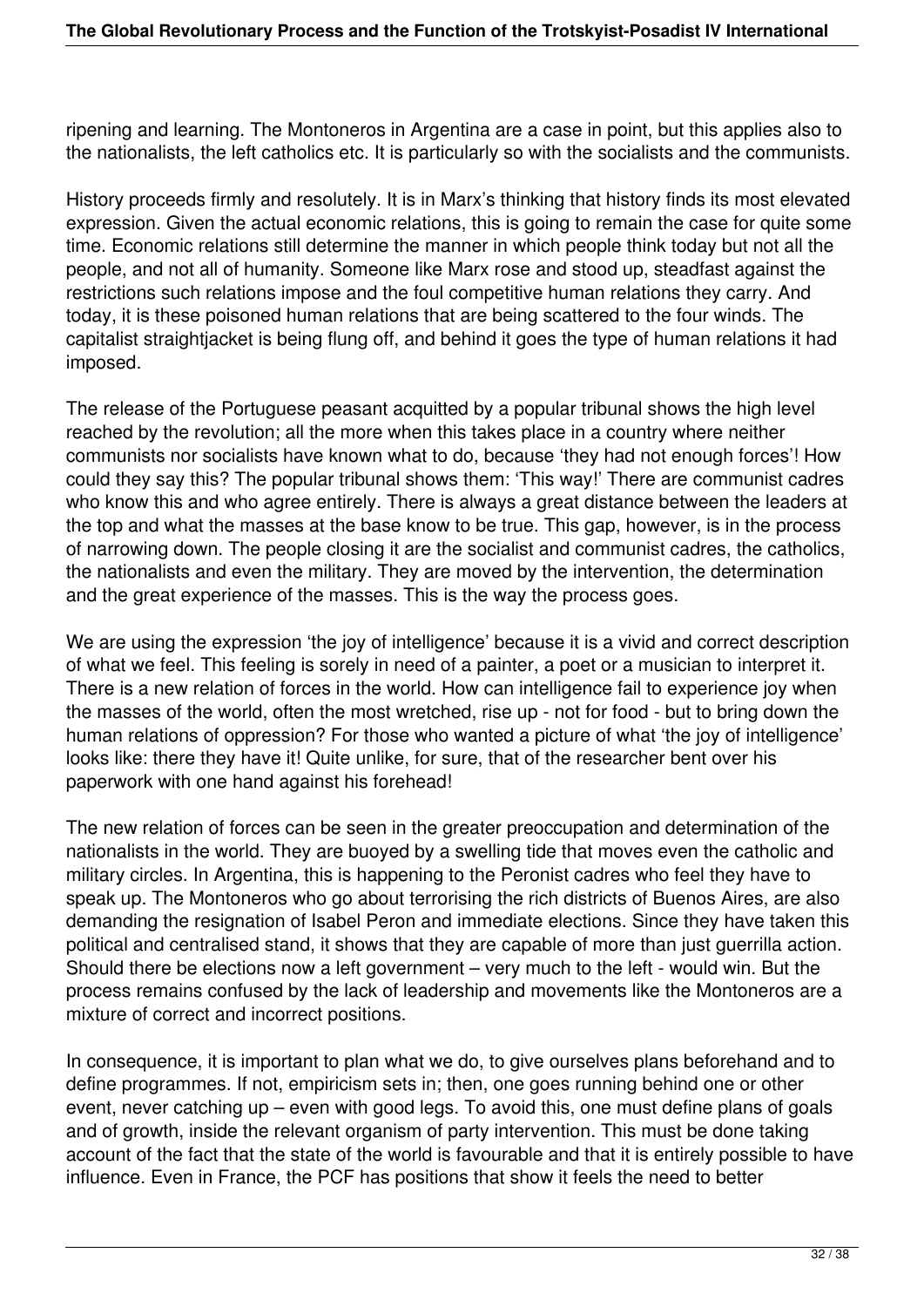understand the process. It has taken a good position on Portugal for example. This proves that, at the base of the PCF, there is an even greater understanding. We must find the means to get in touch with this, meaning that we need a better functioning ourselves with more dynamism, more militant activity. Personal life must gravitate around the revolutionary activity. This in no way signifies some kind of abnegation, because it makes for a much more joyous life.

All the problems of history are summed up in politics. The persons who remain outside revolutionary politics are somewhat 'absent' from existence. They pass by without knowing where they are going. They know neither where they come from nor where they are. For our part, this is not so. We do know where we come from, where we are going, and in the meantime what we are doing.

To have a revolutionary life, to have a party life, does not mean that we exclude the rest of existence! It is only that our existence is concentrated and focused. It enables us to have a quite complete and dynamic understanding of the way in which all activities are united; those of the mind, those of the sentiments and those of society. Our parties must manage to live in this way, more completely and more systematically. This will generate a better organisation of time, more means and more capacity. There is nothing to fear in this discussion because it helps us to see and understand better what the limitations are.

The process of revolution creates a unity between the experiences made by people and their level of intelligence. There are few things the old Vietnamese grandfather knows that his grandchild of twelve does not. The children express this by their reactions, which are the necessary reactions. We say 'necessary' because they are the reactions that allow the children to intervene, to decide monolithically and to keep their will entirely concentrated. Are there other features of the human being surpassing these? If humanity already acts like this, why shouldn't we? Indeed we do already, and we must do it better.

Organising and planning our intervention, we shall overcome the difficulties. The tasks are immense but they become simpler with the rise in our cultural capacity. Solutions to various problems become simpler; the anguish produced by too much to do decreases. True, our intervention demands more means and more publications, but what it demands most of, is determination and audacity.

The realisation of this Congress is an event of great importance in history. In spite of our numerical weakness, we are going to publish the Marxist Review in different languages, develop in various countries and encourage the socialist revolution and the communist movement. We are not in the habit of checking up on what everyone does, in dwelling on difficulties or in making a tragedy of past errors. We simply try to go beyond what is insufficient. This Congress witnessed not the slightest recrimination; it was homogeneous to the point that there was not the least hint of disputation. This could only happen because we focus on ideas, and we reason. Each comrade feels united to the other by means of trying to make up for what may be lacking. Conversely, there was no concession made either. The idea of making concessions to each other is alien to us because our functioning is centralised, and we draw fully on the monolithic concentration of our thought and capacity.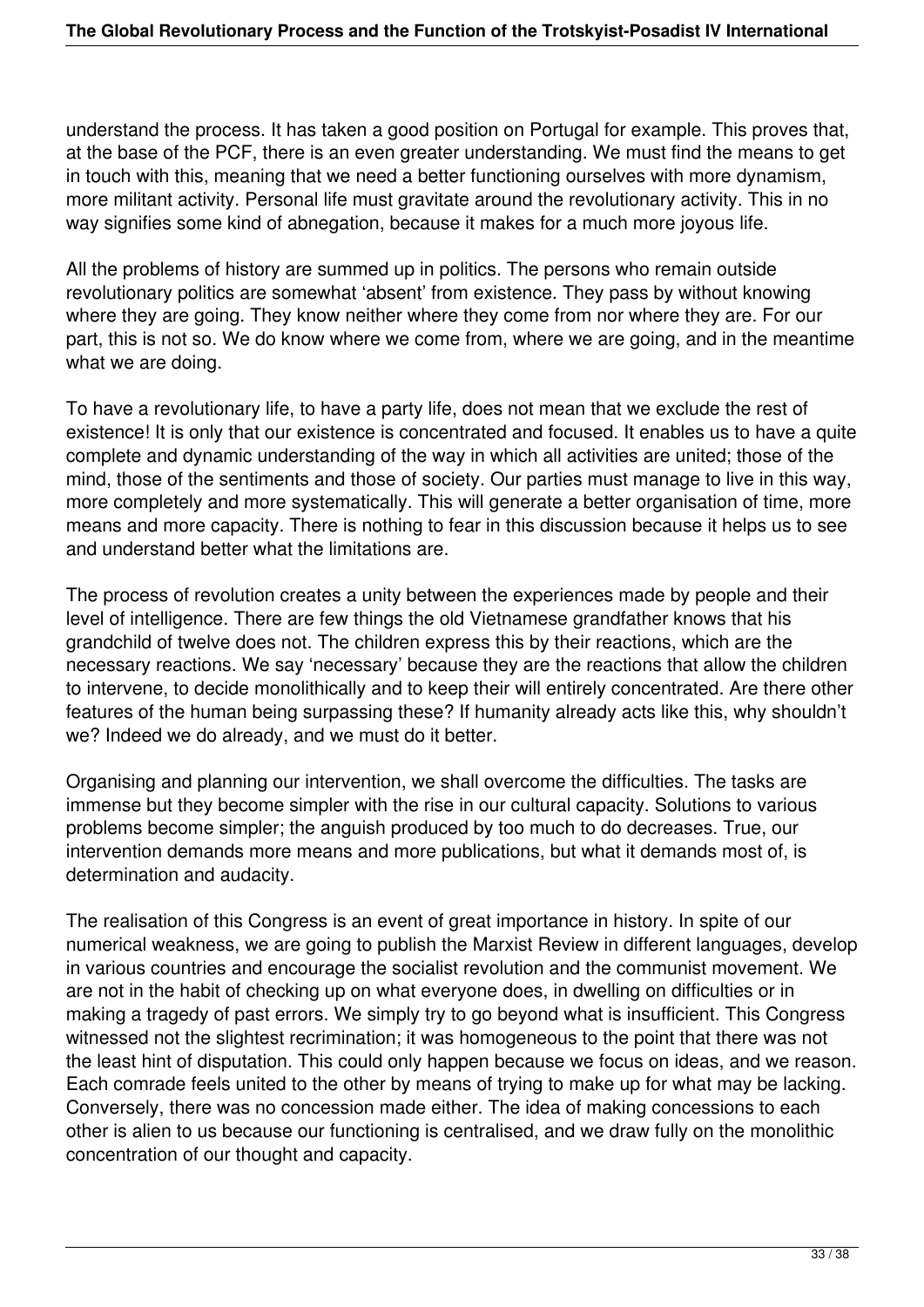A movement that is not monolithic and centralised leaves the door open to the winds of insecurity. Then doubts and secondary preoccupations enter. The attention of such a movement gets distracted: its subconscious lays prohibitions above which the best impulses and ideas find it difficult to rise. In our case, the opposite takes place; our preoccupation remains constant, permanent and monolithic towards the centralised instrument. This is because we all have the same attitude towards our essential objective.

Sure, the problems of life in general are important, but they do not decide history. We have not the forces required to deal with all things, and so, we concentrate on the decisive ones. But far be it that we should always only talk politics! We are revolutionaries and not politicians! We talk about things, about the children – a great deal. Incidentally, the children participate in our meetings. We talk about intelligence and about ideas. Do not think programme, policy and objectives suffer in the least because we talk about other things!

We educate the children in order to raise their level of preoccupation. We show them how to be useful, and how to order the way in which they control their own preoccupation. Order reigns here, as you can see. This order reflects the state of order in our ideas, but above all, in the human relation between us. In turn, even though speaking different languages, the children here have been constantly improving. The relations between ourselves sharpen intelligence all round, and edify the children. The children become better able focus their thinking and organise their subconscious. Their intelligence finds good nourishment. The children are no longer in the grip of their own problems but in the hands of intelligence. Their behaviour is quite a statement on this Congress.

We must praise the level of intervention of all the comrades. Centralised monolithism has prevented dispersion. Monolithism does not mean 'yes yes' to everything. It means that one reasons solely as regards to the objective. When capacity and intelligence are tended towards the objective, this shapes the mind intelligently. The unconscious receives sustenance. It is made to see what is necessary, and forget the rest. We saw here neither dispute nor polemic because the unconscious was playing its part in helping to reason and decide; it helped in organising the conscious will, instead of inflating the tendency to empiricism.

The ability to act in this way is not obvious. It is possible only when there is identity between history and role. It can only happen when there is an identity between what one does and what one perceives the objectives of history to be. Marx was like this, and we are his disciples. We have the same will as him, the same determination. We have the same historic resourcefulness in resolving problems – albeit not so much as him. We do not have the same intelligence. Marx's intelligence allowed him to find better means. But we have the same capacity in resolving problems; and this is because we are centralised in a monolithic manner within Marxism and within the experience of history.

This Congress, centralised and monolithic, has increased intelligence in each of our cadres. This is not an understatement. This is the functioning that each section must reach. It can be done regardless of the deficits, the limitations and the differing levels. Each section must have this type of functioning to enable its intelligence to rise. Let us not forget either that human activity is requisite to human intelligence. The latter does not improve just with balanced food!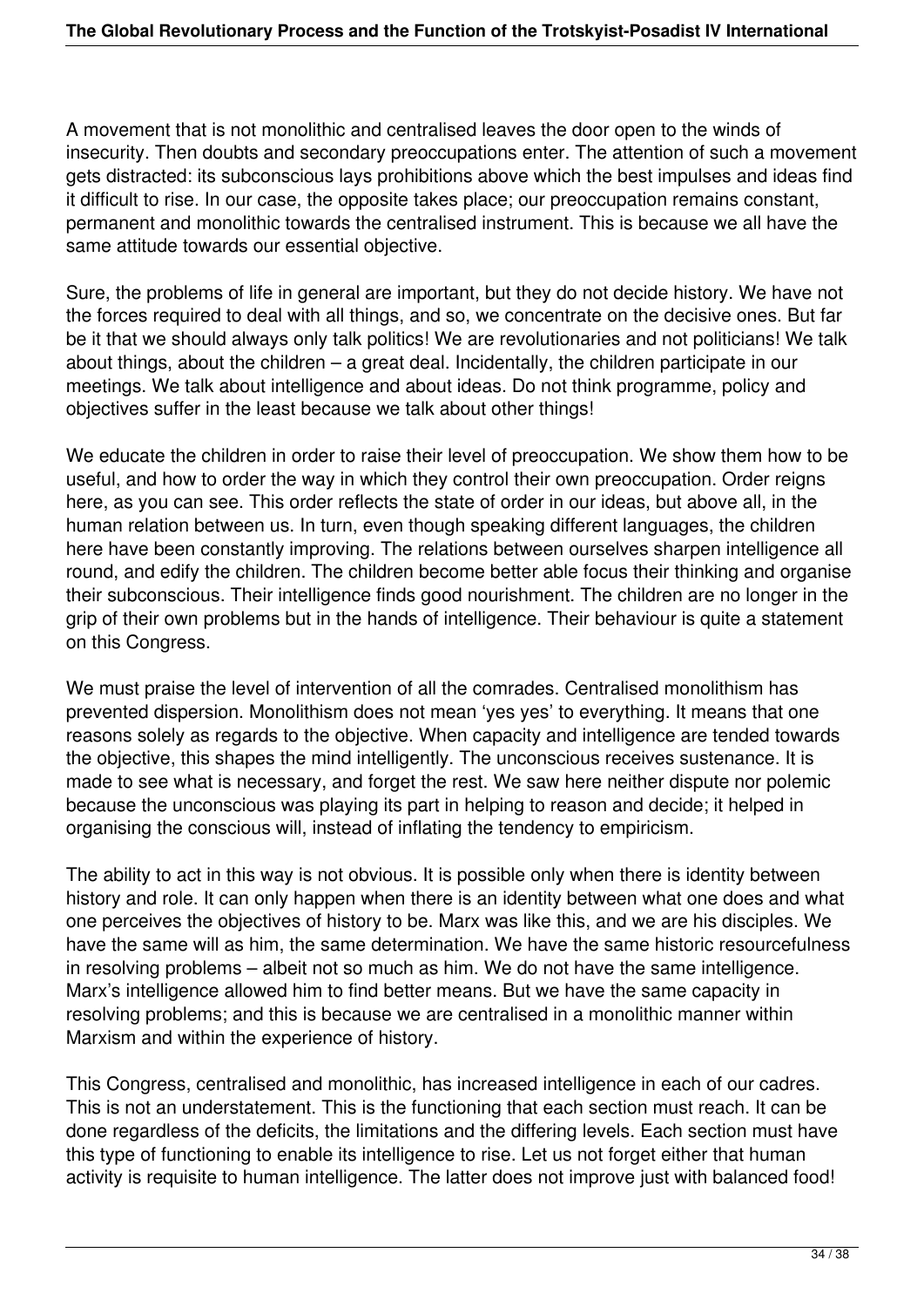Even though class society hides the fact carefully, intelligence is not individual. Intelligence is social, and it is a beautiful thing to watch how the children demonstrate it.

The preparation for this Congress must represent an example. Our Congresses are of the best prepared in history, apart from the first four Congresses of the Communist International. We prepare them with the view to intervene, to increase our capacity, to raise intelligence, to organise our sections. We prepare them by means of texts beforehand, by means of Cadre Schools and world meetings, as well as with Enlarged International Executive Committees and World Conferences.

We do not turn up at a Congress to start debating some problem – or to close the debate on it! We consider that a specific problem, when it arises, is the sharp point of a dynamic process of change. What concerns us is to understand this process. Then, we avoid repeating ourselves and we can return to a task with all due modifications, incorporations and additions.

Take again the instance of the farm hand freed in Portugal. This event took place because one of the decisions of the MFA (Movement of the Armed Forces) was to set up popular commissions. The masses agreed, but what they made of it surpassed by far the understanding of the initiators. The decision of the MFA preceded the masses' demands, but it was soon left behind by the tribunal's verdict! The worker had killed his boss not for revenge or retribution. The killing was an organisational decision of history to remove an obstacle in the way of life. The intelligence of the peasants who sat on the tribunal was prepared. They were already disposed to expropriate and to impose their collective will. There is much dynamism in this event. Far from it being abstractly expressed, this dynamism takes the clear form of programme - expropriation and statification. In this, the masses show their capacity for leadership and organisation, as well as their ability for orientation.

We have realised this Congress by preparing ourselves beforehand. This must be an example to all our sections. This Congress was prepared directly by texts, but also by meetings in the whole world. And it was prepared mostly by our uninterrupted intervention in the moving process. We have intervened and continue to do so because we foresee the course of the process. We do not write to summarise events or to put off decisions. We organise and develop the activity of the International by the means of foresight. It is thanks to this that our International develops, in the intelligent and uninterrupted harmony that allows everyone to remain constant and fused to the process of history, ready to foresee its course.

About the left wing groups, the other movements and parties: communist, socialist, Trotskyists or partisans of the guerrilla struggle, this much must be said: They do not manage to coincide with the unfolding developments and perspectives of history. They do not have the capacity of foresight. They have neither the method, nor the instrument, that lies in Marxism. For our part, we do not pursue an individual aim. We seek to be the public good of history. This places us in the unique position of being able to really appreciate, to see and to learn. We organise all that is necessary, not for us, but for the global progress of humanity. One aspect of the progress of humanity – essential and irreplaceable – is the ideas, the analyses and their generalisation. We must increase the centralised monolithism of our parties in accord with our role as a public good of history. We are not talking of the stubborn kind of monolithism because that sort sends all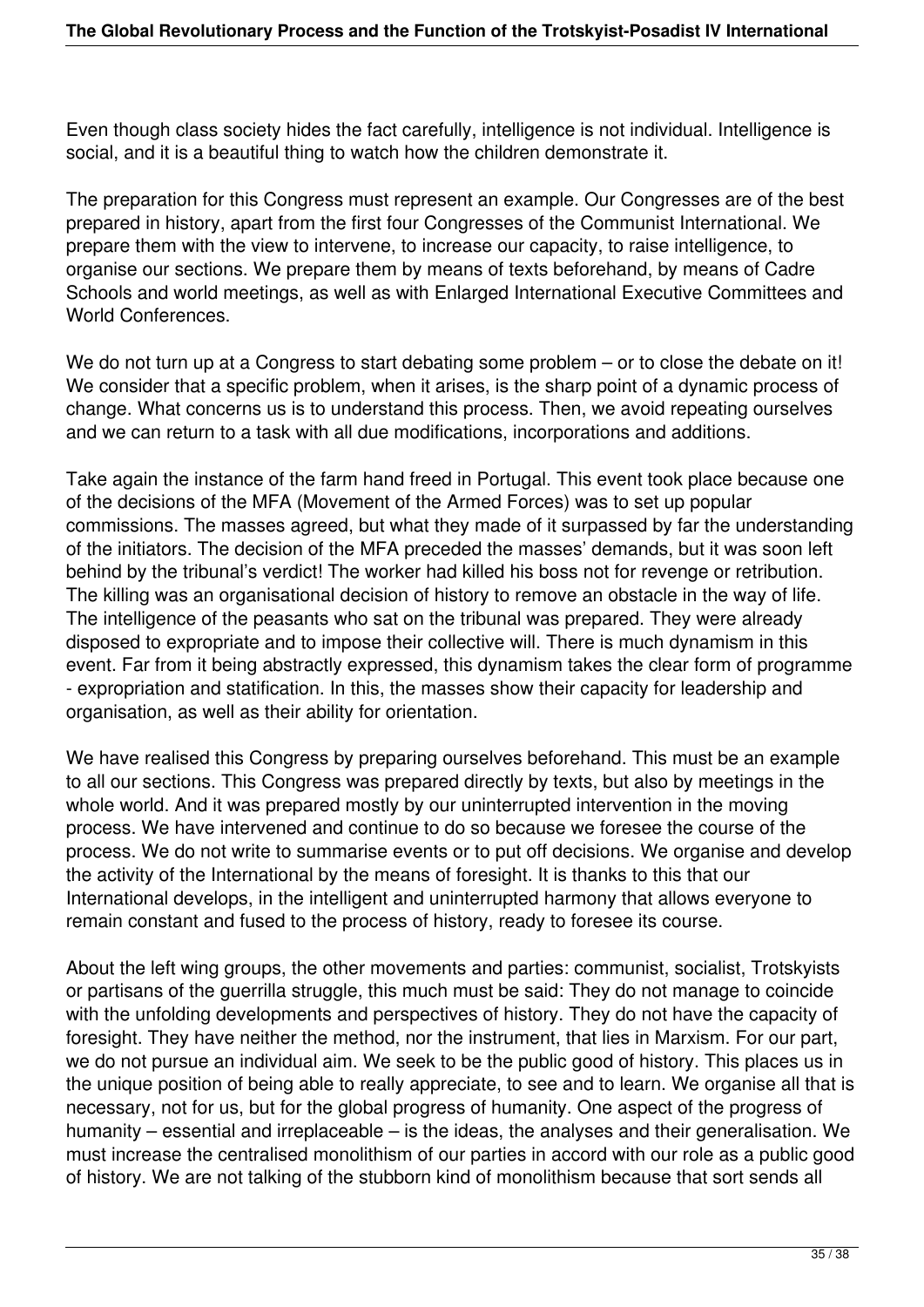ideas to hell, as well as being a complete block to action.

This is why this Congress has not simply been prepared by texts. It was prepared by all the activity realised since the preceding Congress. We are the most democratic organisation since Lenin. We discuss all that is necessary to talk about. This is because intelligence requires it, and the human relation requires it also. We do it even when we do not have the corresponding forces. We take an interest in the questions of the children, love, sex, the role of woman in history, music, art, workers councils, military governments – you name it. And none of these are accessory matters!

Our intervention is a factor that becomes decisive when the process is in crisis. Without our intervention, it is evident that the process will go on. There was Lenin's death - then came Stalin - but revolution went on. See how humanity has undergone so many devastations and even regressions! Had revolution succeeded in Europe in 1945, and it was possible, there would be no capitalism now. This would have prevented umpteenth deaths, more than 50 million human beings, at least. The present leaders, cheerfully echoed by the bureaucrats, keep telling us: "They are dead, but history goes on". Sure, but at what price? How can they say that 50 million people mean so little? To them, it is not important but it is to us, because it hits humanity in its innermost principle of creativity and organisation.

If death can still defeat people on the individual level today, it does not on the collective level. Humanity is stronger than death. Death removes one person or another, but the idea goes on making waves in ever widening circles. The leaders and the bureaucrats discount this fact entirely because they know nothing beyond the individual utilisation of life that they make. They are tied to life only through the usufruct they take from it. They do not know how to make an intelligent use of life because this means - the idea. As they look upon the world in a manner that is individual, they live and experience life through their backward rapport with history.

We need more weight and numerical force, certainly. But we can also, and we must, encourage currents and tendencies to intervene on their own behalf in the setting up of the coming revolutionary leaderships in the communists and the socialists; and also in the catholics and amongst the military. The meticulousness that characterises our International does not result from the activation of any statute. It stems from having given way to the demands of intelligence and having trusted it in the choice of the best ideas. Statutes are required where there is instability, or to arbitrate in disputes, divergences and divisions. We have no need for statutes. Statutes unite people as they cast their separation in stone. Here, our common conviction, our common experience and the determination we all share, is what unites us. All this has come into play in the activities we have carried out since the IX World Congress, and before. This is the way in which we manage to keep improving and generalising our capacity to think and to reason.

We have reached a stage when a peasant who killed his landowner proprietor is acquitted. But the Portuguese revolution has still not conquered. It is still under the internal pressure exerted against it by the instrument it inherited from imperialism, even though this instrument is not strictly the representative of imperialism – namely: the socialist party. The reasoning of the socialist masses is advancing rapidly, but not that of the socialist leadership. At this moment,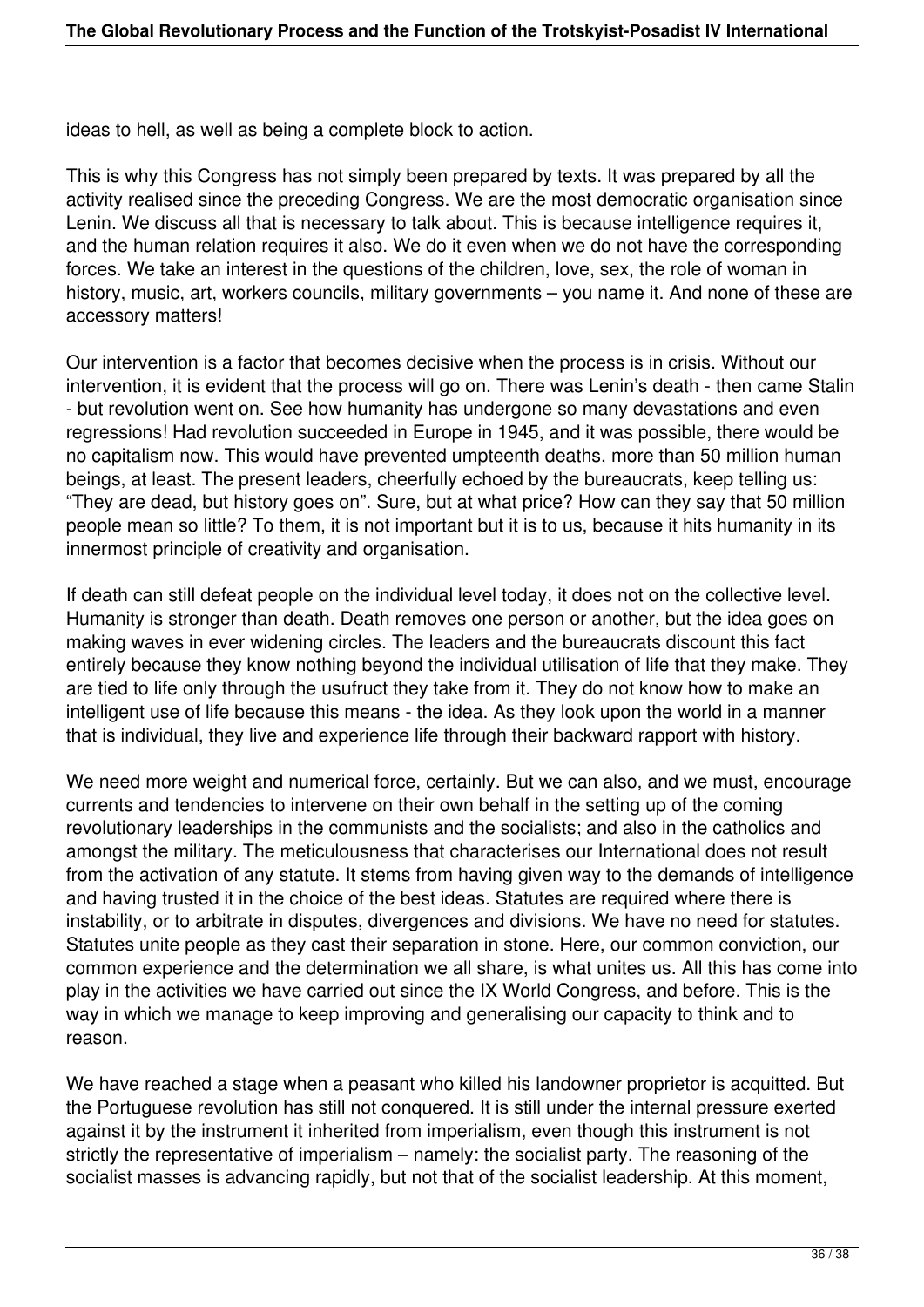the masses weigh proportionally more than their leaders, and it is their intelligence and behaviour that prevent the leaders from causing abandonment - or worse. The qualities of the people make up for the lacks in the leaders, their insufficiencies and their incapacity. It makes up for the leaders' fear. It is in spite of their leaders that the people carry on struggling.

Do not wait for the leaders, for what they are going to do or for what they are going to say. The Portuguese masses did not; the Soviet masses did not either, and neither do we. If what the leaders say is correct, we follow but we do so with our own initiative and in our own capacity. This is the way the masses do it. If the masses were passive, they would simply acquiesce. They would not goad their leaderships forward into any advance or change - or into better notions as in this acquittal. You can see how it goes in Portugal, but this happens in Italy too. In Italy, the recurring crises of government, the many bourgeois crises, are due to the masses. In their determination and vigour, they drive towards a government of the left, by making every rightwing and centrist government fail. In Italy, the masses are leaving their mark on everything, and in every crisis.

We cannot but feel joy, an immense joy, in seeing the audacity and determination of the Latin American comrades. They have even less means than the European comrades because the economy is more developed in Europe. In Latin America, the comrades form part of the leadership of the revolution even though many are in jail, they are constantly hounded and they can be arrested at the drop of a hat. They show no paralysis, far from it. The Latin American sections continue to develop. This is food for meditation! It is very important to appreciate the perseverance of the Latin American Bureau that has not given way to paralysis in the face of intimidation and harassment.

We must feel also an immense joy for the Spanish comrades whose section has emerged as firm as rock from a rich but decisive experience. The comrades have stood upright, even when the way was muddled. We appreciate this; we are proud that they have not only pulled through, but gained authority. Our activity finds inspiration in such experiences.

There are also the Sardinian comrades who live on an isolated island with hardly any material means at all. In spite of this, they have managed to bring the 'continent' into their island. Look at the disproportions in the process of history, and the way it is unequal and combined. We must organise with ideas that explain and persuade. Ideas must look back upon the past, only in order to be useful to the present. The past that is not linked to the present is of no use. The past must be useful in drawing conclusions for application now. This is what the Ancient Greeks told us and they are still speaking today.

In all this, we have shown what we mean by 'preparation'. The communist parties do not get so prepared. Their discourse like their meetings are solemn - suit and tie affairs. We do not say this in jest but to underline how inappropriate and out of step, compared with the dynamism of this epoch and the ability of the masses. As for them - whether they can read and write - the masses always come up with the most advanced ideas. Our analytical criticisms always seek to show what is to be done.

Experience shows that it is necessary and possible for us to grow and advance. We must learn